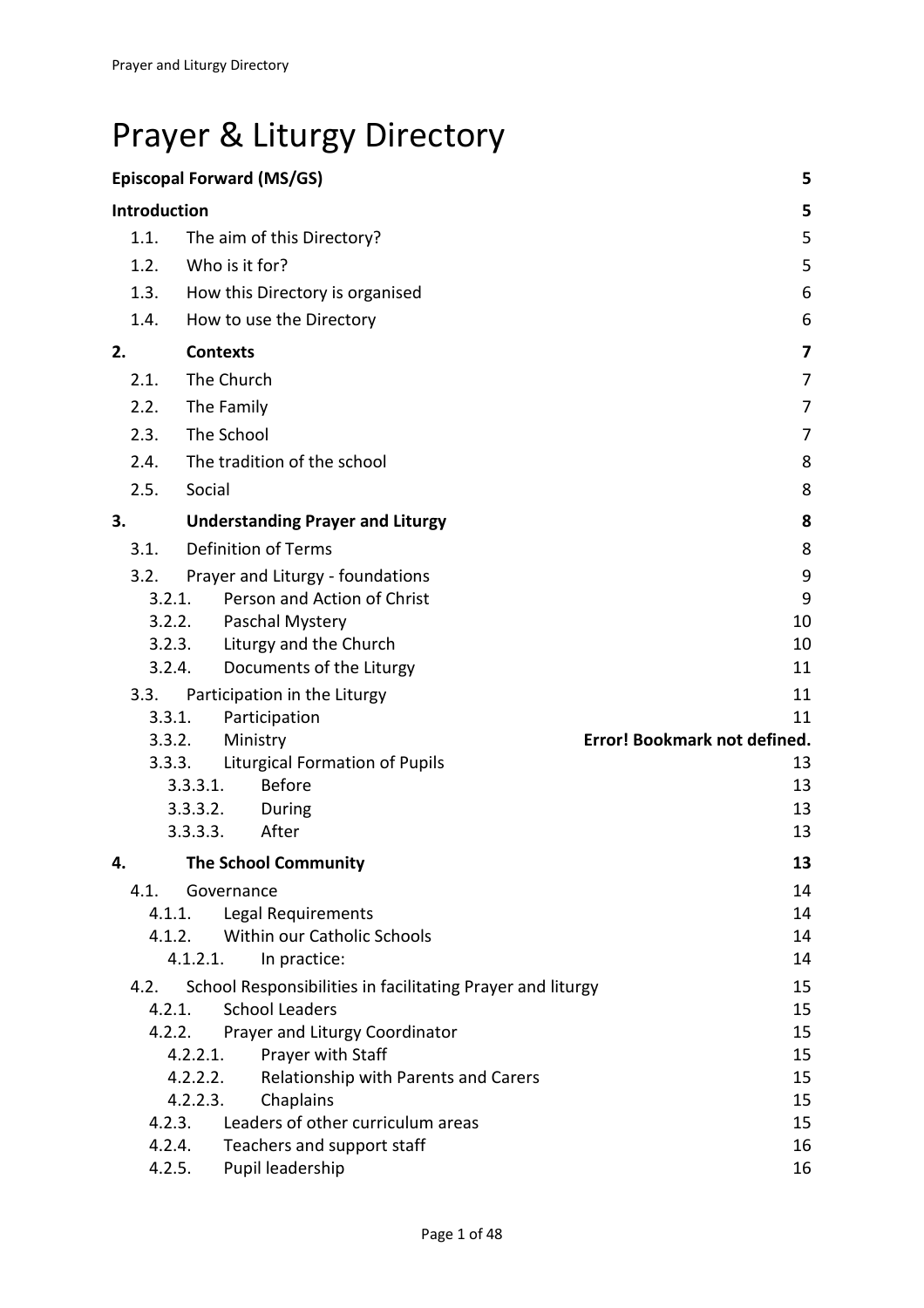|        | 4.2.6.               | <b>Local Clergy</b>                                                             | 16       |  |
|--------|----------------------|---------------------------------------------------------------------------------|----------|--|
|        | 4.3.                 | The links between Curriculum, Ethos, and Prayer and Liturgy                     | 16       |  |
| 4.4.   |                      | Engaging with Pupils and Staff of different Cultures and Faiths                 | 17       |  |
|        | 4.4.1.               | Members of the Catholic Community.                                              | 17       |  |
|        | 4.4.2.               | Members of the Orthodox and Oriental Churches                                   | 18       |  |
|        | 4.4.3.               | <b>Other Christians</b>                                                         | 18       |  |
|        | 4.4.3.1.             | Prayer and Liturgical prayer                                                    | 19<br>19 |  |
|        | 4.4.3.2.             | Access to the Sacraments                                                        |          |  |
| 4.4.4. |                      | Members of other Religious Traditions<br>Non-Believers                          |          |  |
|        | 4.4.5.               | 4.4.6. The contribution of school performative groups to the liturgy and prayer | 20<br>20 |  |
| 5.     |                      | The School at Liturgy and Prayer: Ministries                                    | 20       |  |
|        | 5.1.                 | <b>Liturgical Assembly</b>                                                      | 21       |  |
|        | 5.2.                 | Ministers                                                                       | 21       |  |
|        | 5.2.1.               | Roles                                                                           | 21       |  |
|        | 5.2.2.               | <b>Ministerial Formation</b>                                                    | 22       |  |
| 6.     |                      | <b>Looking at Prayer and Liturgy</b>                                            | 22       |  |
|        | 6.1.                 | Key elements of Prayer and Liturgy                                              | 23       |  |
|        | 6.1.1.               | Ritual                                                                          | 23       |  |
| 6.1.2. |                      | Scripture                                                                       |          |  |
|        | 6.1.3.               | Symbol                                                                          | 24       |  |
|        | 6.1.4.               | The Body in Prayer and Liturgy                                                  | 24       |  |
|        | 6.1.5.               | Silence                                                                         | 25       |  |
|        | 6.2.<br><b>Music</b> |                                                                                 | 25       |  |
|        | 6.3.                 | <b>Times and Seasons</b>                                                        | 27       |  |
|        | 6.3.1.               | Time                                                                            | 27       |  |
|        | 6.3.2.               | Day                                                                             | 28       |  |
|        | 6.3.3.               | Week                                                                            | 28       |  |
|        | 6.3.4.               | Season                                                                          | 28       |  |
|        | 6.3.4.1.             | Application                                                                     | 28       |  |
|        | 6.3.5.               | <b>Annual Cycles</b>                                                            | 28       |  |
|        | 6.3.6.<br>6.3.6.1.   | The Liturgical Year<br>Lent - Triduum - Easter                                  | 29<br>29 |  |
|        | 6.3.6.2.             | Advent - Christmas                                                              | 29       |  |
|        | 6.3.6.3.             | <b>Ordinary Time</b>                                                            | 30       |  |
|        | 6.3.6.4.             | Saints                                                                          | 30       |  |
|        | 6.3.6.5.             | <b>Holydays of Obligation</b>                                                   | 30       |  |
|        | 6.3.6.6.             | Application                                                                     | 31       |  |
|        | 6.3.7.               | Responding to particular needs and events                                       | 31       |  |
|        | 6.4.                 | Places and Objects                                                              | 32       |  |
|        | 6.4.1.               | Prayer focus                                                                    | 32       |  |
|        | 6.4.2.               | Prayer Space                                                                    | 32       |  |
|        | 6.4.3.               | Chapel                                                                          | 32       |  |
|        | 6.4.4.               | <b>Practicalities for Mass</b>                                                  | 32       |  |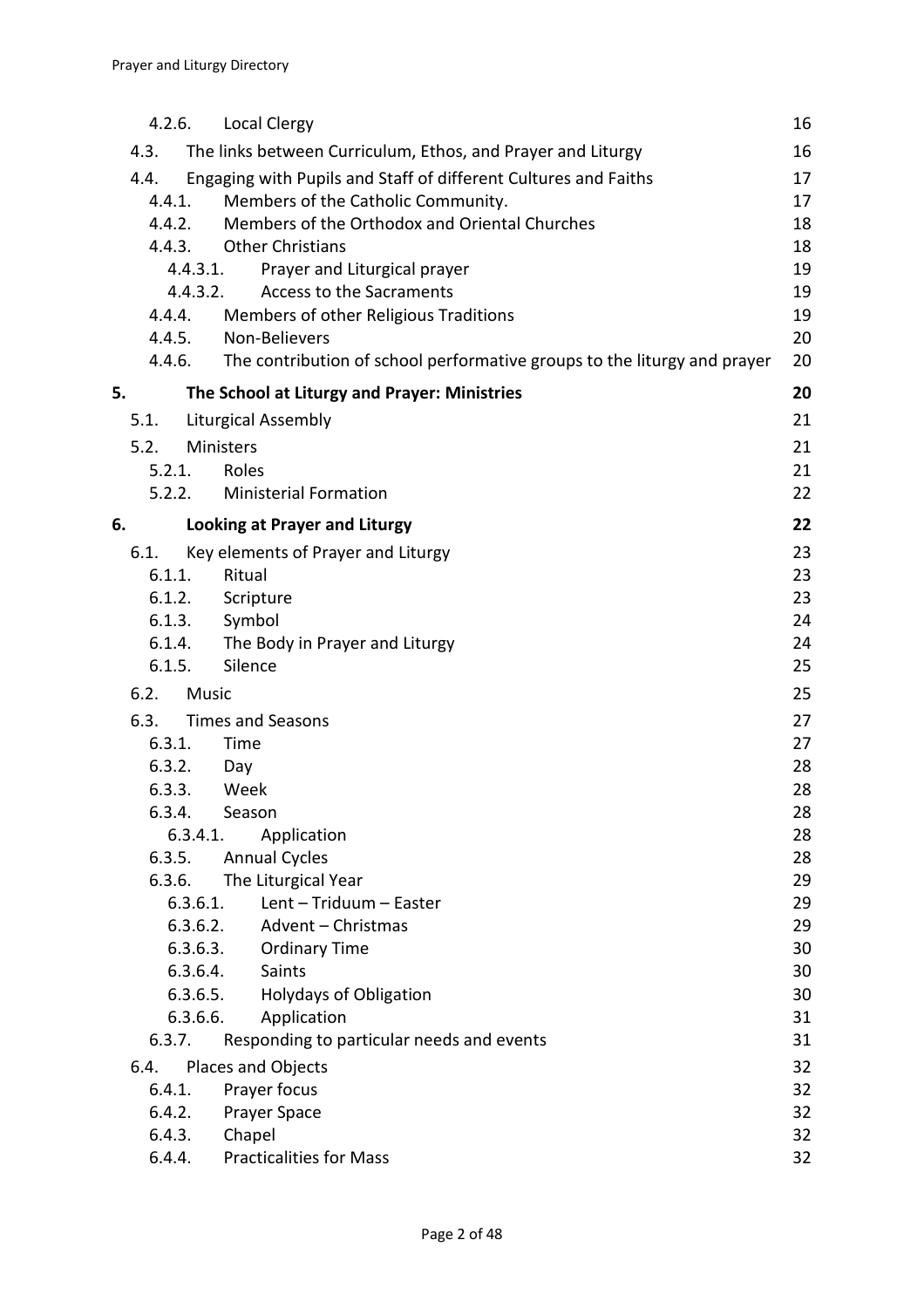| 7.     | <b>Models of Prayer and Liturgy</b>                               | 34       |
|--------|-------------------------------------------------------------------|----------|
| 7.1.   | Introduction                                                      | 34       |
| 7.2.   | Structures                                                        | 34       |
| 7.3.   | Service of the Word                                               | 34       |
| 7.3.1. | <b>Brief Description</b>                                          | 34       |
|        | Understanding<br>7.3.2.                                           | 35       |
| 7.3.3. | Celebrating                                                       | 35       |
|        | Assemblies<br>7.3.3.1.                                            | 35       |
| 7.4.   | Mass                                                              | 35       |
| 7.4.1. | <b>Brief Description</b>                                          | 35       |
|        | Understanding<br>7.4.2.                                           | 36       |
|        | 7.4.3.<br>Celebrating                                             | 36       |
| 7.5.   | Reconciliation                                                    | 37       |
|        | <b>Brief Description</b><br>7.5.1.                                | 37       |
|        | 7.5.2. Understanding                                              | 37       |
|        | 7.5.3.<br>Celebrating                                             | 37       |
| 7.6.   | <b>Other Liturgies</b>                                            | 38       |
| 7.6.1. | Liturgy of the Hours                                              | 38       |
|        | 7.6.1.1.<br><b>Brief Description</b><br>Understanding<br>7.6.1.2. | 38<br>38 |
|        | 7.6.1.3.<br>Celebrating                                           | 38       |
| 7.6.2. | Worship of the Eucharist outside Mass                             | 39       |
|        | 7.6.2.1.<br><b>Brief Description</b>                              | 39       |
|        | 7.6.2.2.<br>Understanding                                         | 39       |
|        | 7.6.2.3.<br>Celebrating                                           | 39       |
| 7.6.3. | Services of Word and Communion                                    | 40       |
| 7.7.   | Other times of Prayer                                             | 40       |
| 7.7.1. | Beginning and ending of day                                       | 40       |
| 7.7.2. | Prayer before meals                                               | 40       |
| 7.7.3. | Angelus                                                           | 40       |
| 7.7.4. | Classroom prayer                                                  | 40       |
| 7.8.   | Forms of Prayer and Devotion                                      | 41       |
| 7.9.   | <b>Individual Prayer</b>                                          | 41       |
| 7.10.  | Adapting                                                          | 41       |
| 8.     | <b>Application</b>                                                | 42       |
| 8.1.   | <b>School Prayer and Liturgy Policy</b>                           | 42       |
| 8.2.   | Preparing, Monitoring, and Evaluating Prayer and Liturgy          | 42       |
| 8.2.1. | People                                                            | 43       |
| 8.2.2. | Long term planning                                                | 43       |
| 8.2.3. | Medium term planning                                              | 43       |
|        | Short term planning<br>8.2.4.                                     | 43       |
| 8.2.5. | Evidence for Preparing, Monitoring and Evaluation                 | 44       |
| 8.3.   | Resources for Prayer and Liturgy                                  | 44       |
| 8.3.1. | Guide to classroom/form prayer                                    | 44       |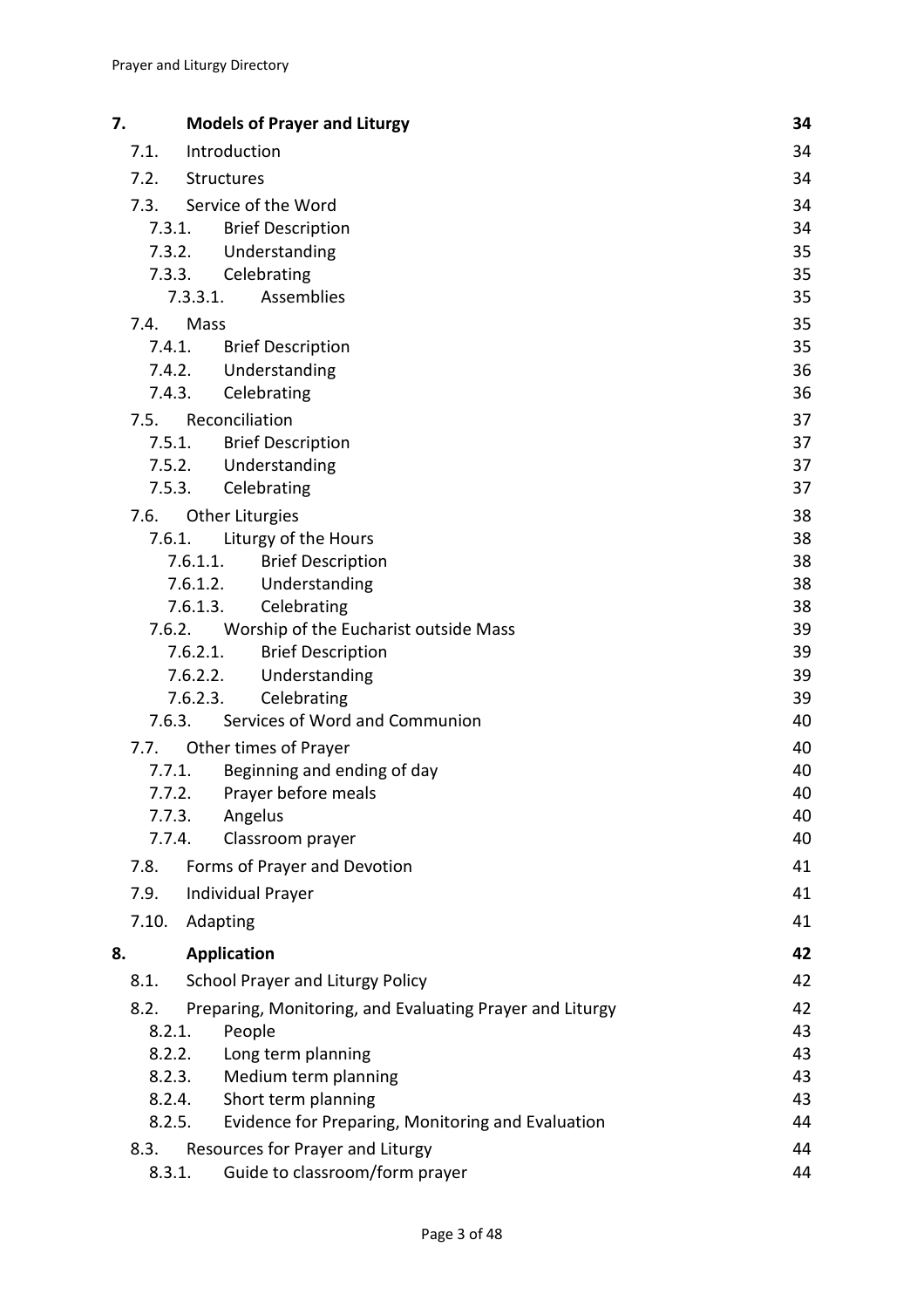|                    | 8.3.2.                                  |                   | Participation aids              | 44 |
|--------------------|-----------------------------------------|-------------------|---------------------------------|----|
| 8.3.2.1.           |                                         |                   | General principles              | 44 |
| 8.3.2.2.           |                                         |                   | <b>Presentation Software</b>    | 44 |
| 8.3.2.3.           |                                         |                   | Orders of service               | 45 |
|                    | 8.3.3.                                  |                   | Copyright                       | 45 |
| 8.3.3.1.<br>Text   |                                         |                   |                                 | 45 |
|                    | 8.3.3.2.                                |                   | Music                           | 45 |
| 8.3.3.3.           |                                         |                   | Images                          | 45 |
|                    | Evaluating external resources<br>8.3.4. |                   |                                 | 46 |
| 9.                 |                                         | <b>Appendices</b> |                                 | 46 |
|                    | 9.1.                                    | <b>Notes</b>      |                                 | 46 |
| 9.2.<br>Glossary   |                                         |                   |                                 | 47 |
| 9.3.<br><b>FAQ</b> |                                         |                   |                                 | 48 |
|                    | 9.4.                                    |                   | Prayer & Liturgy Policy - Model | 48 |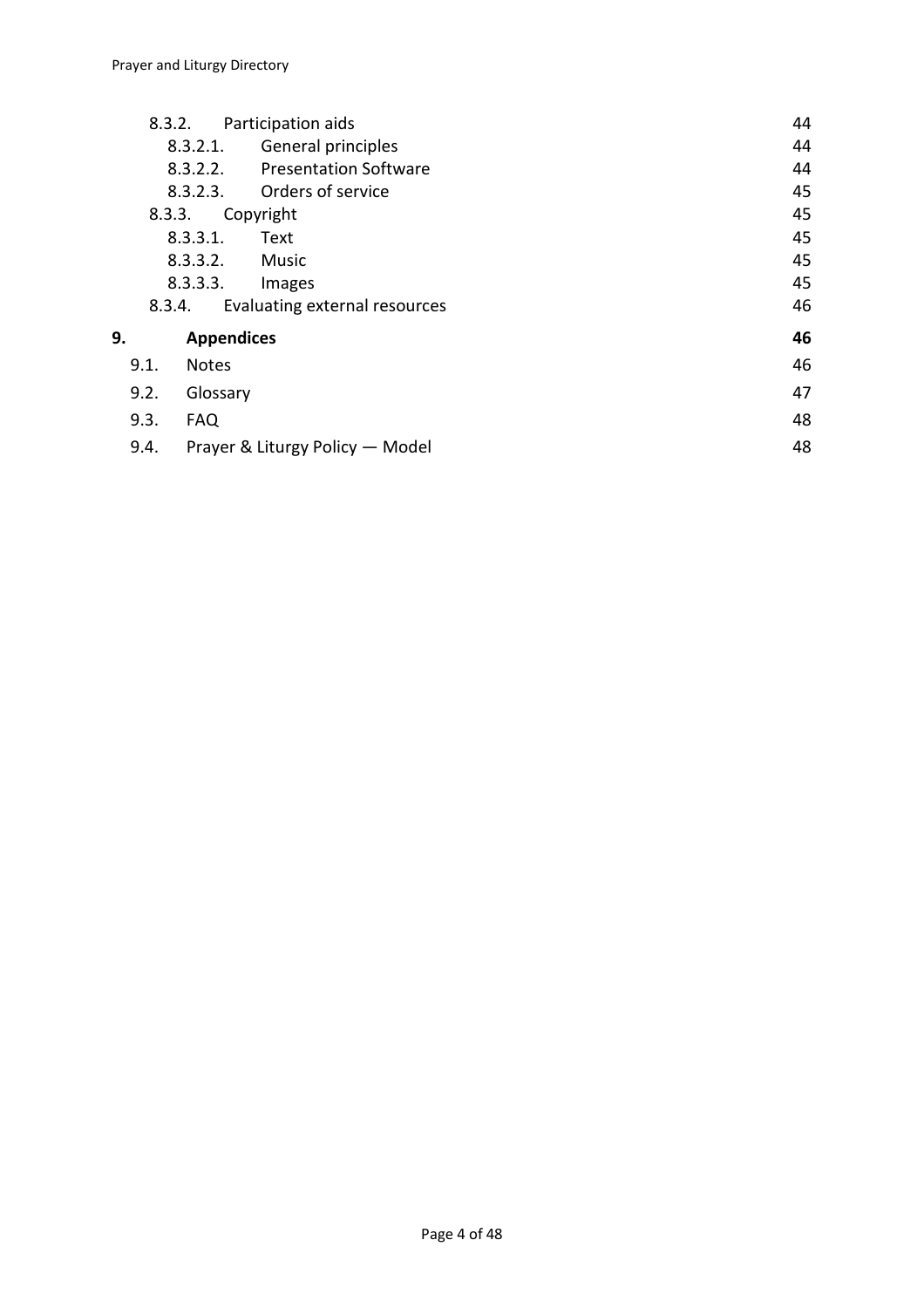## <span id="page-4-0"></span>Episcopal Forward (+GS/+MS)

*This document is the work of two departments within the Bishops' Conference of England and Wales: the Department for Christian Life and Worship, and the Department for Education and Formation.*

*The document's status.*

### <span id="page-4-1"></span>Introduction

Our Lord Jesus Christ should be at the centre of every Catholic school. His Gospel is the reference point for its ethos and values; he offers the definitive example of the educator. Joining Christ in praise of the Eternal Father and united by the Holy Spirit in making intercession for the world through prayer and liturgy lies at the heart of the daily life of the school. The quality of the prayer and liturgy in school not only gives honour to God but forms the spiritual and ethical life of pupils and staff alike.

### <span id="page-4-2"></span>1.1. The aim of this Directory?

In the language of the Catholic Church a Directory draws together material from Church documents and applies them to a particular context. This Directory aims to help schools to deepen their understanding of prayer and liturgy in the Catholic tradition. It will provide those responsible for prayer and liturgy with a grounding in the teaching of the Church and a working familiarity with the key principles on which the Liturgy is based. It offers guidelines on how to put these principles into practice.

### <span id="page-4-3"></span>1.2. Who is it for?

This Directory is intended in the first place for all staff who are directly involved in facilitating prayer and liturgy in their schools. Secondly it is an essential resource for colleagues who support those facilitating prayer and liturgy in schools. Finally, it will provide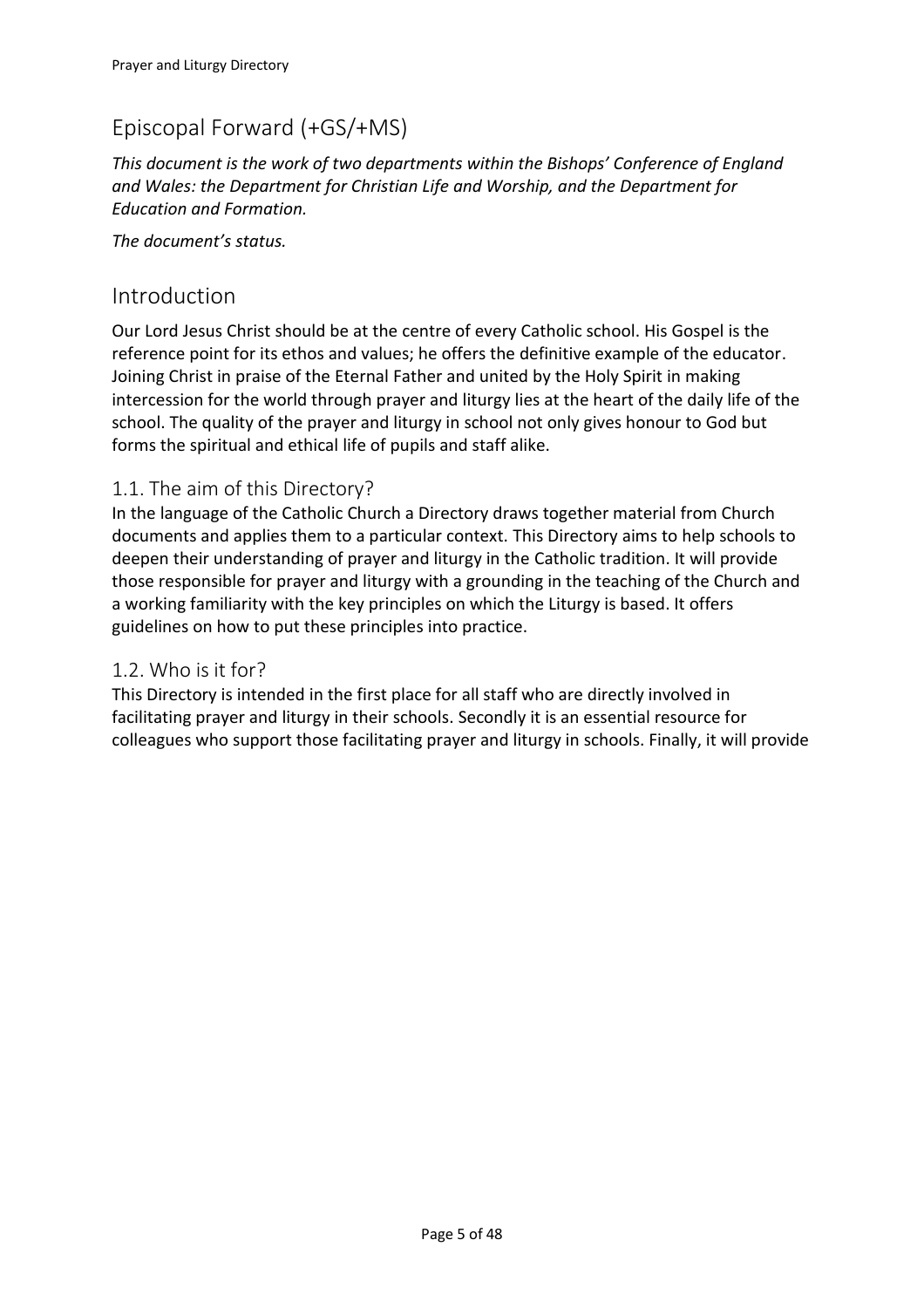

### <span id="page-5-0"></span>1.3. How this Directory is organised The Directory is divided into eight parts:

- 1. Introduction
- 2. Contexts *the Church, governance, social and educational contexts in which the school operates.*
- 3. Understanding Prayer and Liturgy *a thorough examination of the key principles undergirding the Catholic Church's understanding of prayer and liturgy.*
- 4. The School Community *the overarching roles and responsibilities for prayer and liturgy within the school, including ecumenical and inter-faith considerations.*
- 5. The School at Prayer and Liturgy: Ministries *liturgical ministries in a school context.*
- 6. Looking at Prayer and Liturgy *the building blocks of prayer and liturgy, including symbol, scripture, music, silence, space.*
- 7. Models of Prayer and Liturgy *the common structures of prayer and liturgy in the Catholic tradition, including The Mass, Reconciliation, classroom prayer.*
- 8. Application *Developing a School Prayer and Liturgy Policy; making appropriate adaptations; preparing, monitoring and evaluating; providing resources.*

### <span id="page-5-1"></span>1.4. How to use the Directory

It is important that those with overall responsibility for prayer and liturgy in schools should engage with the whole document; an understanding of the key principles (Part Three) is essential before considering the more detailed examination of prayer and liturgy.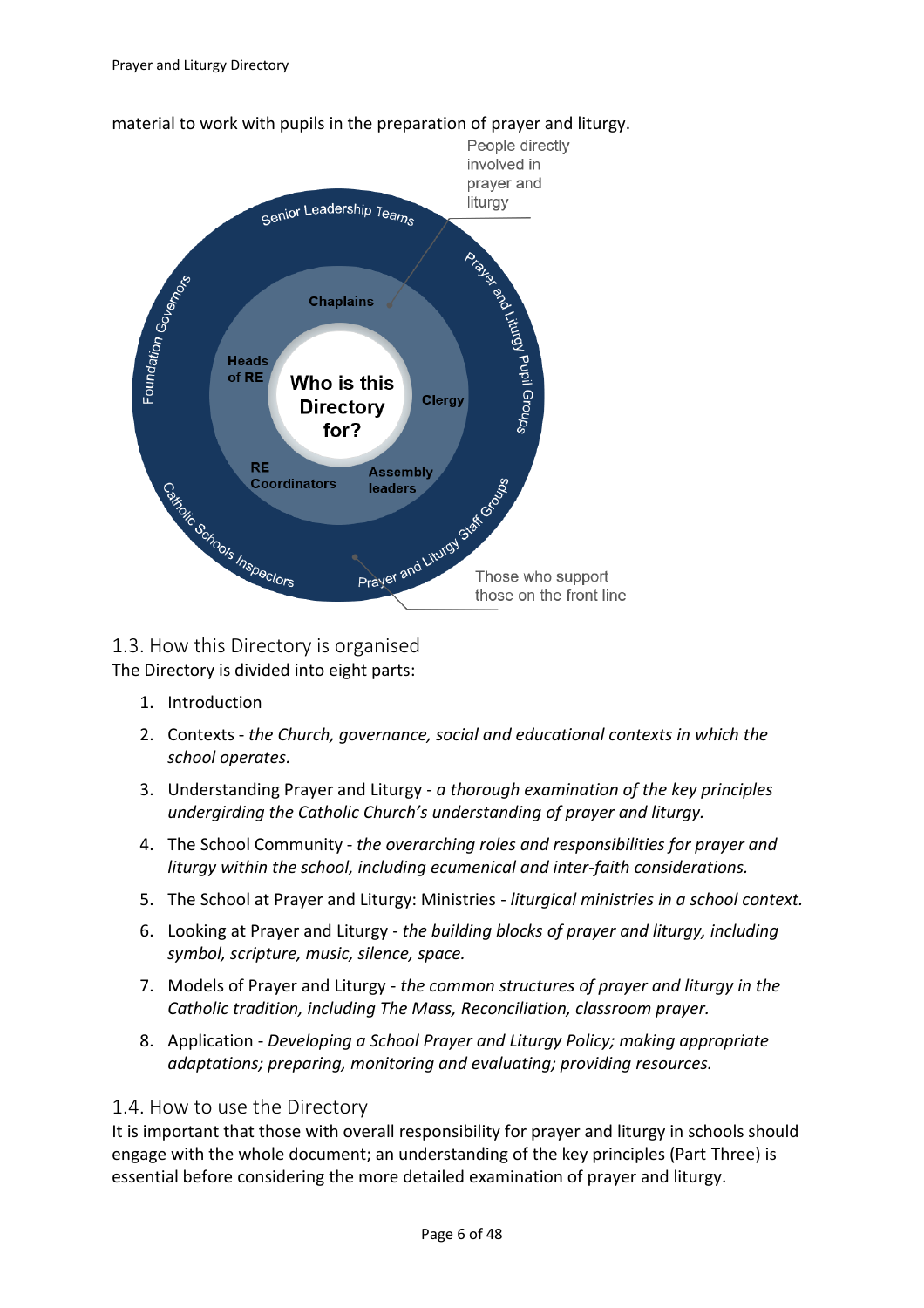Various sections of the Directory can also be used to provide focussed guidance on particular aspects of prayer and liturgy. For example, sections could be used:

- in developing school policies and systems,
- in directly planning prayer and liturgy,
- as a focus for evaluating practice,
- in staff formation,
- as reference points for Catholic school inspectors to support their judgements.

### <span id="page-6-0"></span>2. Contexts

In this part we review contexts which shape the Catholic school and therefore affect its prayer and liturgy.

#### <span id="page-6-1"></span>2.1. The Church

The local bishop holds overall responsibility for the liturgical life of his diocese: in how it is celebrated, in exercising regulatory oversight, and in providing formation. That responsibility extends to parishes and to schools, including those under the care of religious orders. Liturgy in schools, therefore, forms part of a broader canvas, and is not an alternative to that in the local church (parish).

Instead, it flows from the normal prayer and liturgy of the Church as a whole, in a manner that is appropriate for the distinct educational setting of a school.

#### <span id="page-6-2"></span>2.2. The Family

Parents are the first teachers of children in the faith and are tasked by the Church at the baptism of their children to form them in both their understanding of God's love and how to turn to him in prayer. The spiritual life of the school builds on and supports the life of the domestic church (home).

#### <span id="page-6-3"></span>2.3. The School

Every Catholic school is a community with Christ at the centre. Prayer and liturgy are at the heart of the community life of the Catholic school. They are essential to the Catholic life and mission of the school.

The Catholic school is well aware that the community that it forms must be constantly nourished and compared with the sources from which the reason for its existence derives: the saving word of God in Sacred Scripture, in Tradition, and above all in liturgical and sacramental Tradition, enlightened by the Magisterium of the Church.

The challenge for Catholic schools is to present in an authentic way our tradition of Catholic prayer and liturgy, whilst at the same time providing a welcoming environment for all pupils and staff. This challenge demands that we understand our tradition and maintain an approach that respects the integrity of all.

Unlike parishes, schools are made up of people who may not necessarily be Catholics or Christians. This creates a number of challenges; one of the aims of the Directory is to provide support with these challenges.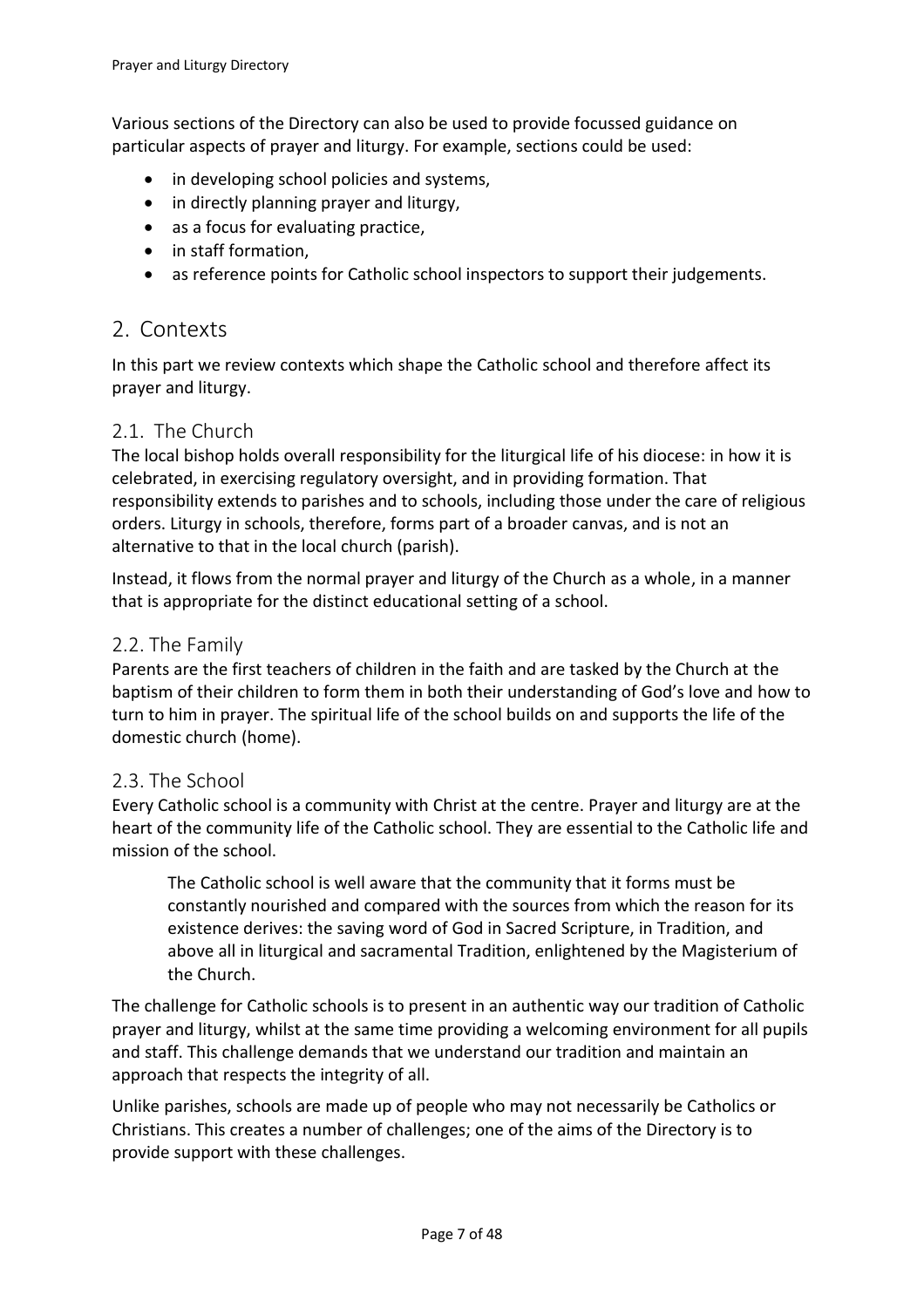### <span id="page-7-0"></span>2.4. The tradition of the school

Each Catholic school has its own story of how it came to be and how it gained its name. Catholic schools were usually built by the local Catholic community who had a vision that they sought to make a reality in a particular place. A number of these were founded by members of religious orders who not only provided the land and buildings but also a distinct charism that they have bestowed upon the school. The charism can be described as the spirit of the religious order, which for many schools can have an influence on the pattern of prayer and liturgy. This Directory can be a tool to help these and all schools strengthen their spiritual heritage, as part of the rich breadth of Catholic traditions.

### <span id="page-7-1"></span>2.5. Social

Catholic schools are found in all manner of contexts across England and Wales, from innercity urban areas to small rural communities. Similarly, the composition of the school community – pupils, staff, governors, and their respective families – varies from a very high proportion of Catholics to contexts where Catholics would be a small minority. The communities from which pupils, staff and governors or directors are drawn will be culturally, ethnically, religiously and socio-economically diverse to a greater or lesser extent. The particular local circumstance of each school will influence the manner in which this Directory is received and adopted.

### <span id="page-7-2"></span>3. Understanding Prayer and Liturgy

In any school there will be a range of prayer and liturgy: classroom prayer, meditation, assemblies, devotions, special services for times in the school year, celebrations of Mass and the Sacrament of Reconciliation. Each form of prayer and liturgy will have its own character dependent on the circumstances, size and age of the group, the place of celebration and its content.

In this part of the Directory, we will define key terms (Liturgy, Liturgical Prayer, Prayer) before exploring the theological foundations of all prayer and liturgy  $-$  asking what exactly we understand to be happening when the community gathers to pray. This is followed by a discussion of two crucial (and frequently misapplied) dimensions of Catholic liturgy: participation, and liturgical ministries. Finally, we introduce the question of liturgical formation, a theme which will run through the rest of the document.

### <span id="page-7-3"></span>3.1. Definition of Terms

Liturgy, Liturgical Prayer, and Prayer form a continuum with a celebration of Mass on a Solemnity of the Church (e.g., Ascension of the Lord) at one end and silent meditation at the other. Of course, there are areas of overlap between the categories.

The word 'Worship' has not been used to denote a distinct category in this Directory. In Catholic terminology 'worship' is not generally used to name and describe a distinct type of prayer or event. Worship is about living our lives in a way that recognises that everything we have is a gift from God and that everything we do should give glory to God. That, of course, does include prayer but the scope is broader. With that understanding of worship it will be seen that that the purpose of education in a Catholic school is to know and love Christ and to open the vision and imagination of pupils to the wonder of living in God's world, and the responsibilities that follow from this.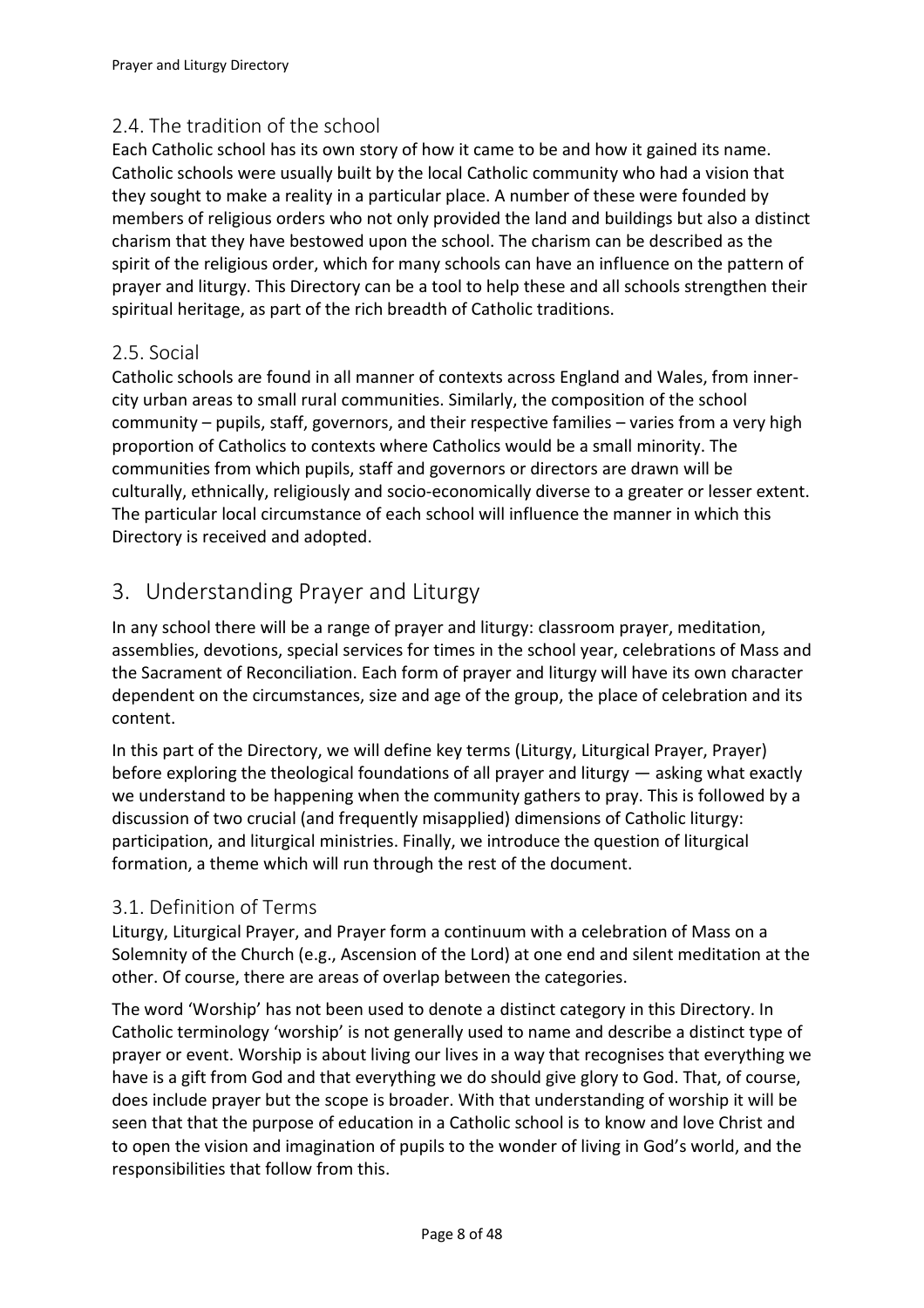**Liturgy** is a formal act of the Church. The official liturgical books, such as the Roman Missal and the Lectionary, set out the structure to be followed, the words to be spoken, the gestures to be performed and the symbols to be used when celebrating a Liturgy. Liturgical Law governs what happens in liturgy. This law is found in the Introductions to each liturgical book and in other texts, such as the Directory for Masses with Children. These Introductions provide a theological overview, the 'norms' about how the liturgy is celebrated and details of how it may be adapted. The norms for the celebration of the Sacraments are more prescriptive with regard to adaptation than those for other liturgies.

Liturgies celebrated in a school will include the Sacraments of the Eucharist (Mass) and Reconciliation. They should also normally include the celebration of forms of the Liturgy of the Hours, such as Morning Prayer, and Exposition of the Blessed Sacrament.

**Liturgical Prayer** follows structural patterns found in the liturgy. The term is used in this Directory for celebrations which are created for the school community and not directly taken from the liturgical books of the Church.

The most common example would be services which are built around the proclamation of scripture and are based on the structure of the Liturgy of the Word in the Mass. These will include Assemblies, Carol Services, and other gatherings of all or part of the school community for special times and occasions. They will draw upon elements of the Liturgy, such as its texts, symbols, and gestures which help to reinforce their Catholic nature. The various elements may be used with greater creative freedom than in the Liturgy.

**Prayer** takes place, for example, at the beginning or end of the school day. Although such prayer times will have a clear structure, they may rely less on formal elements taken from the Liturgy. Texts used may include familiar prayers as well as prayers written for the occasion but there is also scope for spontaneous prayers, for example, intercessions. Giving space for appropriate silence forms part of the prayer. There is great scope for creativity: varying the focus and the format according to the liturgical year reinforces the essential Catholic focus of the school whilst providing opportunities for pupil engagement. Longstanding Catholic devotions, such as the Angelus or the Stations of the Cross during Lent, also fall into this category.

### <span id="page-8-0"></span>3.2. Prayer and Liturgy - foundations

### <span id="page-8-1"></span>3.2.1. Person and Action of Christ

'Where two or three are gathered in my name, there am I among them.' (Matthew 18:20) This familiar saying of Jesus provides the starting point for understanding prayer and liturgy within a Catholic school. Whenever we come together to pray or to celebrate the Sacraments or to hear the scriptures, Christ is present — and actively so. He is present in:

- the prayers, chants, and responses of the whole gathered community,
- the proclamation of the Scriptures,
- the Priest who ministers,
- and especially in the body and blood of Christ received in Holy Communion.

When we say that Christ joins us in our prayer and liturgy, we need to think of two things at the same time: he takes to himself the hopes and longings we express in word and action; he draws us into the prayer that he himself makes before the Father for the whole creation.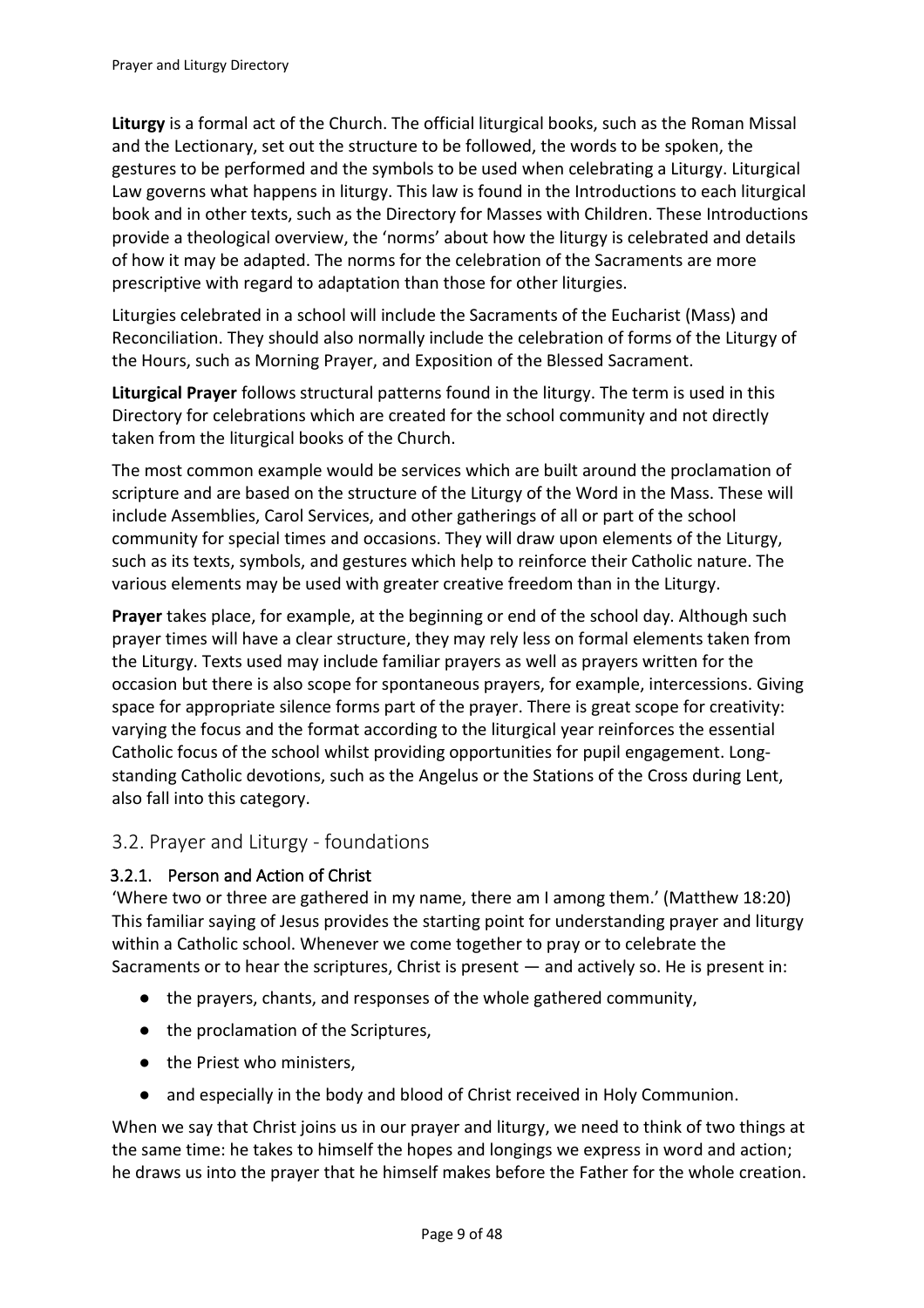This means that fundamentally liturgical participation is about us sharing in the prayer and action of Christ. However, we do not make this happen; rather, it is only possible because the Holy Spirit is also at work drawing us and Christ together in prayer and liturgy.

Therefore, Catholic prayer and liturgy is always:

- $\bullet$  Christological it is centred on Christ; and,
- Trinitarian we pray to the Father through the Son in the Holy Spirit.

#### <span id="page-9-0"></span>3.2.2. Paschal Mystery

The Christ who is present in our prayer and liturgy is the risen and glorified Jesus. He made his entire life a gift to God the Father which culminated through the offering of himself on the cross. With his resurrection the renewal of humanity begins, and in his risen glorified body he points to the destiny of all creation. The Church has a technical term for the journey of Christ through his birth, life, suffering, death, resurrection and ascension — the 'Paschal Mystery'. 'Mystery' here does not mean something unknown but rather something which has been revealed which we cannot wholly grasp or understand until it is completely fulfilled — this is God's plan for salvation.

Whenever we gather to celebrate, we are not only remembering Christ's actions in the past, but we are also looking towards the future transformation of all things by the Spirit. Indeed, that transformation, which is cosmic in scale, is already taking place in us.

For Christians this process of transformation begins at Baptism. The use of water symbolises not only a washing away from sin but also, and more fundamentally, a plunging into the Paschal Mystery. Our whole life from this point is a dying to selfishness and individualism, and an opening to union with God and others. As our life progresses along its highs and its lows and ultimately towards death itself, we experience all and find meaning in all through the lens of Christ's gift of himself to others, his death and his resurrection.

The Paschal Mystery is the core content of all prayer and liturgy.

This means that Catholic prayer and liturgy:

- $\bullet$  engage with the deepest human realities  $-$  joys and hopes, fears and sorrows,
- $\bullet$  point away from darkness to light, sin to redemption, death to new life  $-$  in other words, it is about God's plan for salvation.

#### <span id="page-9-1"></span>3.2.3. Liturgy and the Church

The Liturgy forms close bonds of unity between those who gather to pray and celebrate we can see this very clearly in those liturgies that are celebrated at important points in the life of the school community, such as a school's patronal feast day or Masses celebrated for pupils when leaving their school. However, prayer and liturgy always look beyond the circle of just those who are present.

This sense of always belonging to a larger community becomes clearer if we return to the theme of baptism — none of us is united to Christ as just an individual. As we are drawn into union with him, we are drawn into union with all the baptised by the Holy Spirit. This union with Christ is so intense that Saint Paul describes it in terms of the human body — Christ is its Head and we are its members. This corporate sense is at play whenever we engage in prayer and liturgy. We do not pray or celebrate liturgy as individuals, even when we are on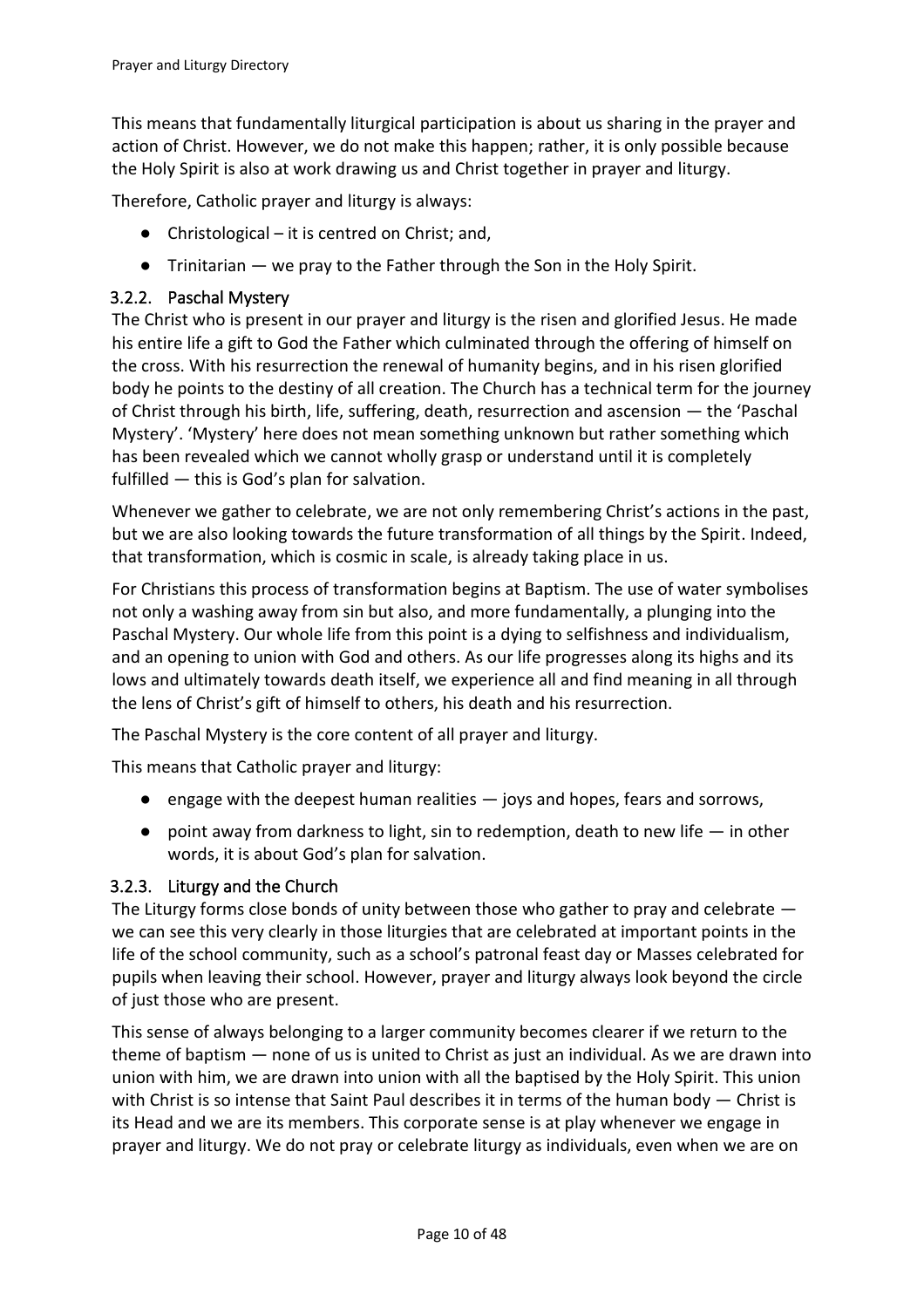our own, but as members of the Church. In a real way the whole Church is part of our prayer.

When we pray as a community and when we celebrate the liturgy together, this deeper reality becomes visible.

- Classroom prayer, year assemblies, school liturgies all are acts of the Church.
- Therefore, the Church bears a responsibility for these acts and how they are celebrated.

#### <span id="page-10-0"></span>3.2.4. Documents of the Liturgy

Guidance as to how the Liturgy is celebrated is found in the books of the Roman Rite, such as the Roman Missal. At the beginning of each rite there is a General Introduction or Instruction. This gives a theological overview of the Sacrament or other rite, a practical description of the celebration and the various available options, and an indication as to what adaptation is possible. An Introduction sets down liturgical law and has the equivalent force within the Church as the Code of Canon Law. Such documents are *executive* as they offer principles, norms and fundamental guidance.

Other documents are *interpretative*. They explain how the principles are applied in particular circumstances. An example would be the Directory for Masses with Children which takes the principles found in the Roman Missal and offers adaptations for when the Mass is celebrated with children.

Both these types of documents can come from different levels of the Church: The Holy See, the Conference of Bishops, or the local bishop. The Prayer and Liturgy Directory is a document of the Catholic Bishops' Conference of England and Wales. It draws on a range of Church documents to establish principles and good practice and to offer guidance on the celebration of prayer and liturgy in schools in England and Wales.

### <span id="page-10-1"></span>3.3. Participation in the Liturgy

#### <span id="page-10-2"></span>3.3.1. Participation

A key concept in the renewal of the Church's liturgy since the beginning of the last century is that of 'participation'. The Church desires that participation in the liturgy should be 'full, conscious and active'.

Before we ask what kind of things people are doing in the liturgy, we need first to look at the verb 'to participate'. In the liturgy participation is not an end in itself — we always participate 'in' something. Fundamentally, to participate in the liturgy is to participate in the Paschal Mystery. Each time we celebrate, we are renewed in our sharing of Christ's life and mission. Our experience however will vary due to our age, development and the circumstances in which we gather. So, participation can never simply be action. It is also about the engagement of hearts and minds, the imagination, memory and will — and it plays out in the choices we make and the actions we take as a community and as individuals. Participation is therefore both interior and exterior, and there is a close interplay between the two. For example, in the Universal Prayer (Prayer of the Faithful/Bidding Prayers) the reader invites us to pray for those who are sick. In the silence we bring to mind members of our family and friends who are ill and so we respond: 'Hear our prayer'.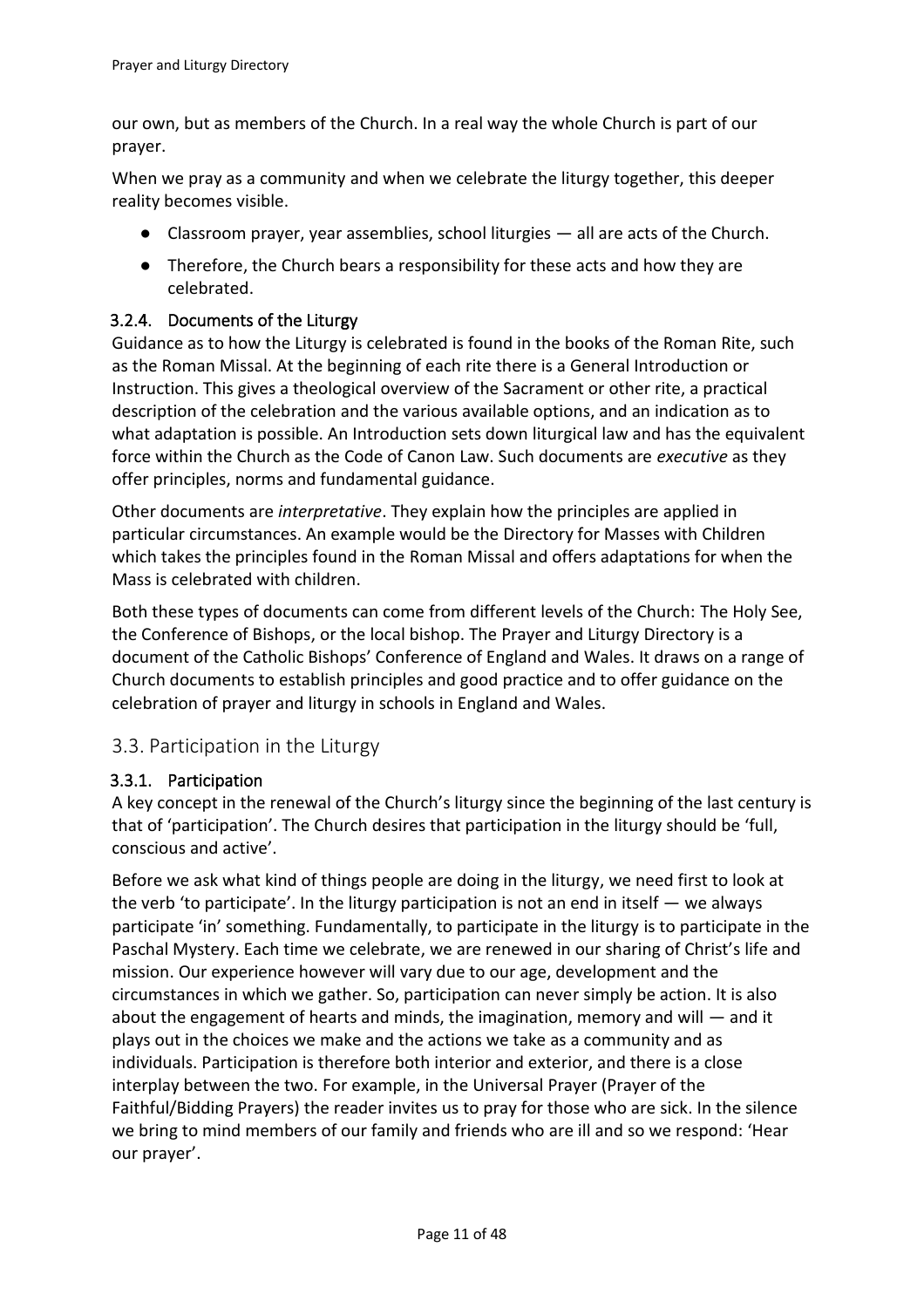So, what about 'full, conscious and active'? These three terms express the underlying attitude of mind and heart that a person brings to the liturgy. This attitude is rooted in how each person approaches life itself. These aspects — full, conscious, active — are not separate, but work together.

- To participate 'fully' means appreciating that the whole gathered community is involved (as well as the wider Church); on an individual level the whole person is engaged — body, mind and spirit.
- To participate 'consciously' means that the individual has an appreciation of the meaning of what is happening, has a glimpse into the mystery — and therefore the liturgy should be appropriate to the participant's age and development.
- To participate 'actively' means to enter the liturgy with an open heart so that the encounter between Christ and his people in the celebration can change us and have a future direct impact on the way we live our lives. From this it becomes clear that the term 'active' here is used in a very different way to when it is found in educational terms such as 'active learning'.

Fostering good liturgical participation does not therefore simply mean ensuring that everybody has 'something to do'.

### 3.3.2. Liturgical Ministries

For prayer and liturgy to take place, specific people need to assist with particular roles; for example, as a server, reader or musician. Their involvement requires more of them than the routine performance of a task. For example, it is not enough that a reader can deliver the text clearly so that it can be heard (though this is essential). They also need to communicate something of the meaning of the text so that its message may also be received and therefore are inviting the group to participate in and respond to the Word proclaimed. Such roles are acts of service to the praying community and to the liturgy. It is, therefore, appropriate to speak of them as ministries.

This service is particularly fundamental when we turn to the liturgy. Those who assist at the liturgy, whether by leading, reading or singing, serve by facilitating the participation of all who are present at the liturgical assembly. In their respective roles, they should be well formed and properly prepared because it is important in our worship of God that we offer something that is worthy. Those who assist with a liturgical ministry are first of all, themselves, members of the liturgical assembly; so when they are not undertaking their role they should model good participation, for example, by listening attentively to the readings.

Allocating roles, such as reading, leading intercessions, etc., should not be treated as a means of distributing tasks to pupils and staff in order to generate participation. The risk in that case would be something superficial where participation has become an end in itself.

Good formation in assisting with a liturgical ministry has three dimensions:

- Fostering an age-appropriate appreciation of the liturgy and especially of the elements involved in their particular role.
- Developing the necessary technical skills to perform the particular role.
- Encouraging their understanding of service and prayerful engagement for their role in the liturgy.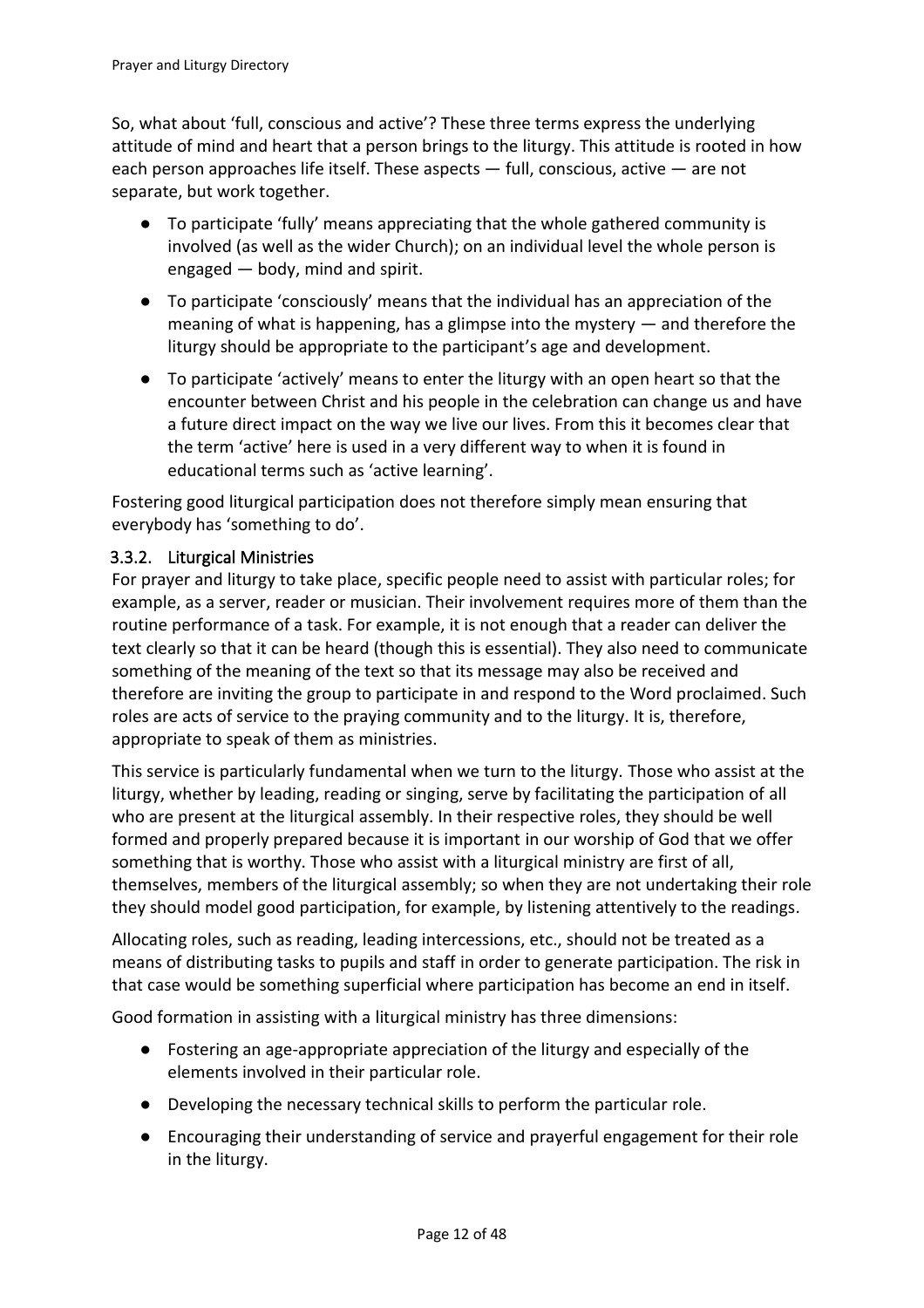### <span id="page-12-0"></span>3.3.3. Liturgical Formation of Pupils

Participating in prayer and liturgy involves learning a set of actions, ideas and habits that ideally takes place across the home, school and parish partnership and over a number of years. This learning is progressive according to the age and capacity of the children. Because it flows into personal choices and broader habits of discipleship, liturgical formation is not simply a matter of religious education. While it involves engagement with pedagogical content (e.g., learning the structure of the Mass), it also has a catechetical element (responding personally to the Word proclaimed and the invitation to Communion).

Liturgical formation has three dimensions, most simply expressed as: before, during and after.

### <span id="page-12-1"></span>*3.3.3.1. Before*

Formation before the celebration of prayer and liturgy prepares the pupil to participate. This involves developing their understanding, possibly giving them practical information, and familiarising them with key elements such as chants, responses and gestures. Care should be taken to avoid setting up experiential expectations (e.g., 'you will feel…') as each person's response will be different.

#### <span id="page-12-2"></span>*3.3.3.2. During*

The celebration of prayer and liturgy is itself formative. There is an intrinsic link between the faith we profess and the prayer which is offered. We celebrate what we believe and we believe what we celebrate. Therefore, the celebration of prayer and liturgy can help to deepen faith and inspire good works.

Prayer outside the liturgy can draw on elements of the liturgy as a way of introducing them experientially to the pupils. For example, establishing a rhythm of prayers of thanksgiving across the year (e.g., harvest, exams) develops a communal habit which naturally feeds into the celebration of the Eucharist and especially the Eucharistic Prayer.

### <span id="page-12-3"></span>*3.3.3.3. After*

Evaluation is a key follow-up to a liturgical celebration, and it is also important to provide an opportunity for the children to reflect together. The technical term for this post-celebration reflection is 'mystagogy' – which means 'going deeper'. Mystagogy entails enabling the children to think about the experience of the celebration and inviting them to consider any implications for their life of faith and action in the world.

- Participation in the liturgy is a matter of life-long learning. Each time we celebrate we are formed to participate more completely, which in turn forms us to participate more fully in the life and mission of the Church.
- The habit of mystagogical reflection— thinking about our participation and how it affects how we live  $-$  is an essential part of the life of the disciple.

### <span id="page-12-4"></span>4. The School Community

The school community is made up of many different parts, each of which has a bearing on the way that prayer and liturgy take place in the school. In this section we consider how the different responsibilities held by various categories of people play a role in shaping and facilitating prayer and liturgy.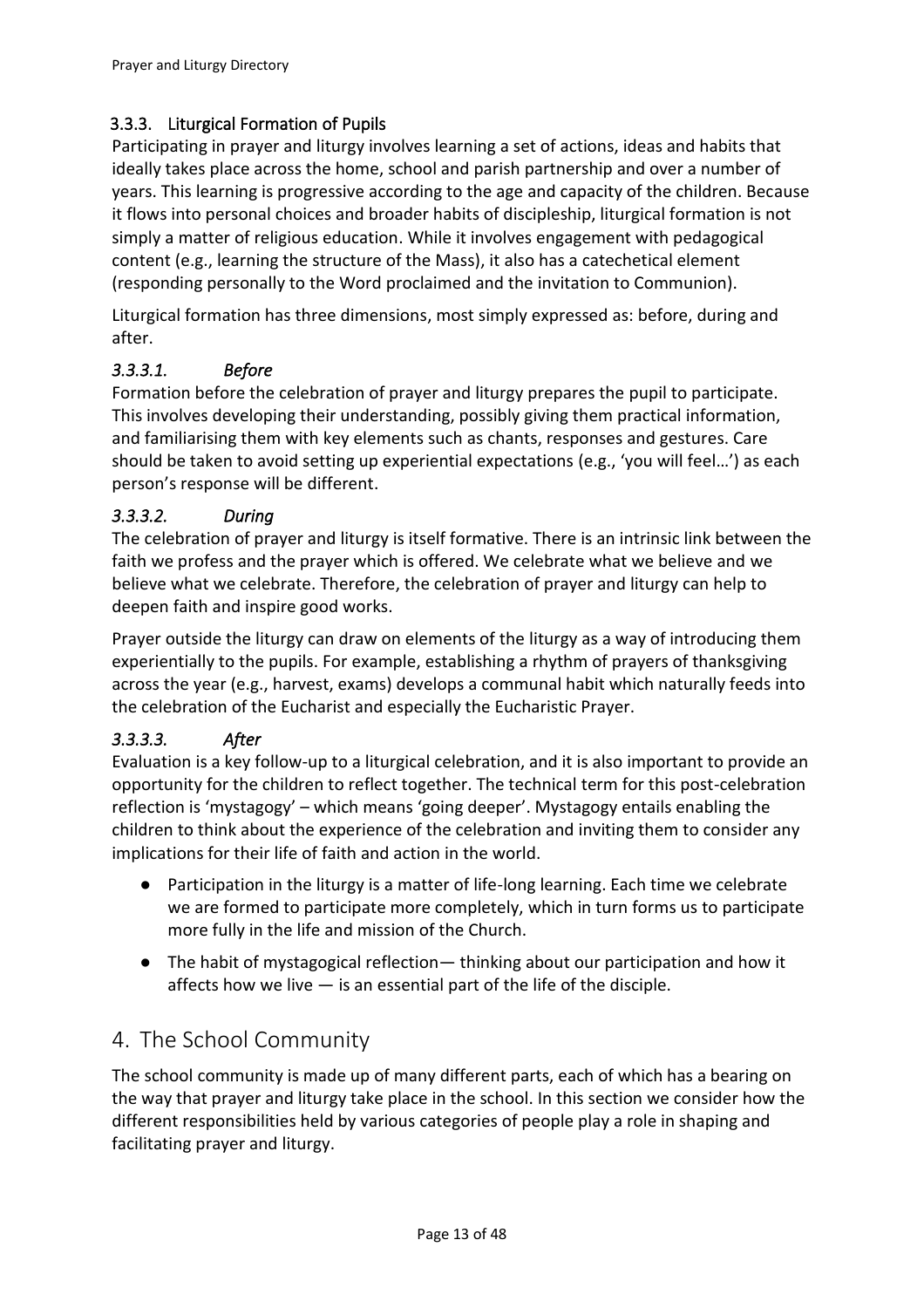### <span id="page-13-0"></span>4.1. Governance

#### <span id="page-13-1"></span>4.1.1. Legal Requirements

Within maintained schools and academies, there is a legal requirement for an '*Act of Collective Worship'* to take place daily. Those responsible for governance are legally required to ensure that it is provided. In Catholic maintained schools and academies this daily requirement may be fulfilled in many different ways as described in this Directory.

In schools where this legal requirement holds, parents can choose to withdraw their children up to year 11. Sixth-form students can choose to withdraw themselves.

#### <span id="page-13-2"></span>4.1.2. Within our Catholic Schools

In all Catholic Schools — maintained, academies, independent, non-maintained special, sixth-form colleges — prayer and liturgy are crucial to the spiritual life of the school and to pupils' moral and spiritual development. Taking part in daily prayer and liturgy helps build community cohesion by creating a consistent structure around the core values and symbols of Christianity. Prayer and liturgy are, therefore, an important part of a Catholic school's distinctive character. These activities are integral to the Catholic identity and life of the school; they would take place in all Catholic schools, whether or not schools were required by statute to provide collective worship and in Catholic schools, pupil participation and engagement in prayer and liturgy are crucially important criteria in the diocesan inspection of Catholic education.

Therefore, we have replaced the term Collective Worship with the phrase *Prayer and Liturgy*, which more fittingly describes its role in a Catholic school. It is the responsibility of Governors that it is in accordance with the rites, practices, discipline and liturgical norms of the Catholic Church.

#### <span id="page-13-3"></span>*4.1.2.1. In practice:*

Consequently, it is the duty of governors of Catholic schools and colleges, and directors of academies, to direct the promotion, monitoring and evaluation of prayer and liturgy by:

- 1. Agreeing a specific Prayer and Liturgy Policy which reflects the Catholic life and mission of the school.
- 2. Undertaking the periodic review of the policy and implementing any necessary amendments.
- 3. Developing a knowledge and understanding of how prayer and liturgy are underpinned by the Liturgical Year.
- 4. Understanding the different levels and skills of participation that are reflective of the age and capacity of pupils and ensuring a strategy is in place for building up these skills of participation as pupils progress through school.
- 5. Establishing that daily prayer and liturgy is provided for all staff and pupils.
- 6. Participating in the school's prayer and liturgy, where this is practical.
- 7. Ensuring there is professional development of all staff that focuses on liturgical formation and, for relevant staff, planning of prayer and liturgy.
- 8. Overseeing the process for monitoring and reviewing which should include the voice of pupils.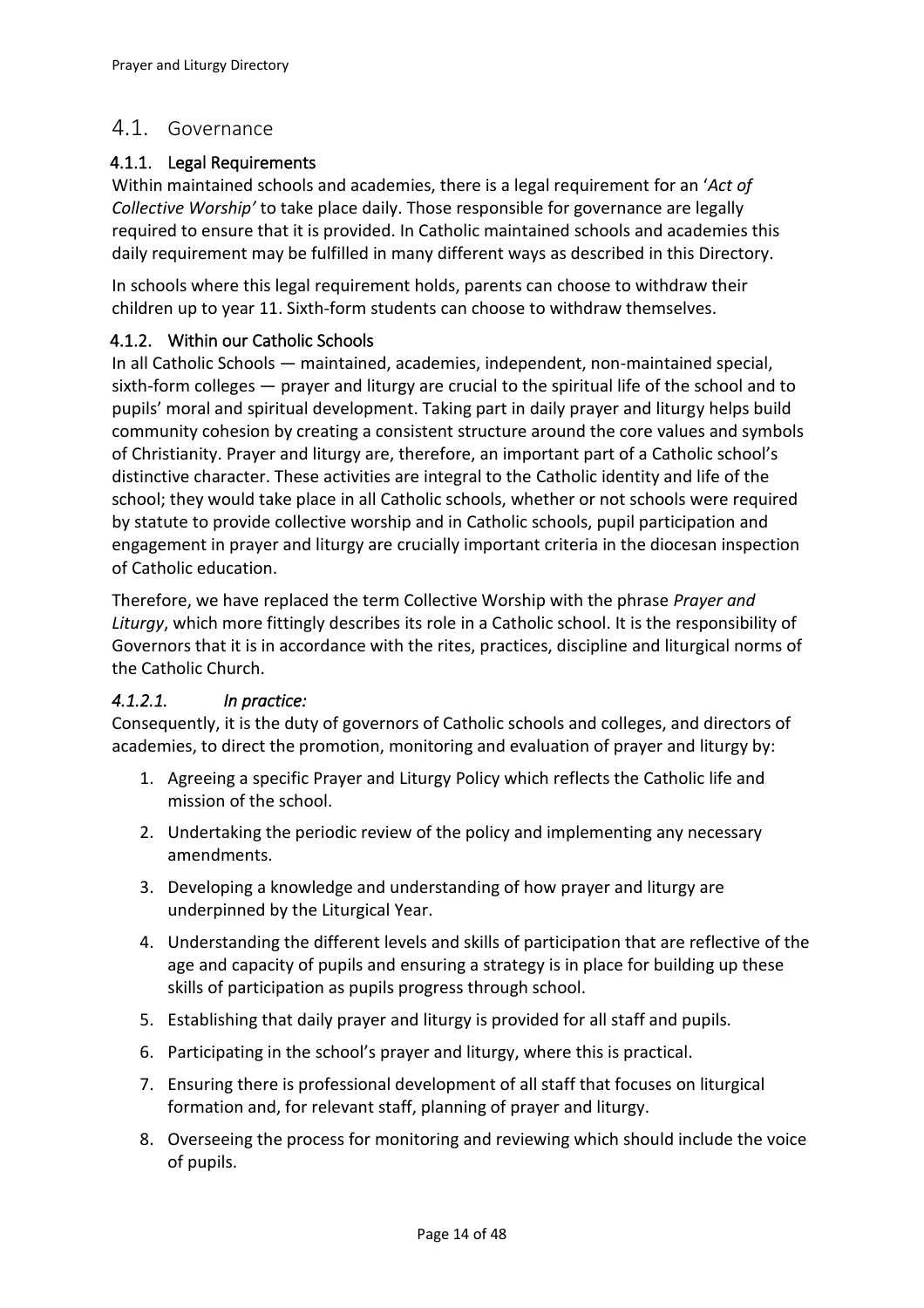9. Allocating sufficient financial budgeting.

### <span id="page-14-0"></span>4.2. School Responsibilities in facilitating Prayer and liturgy

### <span id="page-14-1"></span>4.2.1. School Leaders

The Headteacher is ultimately responsible for the implementation of the policies agreed by the governing body or academy board. This is done by oversight of prayer and liturgy in the school, that it is central to the school's unique mission and is included in its development plan. They will do this in collaboration with other staff members who may include a designated Prayer and Liturgy Coordinator as well as other members of the Religious Education Team and/or Senior Leadership Team. As a highly visible group within the school it is important that the Leadership team models good practice as they participate in and lead prayer and liturgy.

### <span id="page-14-2"></span>4.2.2. Prayer and Liturgy Coordinator

Governors are responsible for identifying the member of staff who is responsible for coordinating prayer and liturgy in the school. This Prayer and Liturgy Coordinator ensures that prayer and liturgy is organised, led, monitored and evaluated, providing relevant support and resources for staff and pupils where required. Coordinators will be expected to have a good working knowledge of this Directory and base their practice upon it. They need to ensure that they keep updated with best practice and ongoing formation through contact with diocesan advisers and others. These coordinators may already have a key role in the school, such as chaplain, subject leader for religious education, or headteacher.

### <span id="page-14-3"></span>*4.2.2.1. Prayer with Staff*

A Catholic school will not only offer opportunities to pupils for prayer and liturgy, but to staff and governors as well. Praying and celebrating liturgies together on a regular basis offer staff an opportunity to deepen their own spiritual lives and experience different types of prayer. Under the guidance of the Prayer and Liturgy Coordinator they can also model good practice.

### <span id="page-14-4"></span>*4.2.2.2. Relationship with Parents and Carers*

The Prayer and Liturgy Coordinator, along with other staff, will seek to keep parents and carers informed about the prayer and liturgical life of the school, including key events. Through the school website, or other media, they can provide resources to help parents and carers to make links at home with the prayer and liturgy and so help to build up the domestic Church.

### <span id="page-14-5"></span>*4.2.2.3. Chaplains*

In secondary schools and sixth-form colleges, and in many primary schools, the chaplain will fulfil the role of Prayer and Liturgy Coordinator.

### <span id="page-14-6"></span>4.2.3. Leaders of other curriculum areas

As prayer and liturgy requires participation of the whole body with its senses and abilities, different disciplines and subject areas will therefore be involved. The Prayer and Liturgy Coordinator will need to liaise with a number of other leaders in the school to ensure that prayer and liturgy is celebrated in all its richness. Other such subject areas might include Music, the Arts and Information Technology.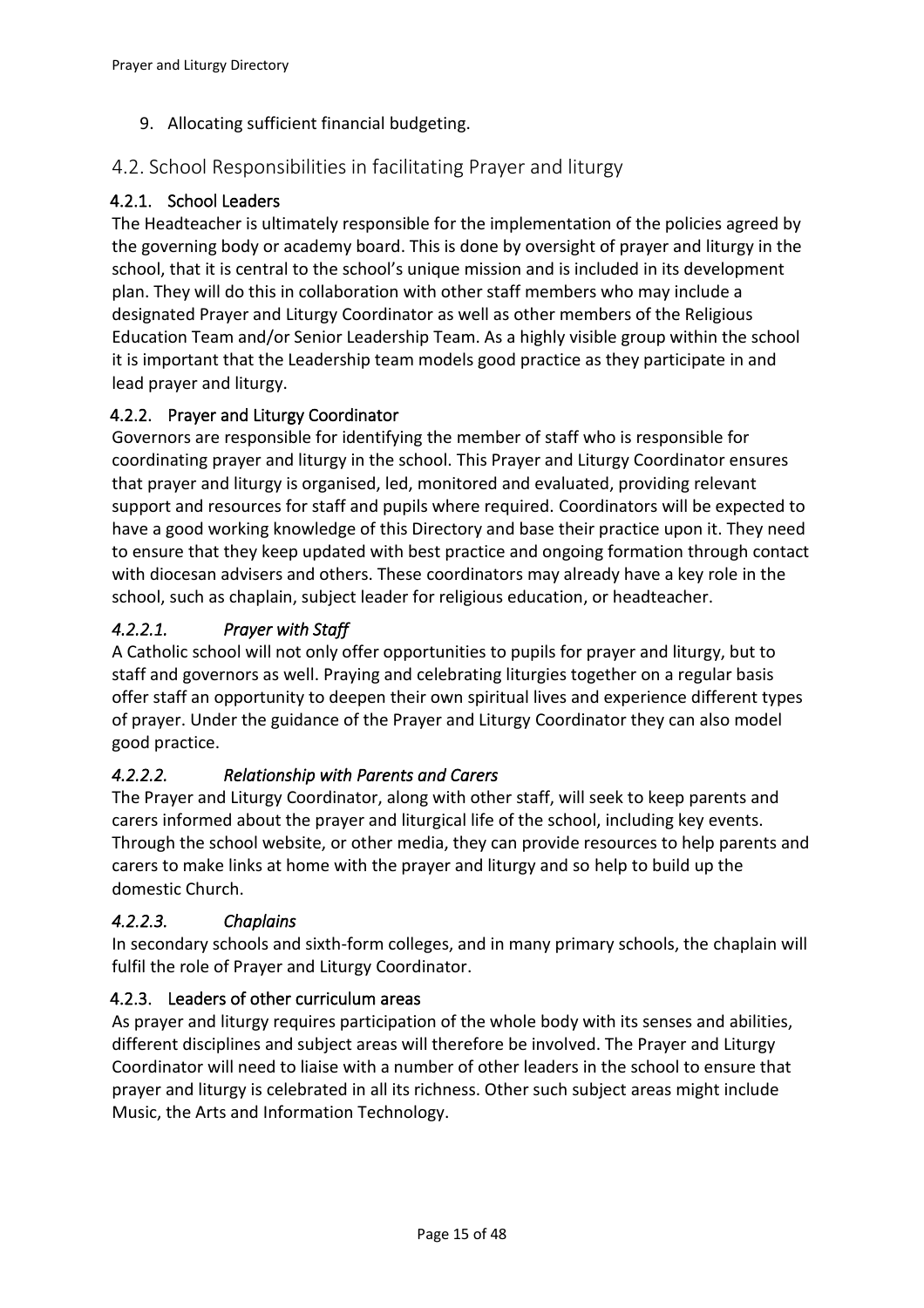#### <span id="page-15-0"></span>4.2.4. Teachers and support staff

All adults can contribute to the liturgical life of the school by modelling active participation through their body language and response during prayer and liturgy. Their contribution to the preparation and celebration of prayer and liturgy and use of their unique talents and abilities (such as supporting with a prayer focus, displays, music, flowers, gifts, technology, resources) is also of value. In their classrooms, adults can lead and facilitate prayer and liturgy for pupils, teaching them how to participate meaningfully in different forms of these in order to grow in faith. They can provide formation for pupils to organise, lead and evaluate prayer in a variety of contexts and collaborate with other professionals to ensure that this is in line with best practice.

#### <span id="page-15-1"></span>4.2.5. Pupil leadership

Pupils of various ages and abilities can take an active role in organising and leading prayer and liturgy in a meaningful and age-appropriate way throughout the school. In some settings, the school may choose to have a team of pupils whom they form and guide specifically for this role.

#### <span id="page-15-2"></span>4.2.6. Local Clergy

In broad terms most primary schools will be linked to a specific parish or group of parishes, whereas secondary schools and colleges will relate to a deanery or even wider grouping. The priests and deacons will play an important role in the celebration of the liturgy and its preparation, and in forging links with the wider Church. Communication with the local clergy will be a key role for the Prayer and Liturgy Coordinator.

Priests and deacons should be familiar with the Prayer and Liturgy Policy of the school, the school's long-term plan, the provisions of this Directory and other relevant Church documents.

#### <span id="page-15-3"></span>4.3. The links between Curriculum, Ethos, and Prayer and Liturgy

*'The Catholic ethos – and its concrete expression in liturgical prayer, assemblies and the teaching of religious education in accordance with the Religious Education Curriculum Directory among other things – is fundamental to our schools, giving them true and lasting value. It should be incarnate in all aspects of school life.' (Christ at the Centre)*

In Catholic schools Religious Education is at the 'core of the core' of the curriculum. Furthermore, each member of the community is strengthened by the school's prayer and liturgy — particularly, by the word of God and the Eucharist — and is commissioned to go in peace glorifying the Lord by their life.

True encounter with Jesus can and does take place each and every day within our Catholic schools. All who share responsibility for Catholic education are encouraged to nurture and strengthen their school as a community that exemplifies, in word and deed, the Good News of Jesus Christ, which begins with prayer and radiates to all aspects of school life.

Everybody in school can do this through their teaching and learning in all subject areas as well as through their relationships and interactions with others. This means that Christ's presence and our faith in him permeates all that we do: it is not limited to religious education lessons or times of prayer. Education across the curriculum puts pupils in touch with the deepest human realities and understanding of the natural world which flows into their engagement with the Word of God and the symbols of the liturgy. For example, engagement with questions of social or economic justice within the curriculum relates to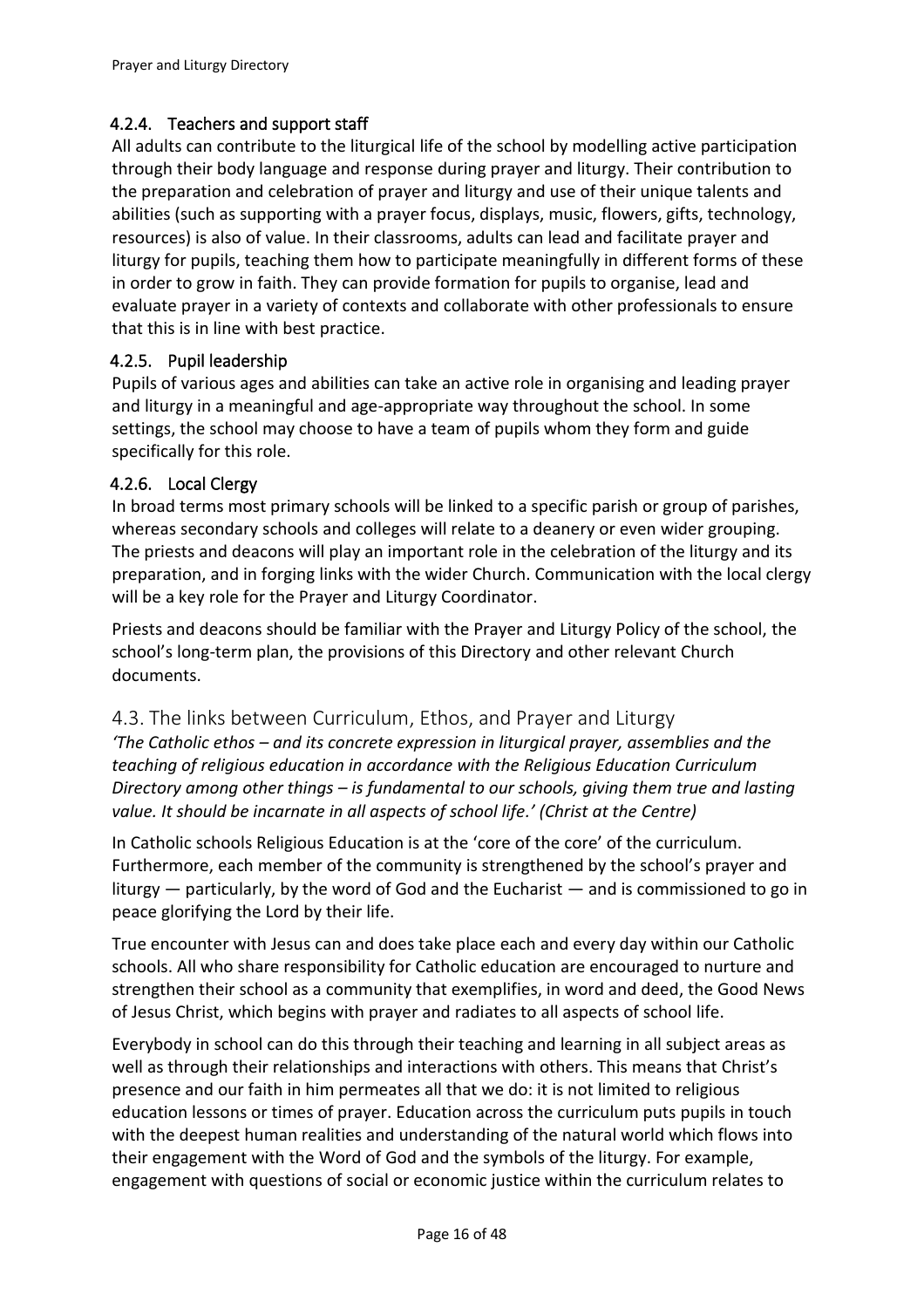Catholic Social teaching and the importance of bringing these to times of prayer; the same opportunities are presented by the study of the environment and the Church's concern about care for creation. This goes deeper than only introducing appropriate intercessions but impacts on the manner in which schools engage with symbols such as water, bread and wine in a world in which many are denied access to clean water and sufficient food.

While personal prayer can take place throughout the school day, collective prayer and liturgies may, when appropriate, link to learning in Religious Education and even other subjects. It would be appropriate to pray together during examination times and regularly celebrate achievements in all areas of learning including those which are extra-curricular.

Catholic schools aim to educate the whole person in body, mind and soul and to help develop the unique gifts and talents of each individual. For Catholic members of the community, it helps them to live their Catholic life to the full, sharing in the mission of the Church:

*To fulfil the mission the Church is entrusting to you requires that you cultivate a genuine life of prayer nourished by the sacraments. (St John Paul II)*

### <span id="page-16-0"></span>4.4. Engaging with Pupils and Staff of different Cultures and Faiths

In addition to Catholics, pupils and staff in Catholic schools come from a broad range of religious traditions – both Christian and other. How appropriately to engage these persons in the prayer and liturgy of the school can be a sensitive issue. An inclusive approach, involving everybody in everything, might initially appear attractive in terms of fostering the school community. However, respecting the integrity of both the Catholic tradition and also the faith position of staff or pupils from outside that tradition calls for a more nuanced approach.

Schools should think their way through the potential challenges and opportunities presented by the following groups in their midst and include their response – where appropriate — in the Prayer and Liturgy Policy to be agreed by governors. The following general points should be borne in mind:

- Irrespective of their formal religious affiliation, the personal religious engagement of both pupils and staff will range from highly observant to those who attend church only very infrequently.
- Schools should be alert to the danger of stereotypes.
- There is no 'one size fits all': ongoing dialogue to deepen mutual understanding is essential.

#### <span id="page-16-1"></span>4.4.1. Members of the Catholic Community.

Catholic pupils and staff will have different levels of religious literacy and varied personal experiences of and engagement with prayer and liturgy. An appreciation of this reality will assist liturgical preparation and participation.

The Catholic community is culturally broad, with pupils and staff in our schools coming from many different parts of the world and cultural traditions. Schools would rightly endeavour to reflect this diversity in their prayer and liturgy. They should identify the composition of the school's Catholic community. They should explore the cultures and experiences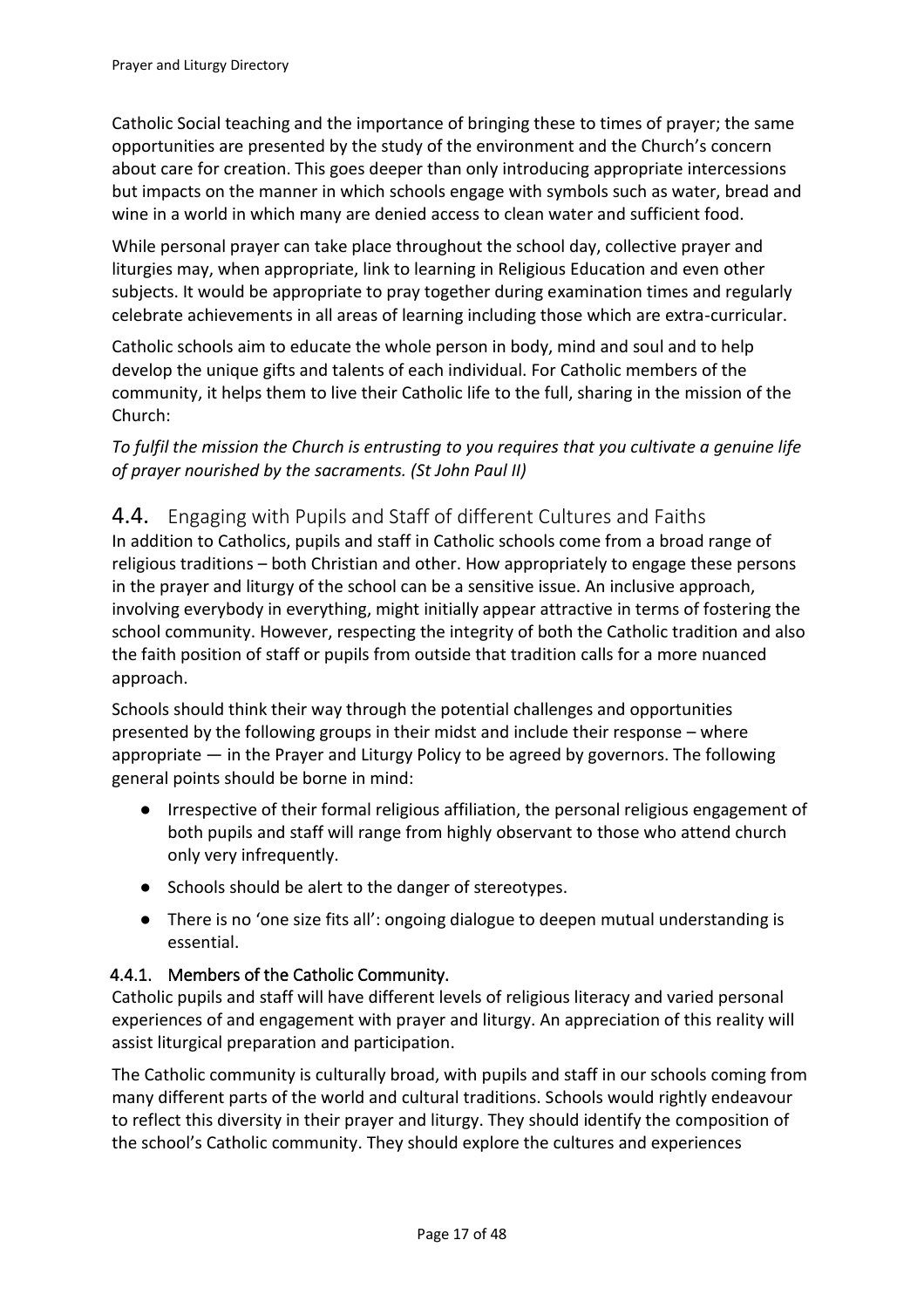represented and what they have to offer and how they enrich the school's prayer and liturgy – for example through chaplaincies and local communities.

Drawing elements from the various cultures represented in the school community into prayer and liturgy can be an enriching experience but needs to be done with sensitivity and understanding. In order to be authentic, it should be true to both the principles of the liturgy and to the meaning such cultural elements hold within their home community.

A number of individuals who may be found in our schools stand in a particular relationship to the Catholic community. This relationship should be reflected in the manner in which they participate in the liturgy celebrated in schools. In each of these cases, dialogue with the parents and clergy is essential.

- Members of the **Eastern Catholic Churches** (for example, the Ukrainian Greek Catholics or the Syro-Malabar community from India) are in full communion with the Catholic Church. They may regularly attend liturgies with their own community rather than at the local Catholic parish. They participate fully in prayer and liturgy, and exercise liturgical ministries. Schools should be alert to the fact that in these Catholic Churches children are both confirmed and receive First Holy Communion at their baptism. This means that they should be invited to receive Communion at school Masses even though the rest of their year group has yet to make their First Holy Communion.
- The school community may include children and young people who are preparing for Baptism in the Catholic Church: those over seven who have been enrolled in the **Catechumenate** are called **Catechumens.** Though they have not yet received any of the sacraments of initiation (Baptism, Confirmation and First Communion), they are nonetheless considered to be members of the 'Household of the Church.' They would be expected to receive all three sacraments at the same celebration; until that time, it would not be normal for them to exercise a liturgical ministry or lead prayers.

#### <span id="page-17-0"></span>4.4.2. Members of the Eastern Orthodox and Oriental Churches

Distinct from the Eastern Catholics are members of the various **Eastern Orthodox and other Oriental Churches**. Whilst the Catholic Church is not in full communion with them, it nonetheless recognises the validity of their ordained ministries and their sacraments. However, formal visible unity does not exist, and the position of the Catholic Church is generally not reciprocated. Although in theory an Orthodox pupil may receive Holy Communion at a Catholic Mass, in practice respect for the traditions of the Orthodox Church should be borne in mind. In each of these cases, dialogue with the parents and relevant clergy is essential.

#### <span id="page-17-1"></span>4.4.3. Other Christians

The ethos and character of Catholic schools makes them attractive as places of education and of work to people beyond the Catholic community. Thus, many schools also have staff and pupils who belong to other Christian denominations – and who have diverse experiences and expectations of what happens in prayer and liturgy. These staff and pupils may also themselves come from a broad range of cultural contexts, and they can enhance the richness of the school experience. The Directory discusses this group of staff and pupils in closer detail as they often present in our schools in noticeable numbers, with implications for prayer and liturgy.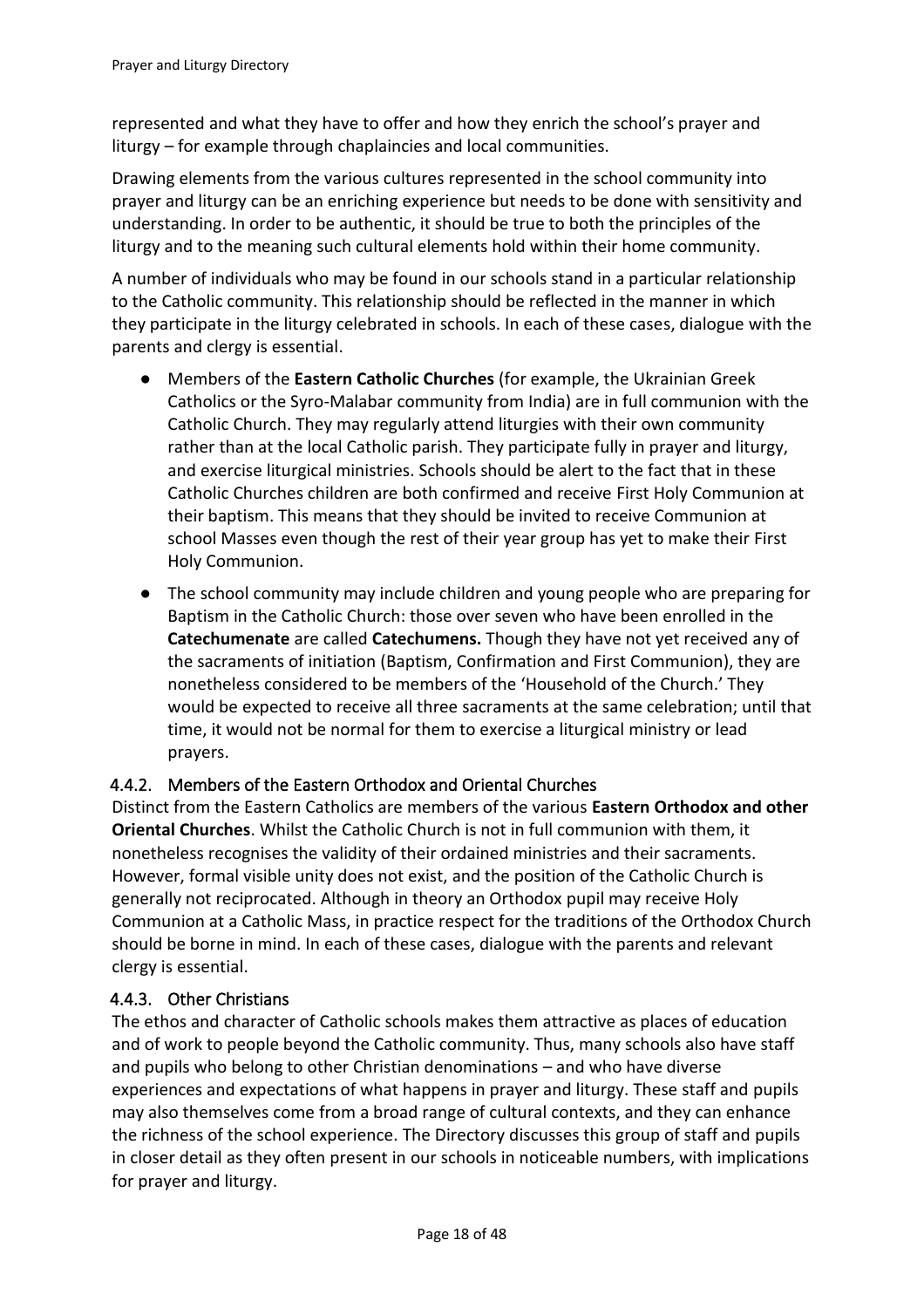### <span id="page-18-0"></span>*4.4.3.1. Prayer and Liturgical prayer*

All those who have been baptised with water in the name of the Trinity – irrespective of denomination – are joined together in Christ. As sisters and brothers, therefore, it is wholly right that they should listen to the Word of God and pray together whenever the school gathers for prayer and liturgy. Outside the celebration of the Sacraments there is great scope for other Christians to take distinct roles in the prayer – for example, by reading from scripture or leading the intercessions.

### <span id="page-18-1"></span>*4.4.3.2. Access to the Sacraments*

However, the situation is different when we come to the celebration of the Sacraments. Here great sensitivity is required because other Christian denominations follow interdenominational liturgical disciplines that differ from that of the Catholic Church. For example, the Church of England admits all baptised Christians who are in good standing with their own church – irrespective of denomination — to Holy Communion, whereas the Catholic Church generally only admits those who are in full communion with it.

The rationale behind Catholic teaching on full communion is that unity in faith and unity in sacramental practice go together. The unity between the Catholic Church and other denominations is not complete: we do not agree with each other about how the Church should be structured and what it believes, and until those differences are resolved the Catholic Church holds that full communion between Christians is not possible. The Liturgy expresses what the Church is and what it believes, and therefore, for Christians of other denominations to receive Holy Communion at Mass or sacramental absolution at a service of Reconciliation is not possible. This needs to be carefully handled to avoid misunderstanding and embarrassment.

It is the teaching of the Church, therefore, that the exercise of liturgical ministries should be carried out by those who are in full communion with the Catholic Church. Consequently, other Christians should not be invited to exercise ministries such as reading from the Scriptures during the celebration of the Sacraments.

### <span id="page-18-2"></span>4.4.4. Members of other Religious Traditions

People from other religious traditions, such as Islam, are also drawn to our schools' distinctive ethos and respect for faith in an increasingly secularised society. Their family origins will come from different parts of the world and cultural traditions. For example, there may be considerable cultural diversity between African Muslims and those whose roots lie in the Indian sub-continent.

The various faith communities will also hold differing attitudes towards engaging in prayer and liturgy that have a Christian basis. Consequently, misunderstanding can arise between schools, pupils and parents as to what is appropriate. After engaging with parents, the school will need to articulate and implement a clear position on the presence and involvement of members of other faith traditions in its prayer and liturgy.

It is inevitable that pupils and staff who are not Christians will be present at prayer and liturgy – for example at the beginning or end of the day in the classroom, assemblies or at Mass, especially at significant days or times of the year. The question arises as to what might be expected of them there, and how their presence might authentically respect both their own religious tradition and that of the Catholic Church.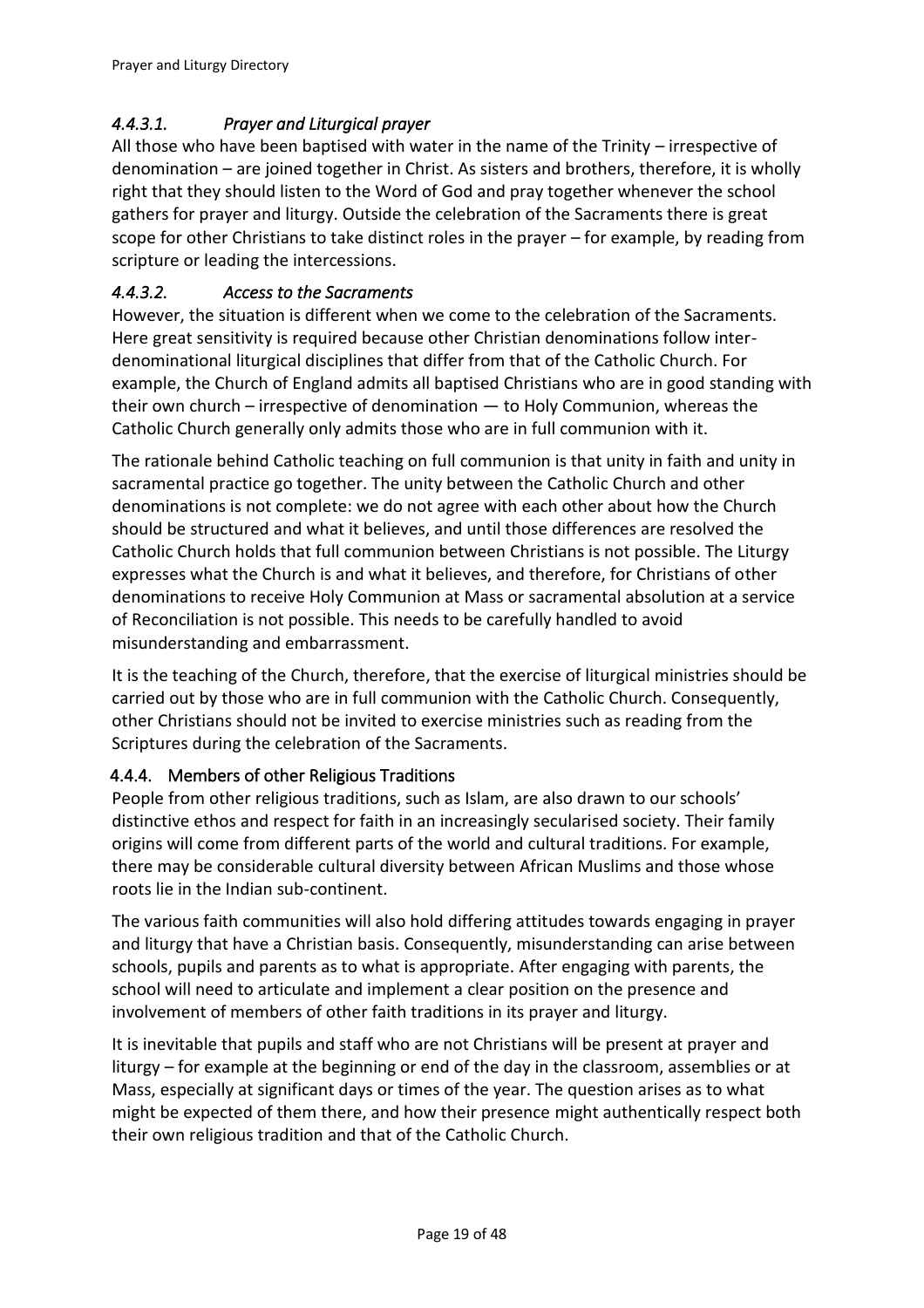Non-Christian staff and pupils who are present at acts of prayer and liturgy are asked to respect and support the prayers of others, by keeping silence and by adopting appropriate postures. At the same time, the school respects their religious integrity by not asking them to say the responses and prayers, to sing or to perform gestures (for example, making the Sign of the Cross) that do not correspond to their own faith.

It is inappropriate to ask someone who is not a Christian to lead Christian prayer or to perform a liturgical ministry. A class tutor who belongs to a different faith tradition would delegate to a classroom assistant or to pupils the task of leading prayer. The support of the school's Prayer and Liturgy Coordinator would be important in this situation, as the role of the class teacher at times necessarily extends to facilitating pupil preparation of prayer and liturgy.

The incorporation of texts, objects and ritual practices from other religions into Catholic prayer and liturgy is never appropriate.

#### <span id="page-19-0"></span>4.4.5. Non-Believers

Our school communities also include persons of no faith. There may be a range of opinions represented here – from disinterest to suspicion of religion. What has been stated above in regard to the presence and engagement of members of other religious communities in prayer and liturgy applies in this case. Open and respectful conversation on the part of both the school, the individual pupil and parents, or staff member, is vital.

#### <span id="page-19-1"></span>4.4.6. The contribution of school performative groups to the liturgy and prayer

For an individual to perform a liturgical ministry is an expression of faith and should reflect

- the nature of their relationship to the Catholic community,
- their personal beliefs,
- the context in which that ministry is being performed.

For example, a Methodist pupil could read from the scriptures in a carol service or an assembly, but not at Mass. However, it would not be appropriate for a pupil who is not a Christian to do so on any occasion.

Instrumental groups, choirs or drama groups are usually open to pupils from across the school. Their contribution can enhance prayer and liturgy; such groups may include people from across the religious spectrum.

Once again, clear communication with parents about the potential religious content of the activities of such groups is important.

### <span id="page-19-2"></span>5. The School at Liturgy and Prayer: Ministries

The effective celebration of prayer and liturgy needs individuals and groups to assist with liturgical ministries in different ways. For those who assist to lead/pray/sing/serve worthily and well, they will require not only immediate preparation for the task in hand, but also longer-term formation to undertake these roles. A key dimension of the role of a liturgical minister is to help engage the participation of all those who celebrate — the liturgical assembly.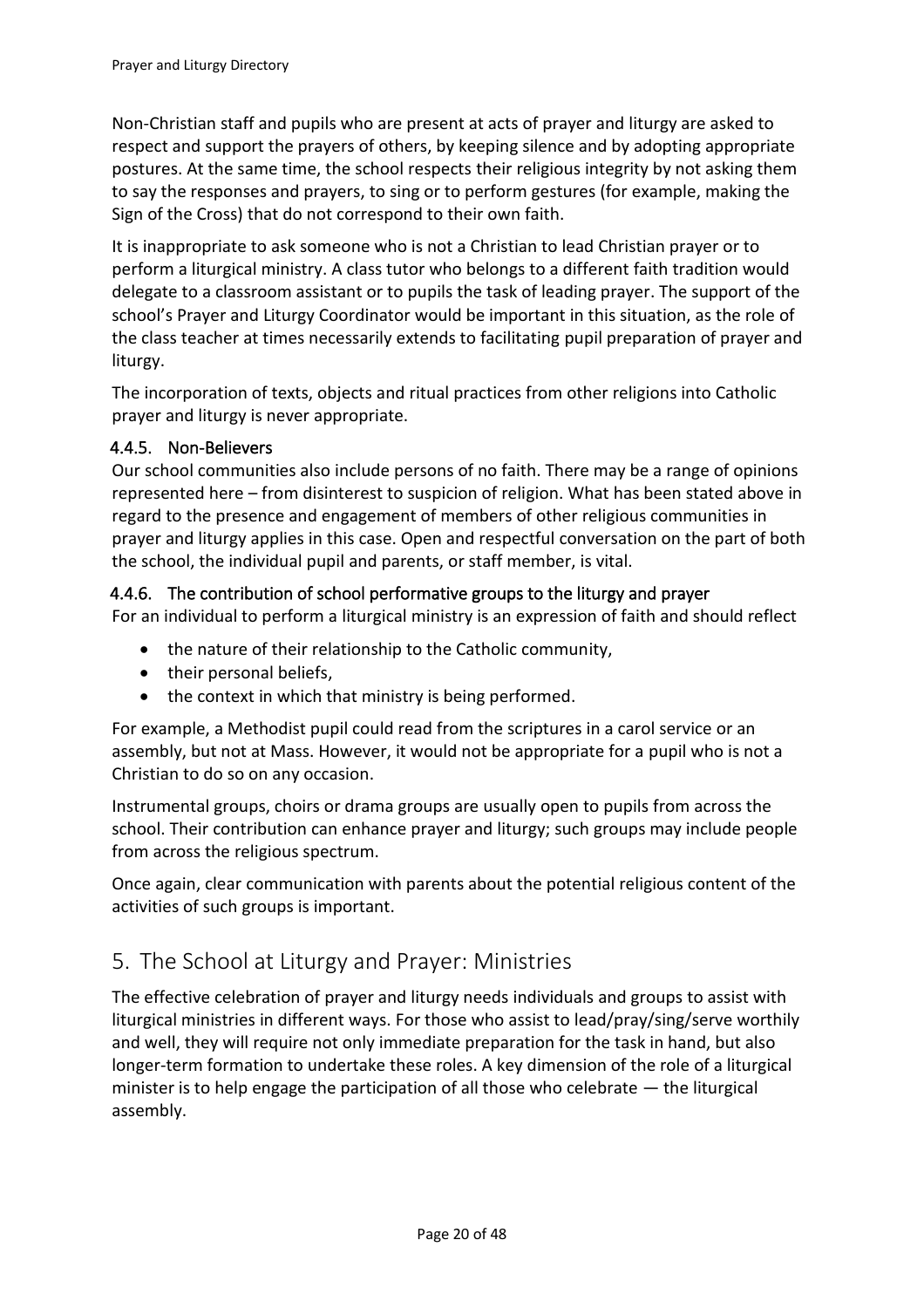### <span id="page-20-0"></span>5.1. Liturgical Assembly

The 'liturgical assembly' is a technical term in the understanding of the Church and refers to all those who participate in the liturgy. This can include ordained ministers, such as bishop, priest and deacon, and those with specific roles (such as reader or server), and the entire congregation. Christ is present when the assembly gathers. He is present throughout the liturgy in its actions and prayers: in the Sacraments, in His word, in his ordained ministers, and when the Church prays and sings.

Many parts of the liturgy are shared by the assembly together - all can sing and pray together; all listen to the word proclaimed. As Saint Paul recognised there is a radical equality at play here which is founded on the common baptism of those present: the pupils and staff come before God on an equal footing.

At key times during the school year parents and others may also be present at liturgical celebrations. They are not there as spectators but as participants in their own right. As such, it is important that their presence is acknowledged, and they are provided with the means to participate.

### <span id="page-20-1"></span>5.2. Liturgical Ministries

#### <span id="page-20-2"></span>5.2.1. Roles

There will be a number of ways in which pupils and staff can assist with the celebration of prayer and liturgy. The following list is not exhaustive but may act as a prompt.

- Leader
	- Bishop
	- Priest
	- Leader of Prayer
- Preparation
	- Those who prepare the space/prayer focus
	- Sacristans
	- Welcomers
	- Preparation/operation of participation aids
- Word
	- Lectors\*
	- Readers of Sacred Scripture
	- Readers of Intercessions
	- Homilist
- Service
	- Deacons
	- Acolytes\*

<sup>\*</sup> The stable lay ministries of Acolyte and Lector are open to those lay men and women meeting the requirements of the Bishops' Conference. They are also conferred on those preparing for ordination. In this Directory, these terms are used to refer to those who have been admitted as Acolytes or Lectors by the prescribed liturgical rite. It does not refer to those who, in the absence of such ministers, are deputed to carry out some of their functions on a temporary basis, such as servers, extraordinary ministers of Holy Communion, and readers. (See canon 230.)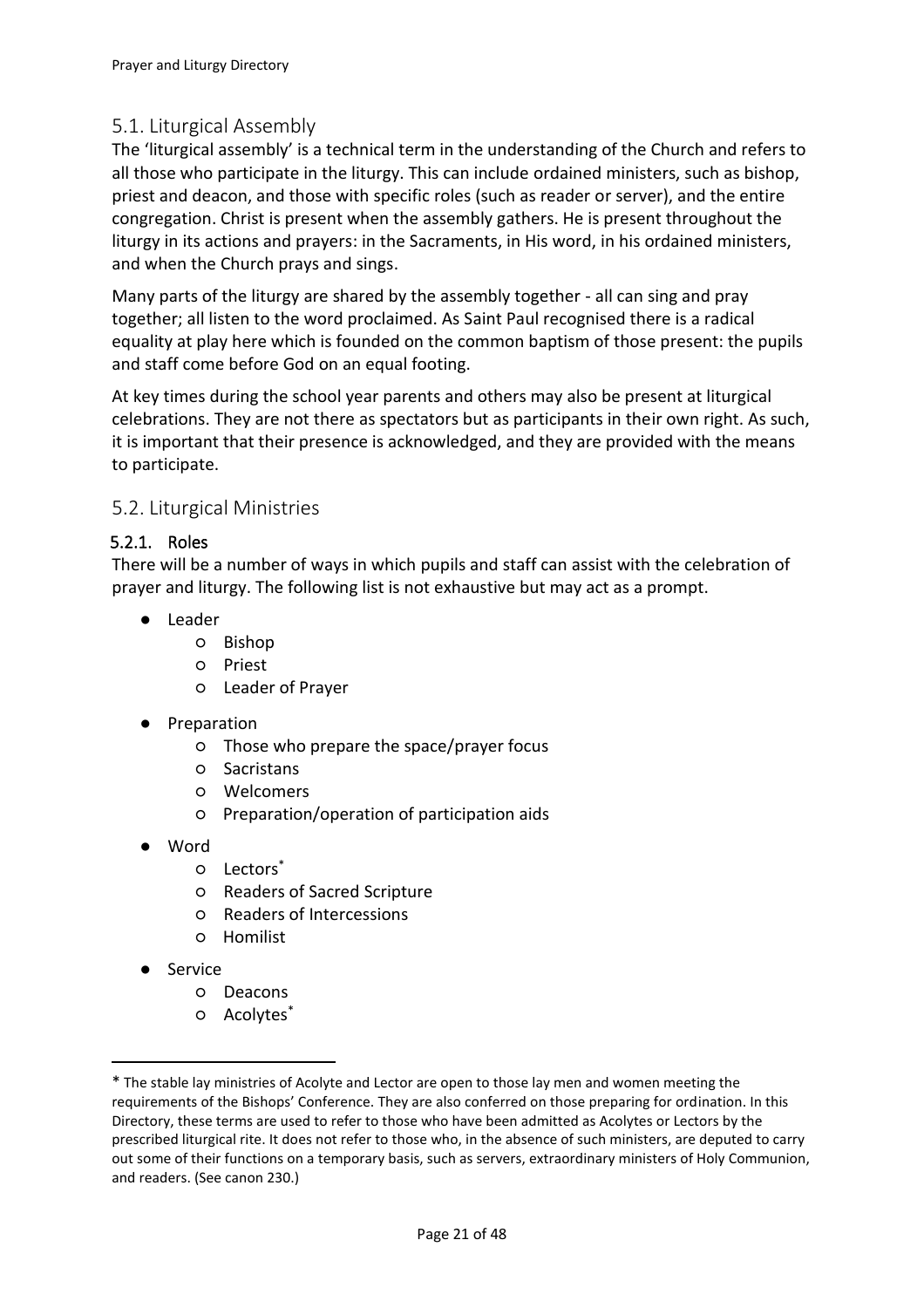- Altar servers
- Extraordinary Ministers of Holy Communion
- Procession with gifts
- Those who distribute blessed ashes
- Music
	- Director of music
	- Instrumentalists
	- Choir
	- Cantor

There are many opportunities for pupils to serve their community. Whilst it is important that pupils receive formation in the roles they undertake, this should not mean that others are excluded by liturgical ministries being reserved to a small group who exercise the same roles every time. Those invited to assist should be representative of the whole school community in age, gender-balance, cultural diversity and ability.

Where a school joins with a parish for Mass, they might consider how to share liturgical ministries between these two distinct communities.

See [4.4](#page-16-0) for more information about those who may be invited to undertake particular liturgical ministries.

#### <span id="page-21-0"></span>5.2.2. Ministerial Formation

In addition to appropriate time being set aside for the celebration of liturgy, time should also be dedicated to formation and rehearsal so that those with particular ministries may prepare adequately. This will include the opportunity for spiritual reflection as well as practical rehearsal and allow pupils to assist with confidence and skill.

There may be budget implications both for the formation itself and for the time given over to it. Formation may involve the service of those with expertise from outside the community, for example local clergy or parish liturgical ministers.

Formation should be appropriate to the age and understanding of the pupils. An emphasis on each ministry as a service to the community rather than a performance will help pupils to act appropriately. During formation, pupils should grow in understanding of the liturgy and their part in it, learn technical skills associated with their particular ministry, and learn the spiritual nature of their task. Those leading formation should refer to any diocesan guidelines on good practice.

There will also be variations depending on the liturgy and the liturgical practice of the clergy. For example, where a number of priests serve the school community altar servers may be asked to do things differently reflecting the practice of local parishes.

### <span id="page-21-1"></span>6. Looking at Prayer and Liturgy

This section sets out the building blocks of Prayer and Liturgy in the Catholic Tradition. An appreciation of each block will assist in the preparation of prayer and liturgy, such as the Mass, which is the focus of the next part of this Directory.

There is first a consideration of the key elements of Ritual, Scripture, Symbol, Body and Silence. This is followed by an overview of the place of music in prayer and liturgy. Then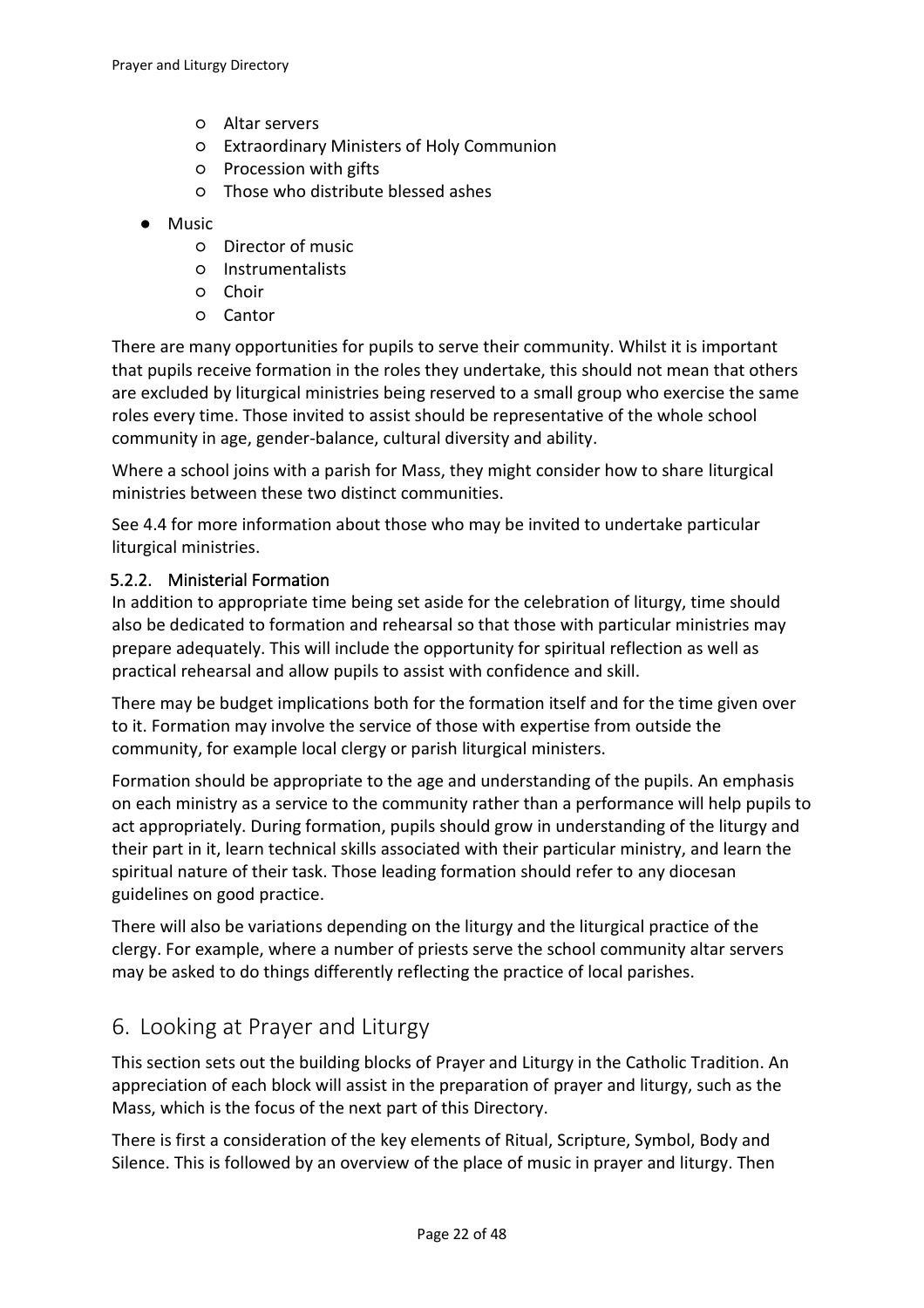follows an exploration of time and season. Finally, there is consideration of the physical and material aspects of the liturgy.

### <span id="page-22-0"></span>6.1. Key elements of Prayer and Liturgy

### <span id="page-22-1"></span>6.1.1. Ritual

Ritual is a fundamental human activity. The word designates a structured group activity that uses words, gestures, symbols and movement that have been used by others over time. Human beings use rituals to express some of the things that are significant to them such as their shared identity. Rituals highlight the things that are most important to people, and reinforce and pass on the values, beliefs and inner relationships of their group. Rituals are learned by participating in them.

Not all rituals are religious – schools ritualise key moments in the journey their pupils make during their life in school and they also highlight the calendar of the school year. For example, the departure of leavers is marked by a cluster of special activities and events. What makes these events different from other structured events (e.g., calling the register, bringing an end to break time) is that they have layers of meaning and are not simply routine.

Christianity brings a particular and unique dimension to ritual because of its belief in the Incarnation: God has reached out to humanity and has been encountered in the humanity of Christ. Christian ritual, therefore, takes Christ as its primary focus, believes in his promise to be present where two or three are gathered, and continues to take seriously that God acts in and through the material universe. At the core of the Catholic Church's ritual life, therefore, is the celebration of the Sacraments, which draw richly on symbols drawn from the natural world and mark significant changes in people's lives.

#### <span id="page-22-2"></span>6.1.2. Scripture

One of the distinctive aspects of Catholic prayer and liturgy is the centrality of scripture. This is most evident in the proclamation of readings but will also be found in the prayers we say and the chants we sing. Scripture should have a place in any liturgy or liturgical prayer. In doing this we are opening ourselves to listen to God who is present among us when scripture is proclaimed.

It is not permitted to introduce readings from the sacred texts of other religious traditions, nor can the readings in the Liturgy of the Word be replaced by non-scriptural material.

For the Mass and other Sacramental celebrations, the readings which are proclaimed are found in the Lectionary. This is a series of volumes for Sundays, weekdays, the celebration of the Saints and other occasions. For some celebrations, such as a Holyday, the readings are laid down and may not be changed; on other days there may be a number of choices to be made. Any choice should be a balance between the integrity of the scripture passage on one hand and the needs of the participants, the pupils, on the other. The Directory for Masses with Children offers a number of options, such as the omission of a reading or the shortening of the text. Care should be taken when editing a text that the reason for it being chosen is not lost. Pride of place should be given to the proclamation of the Gospel and this should be accompanied by various actions, such as standing up and singing the Acclamation, which emphasises its importance. Consideration should be given to incorporating some of these actions whenever a Gospel passage is proclaimed.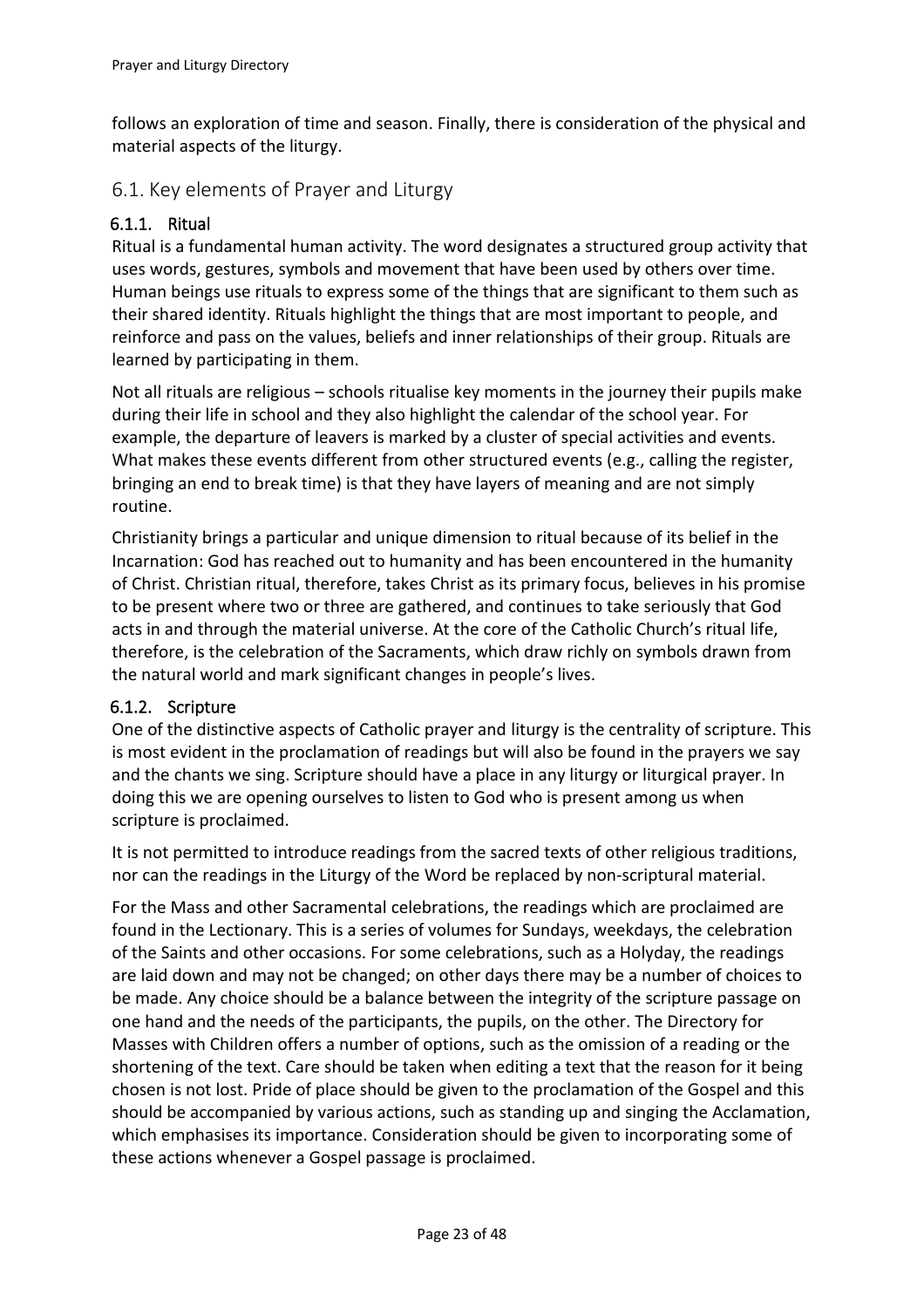The current Lectionary is based on the Jerusalem Bible translation and the Grail Psalms. During the lifetime of this Directory we will move to a Lectionary based on the English Standard Version: Catholic Edition and the Abbey Psalms and Canticles. Priority should be given to using the same text which is shared by the wider Church in England and Wales — this particularly applies in the celebration of the Liturgy.

However, there are times when the translation may not be suitable, especially for younger pupils. Other biblical translations may be used but they should be a recognised Catholic edition (with the formal approval of a Bishops' Conference).

The proclamation of scripture is not an isolated event. Often, either within the prayer or liturgy or as part of the preparation, it will need to be introduced so that the pupils understand the context and key phrases or images. This can be taken up in a reflection on the reading(s). It can be helpful for the pupils to respond in a variety of ways, such as music, drama or movement, written reflection, or in prayer.

### <span id="page-23-0"></span>6.1.3. Symbol

The use of symbols is central to Catholic prayer and liturgy. Symbols are usually drawn from the natural world – for example water, light, bread and wine, oil. In this Directory we distinguish here between a symbol and a sign. A sign simply points to one thing beyond itself – for example, a road sign directs a driver towards a particular place. A symbol, on the other hand, is more complex. It can point to several different things at the same time – for example, water is used in the following ways: to cleanse, to hydrate, to nourish, to generate electricity, to destroy, to take life. Whenever water is used as a symbol each of these meanings can come into play. So, unlike signs which need to be crystal clear, symbols are ambiguous. This is a positive thing, because the inherent ambiguity of symbols allows them to convey many different layers of meaning – and frequently at the same time. All this, therefore, should warn us against always 'explaining' symbols and thereby reducing their meaning. The context in which they are celebrated points to the meaning.

Thus, the use of water in baptism picks up on the potential uses of water highlighted above, including cleansing, death and new life, and nourishment. This breadth of meaning gives the symbolic use of water in prayer and liturgy a richness that a simple sign cannot convey. For this reason, there are three basic principles to be borne in mind when incorporating symbols in prayer and liturgy:

- Authenticity: symbols should be real rather than representation of a symbol, for example, there is a significant difference between a wax candle and electronic reproduction candle. A worthy electric lamp would be a more authentic source of light than an artificial candle. Is it being used to physically illuminate or merely as a religious 'prop'? Maintain the focus: within prayer and liturgy symbols need their own space so that they can speak. It is best to use one appropriate symbol as a clear focus rather than many which can introduce confusion.
- Generosity: make sure that the symbol is able to engage with and affect the senses of participants. A minimalist approach (a drop of water, a dab of oil, a symbol that cannot be seen) is unlikely to produce the desired impact.

#### <span id="page-23-1"></span>6.1.4. The Body in Prayer and Liturgy

Our participation in prayer and liturgy is not restricted to the words we say and sing but involves our whole bodies. All our senses can be engaged: by the smell of incense, the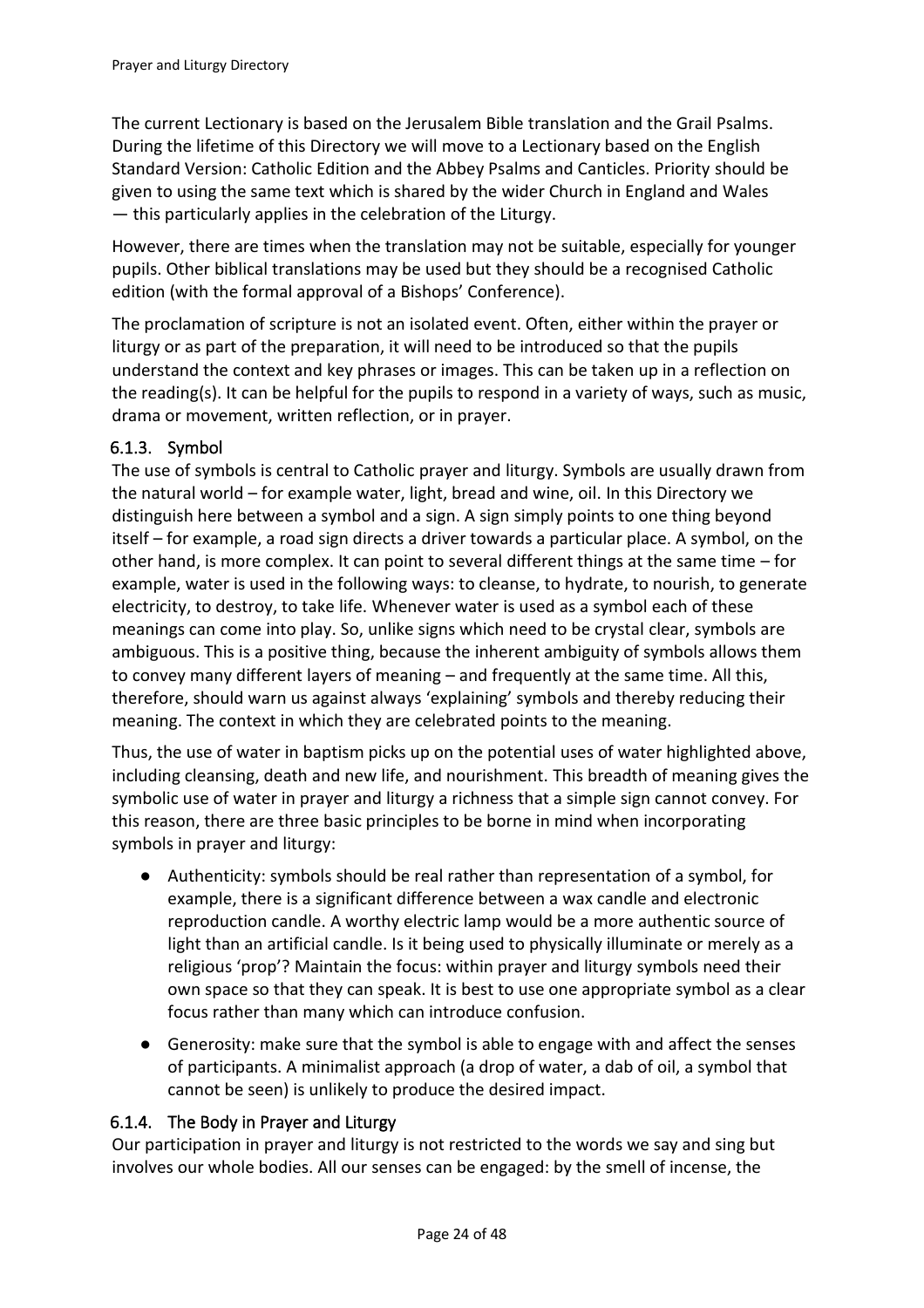splash of water, the taste of the bread and wine used in the Eucharist. Through the beauty of art and music our eyes and ears can be drawn deeper into the mystery we celebrate. Without words our bodies can be vehicles of prayer.

As with all prayer and liturgy we do not do these things in isolation. Through the power of the Holy Spirit, our shared actions, and the sounds and movement we make together in the liturgy, not only express and help create our fellowship with one another but also by grace foster our communion with Christ and with each other. Thus, standing and singing together at the beginning of Mass not only helps us to be a sign of the unity of those who gather but also to become one body in the liturgical celebration.

There are three aspects to the ways in which our bodies participate in prayer and liturgy:

**Movement** — liturgy is not static and will involve a number of movements from one place to another. The Mass can be seen as a series of processions (Entrance, Gospel, Gifts, Communion, Sending out).

**Posture** — in the liturgy we adopt a number of postures: standing, kneeling, sitting. These are usually held in common, and each has its significance: standing as a sign of the risen Christ and of reverence; kneeling as both petition and adoration; sitting as a sign of openness and listening. Other postures include bowing and genuflecting — both signs of reverence.

**Gesture** — the Sign of the Cross, how we hold our hands in prayer, the beating of the breast in the 'I confess' are all gestures found in the liturgy. Pupils should learn these so that they both understand them and are comfortable making them.

#### <span id="page-24-0"></span>6.1.5. Silence

Pauses for silent prayer and reflection play an essential part in any prayer or liturgy. These can be the brief pause between one part and the next; the pause for prayer or petition in the Collect or the Intercessions; longer periods of reflection after the readings or Communion; sustained periods of silence as found in Christian meditation or Adoration of the Blessed Sacrament.

In each silence there is a purpose – to reflect on what we have heard or experienced and to prepare us for what comes next. It is an opportunity to listen to the Holy Spirit speaking in our hearts. Pupils need guidance on how best to use these times and how to develop their participation in the silence.

#### <span id="page-24-1"></span>6.2. Music

Music is integral to liturgy and liturgical prayer. It is not an add-on but a key element of the prayer. Although the liturgy gives place to solo voices, cantors, groups, and choirs, much of what is to be sung in the liturgy belongs to all those who are present. All should be encouraged to participate through singing, and it should be a priority of those responsible for music to ensure this.

Music highlights or gives prominence to the part of the liturgy where it is used. Therefore, the use of music should match the highpoints of the liturgy  $-$  in the Mass these are the Gospel and the Eucharistic Prayer. Within prayer and liturgy, music has two basic roles: it either accompanies another action, e.g., the Entrance Procession, or is a 'rite in itself', that is the singing is the focus of the liturgy at that point, e.g., the Gloria at Mass. It is important, however, to see how the music fits the context of the liturgy. For example, the Responsorial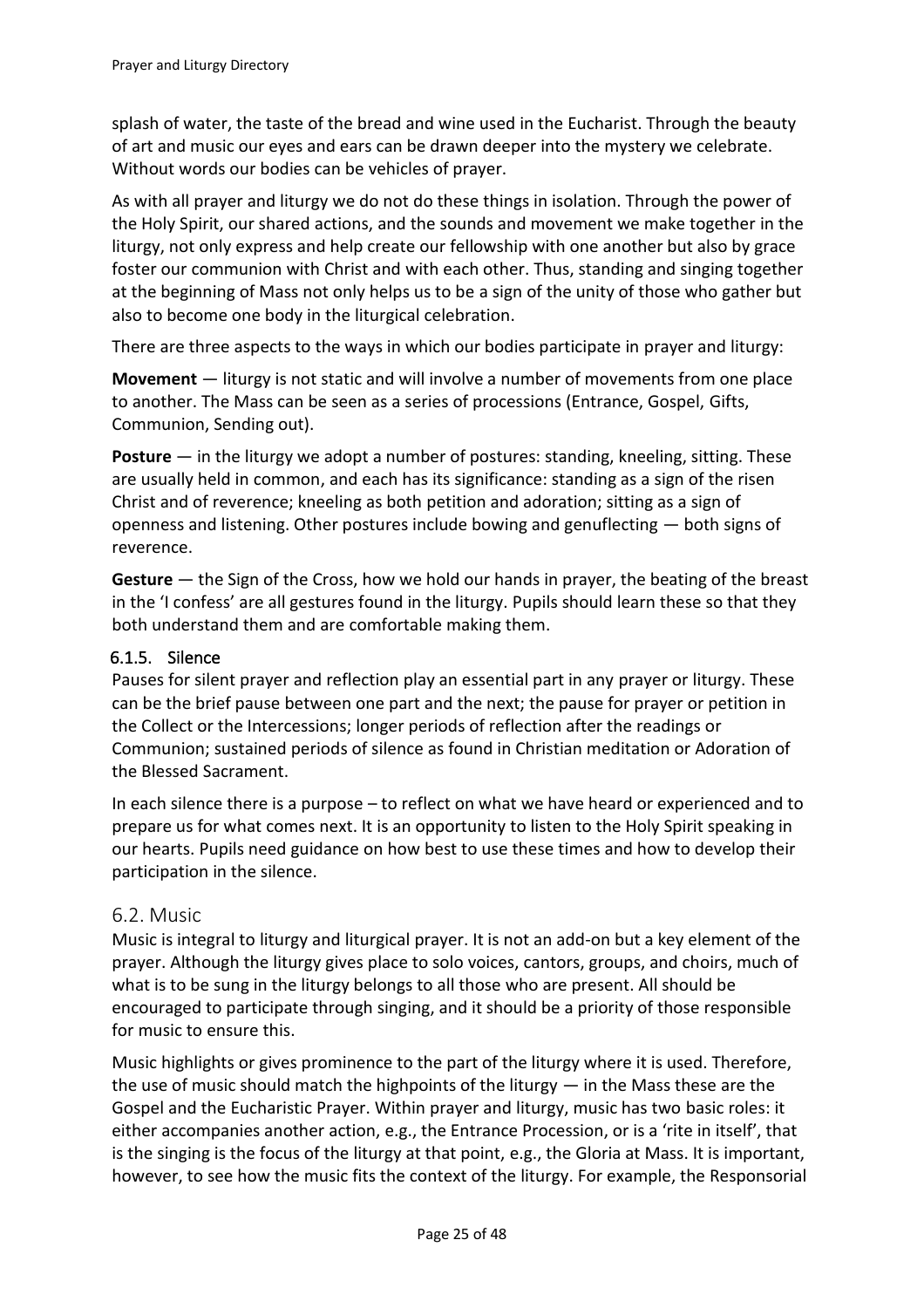Psalm does not accompany another liturgical action but it responds to the first reading care should be taken that the musical setting of the psalm is not lengthier than the rest of the scripture.

Music has an important role with regard to memory. One of the reasons we sing in liturgy is that it makes texts easier to remember. More than that, music can conjure up memories. We not only associate distinct music with different times of the year and liturgical seasons — Christmas carols, for example — but they also become part of the sound of that season. It might be appropriate to identify a more exuberant Alleluia for use before the Gospel during the Easter Season.

Schools should give priority to singing the liturgical texts at Mass and other liturgies above the use of hymns and songs. These texts will include: the Acclamation before the Gospel, the Acclamations in the Eucharistic Prayer (Holy, Holy, Memorial Acclamation, Amen), the Responsorial Psalm and Gloria. This principle will apply to other liturgies and liturgical prayer.

In considering what to sing there are several factors to consider:

- Fidelity any text that is sung should reflect Catholic teaching and understanding of the faith. This does not mean that a song has to offer a complete presentation of a particular doctrine but it should not offer anything which is contrary.
- $\bullet$  Access to the Church's tradition and a common repertoire  $$ 
	- o pupils should be enabled to access the Church's rich tradition and use of Gregorian chant, which is proper to the Roman Liturgy, as well as singing in Latin.
	- $\circ$  pupils should be introduced to a common repertoire, including the chants in the Missal and liturgical settings approved for publication by a Bishops' Conference and chants, hymns, motets recommended by the diocese.
- $\bullet$  Planning ahead  $-$  given the priority to sing the liturgy over singing hymns and songs, schools should consider what type of repertoire they need based on when they pray together. Whether considering the sung parts of the liturgy or the use of hymns and songs, it is important to look ahead to when they might be introduced into the musical repertoire of the school.
- Variety care should be taken to avoid an over-dependence on a single idiom or style of music and text. Schools should draw on chants and hymns which have stood the test of time as well as contemporary compositions. The musical repertoire might draw also upon different world cultures represented in the school.
- Context those with responsibility for choosing music should ensure that the text and the music fit the context of the liturgy. So, for example, singing hymns about receiving Communion during the Entrance Procession should be avoided.
- $\bullet$  Secular music music which was not written for use in the liturgy or more widely Christian worship should not be used in the Mass or other liturgies. Where the text is consonant with Catholic teaching there may be opportunities to use such music in some forms of liturgical prayer, however this should not be done to the detriment of pupils singing from the Christian tradition. The same will apply to instrumental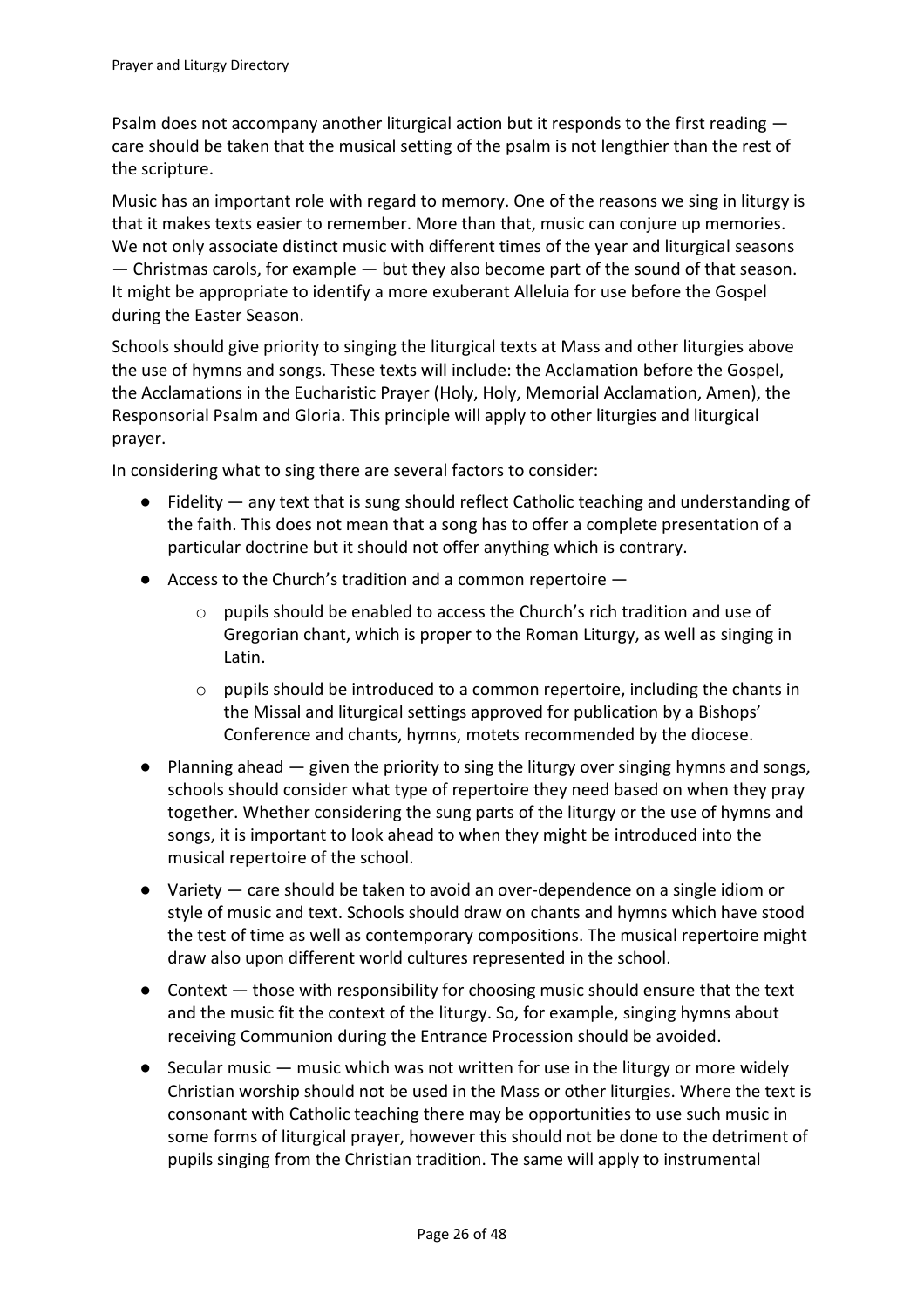music; where there are no words, care should be taken that the music does not have an original context which would be inappropriate for prayer.

To assist with choosing music, three kinds of judgments may be used: liturgical, musical and pastoral.

- Liturgical is this music right for this moment in the prayer or liturgy? Are the words appropriate? Does the form of the music fit the form of the liturgy? (If the music is accompanying another liturgical action it should last as long as the action. If the music cannot easily be concluded at this point but must play for a number of minutes more, there is a mismatch). As part of this judgment, it should be recognised that much devotional music, traditional, or contemporary (e.g., worship songs), was not written for singing in a liturgical context, such as Mass. In particular, when composed in the first person singular, they can express a solely individual relationship with Jesus often to the exclusion of the wider Church or community. Such music may have a place in a devotional context such as Eucharistic Adoration or a May Devotion.
- Musical is this a good piece of music? Does it set the text appropriately? Can it be sung by the pupils? Within the music being considered, are there opportunities to develop those with musical gifts?
- Pastoral —is the music right for this community? Is it suitable for this age group does it reflect the capacity of the pupils? Is it appropriate for this particular celebration? What can be done to draw on the diverse nature of the community? What links can be made with local parishes to share repertoire and good practice?

Not every school will have access to skilled musicians who can lead, develop and accompany the pupils in singing. Many schools will make use of recorded music or backing tracks to encourage and support singing. Where these are used attention should be given to some of the issues raised above, for example, how a piece of music fits a liturgical action — what can be done when the song for the preparation of gifts is either too short or too long? Pupils should also be able to sing unaccompanied with confidence so that even where there are limited resources they have the opportunity to experience a variety of music.

Some schools have the opportunity to provide a liturgical choir for a parish church or cathedral. Such arrangements can strengthen the links between the school and the church and enrich the liturgical, spiritual and musical life of the pupils and parishioners alike.

#### <span id="page-26-0"></span>6.3. Times and Seasons

#### <span id="page-26-1"></span>6.3.1. Time

The marking and counting of time is part of what makes us human. From the beginning of our lives to their end we are framed by time. Time is a key element in both human and religious ritual. We mark the beginnings and end of lives. Each year we celebrate birthdays, the annual anniversaries of our birth. Time is both cyclical and linear. Each birthday comes round on the same date each year but we are also one year older. The school year is cyclical — we start afresh in September looking forward to the familiar shape of the term ahead; it is also linear — as each year marks a pupil's progress through the school. In prayer and liturgy there are various annual cycles and through these patterns of repetition pupils are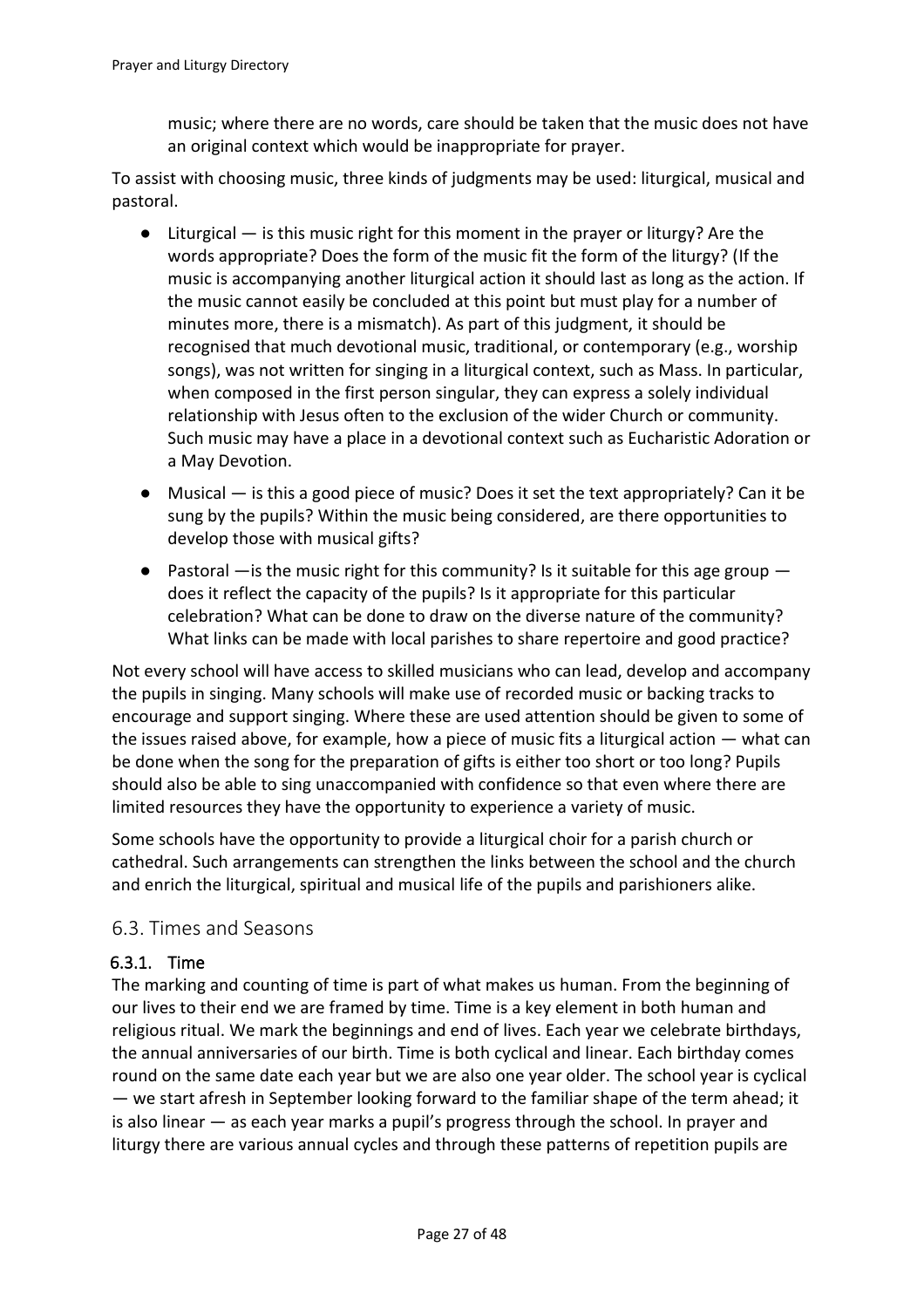growing — they are a different person on Ash Wednesday this year than they were the year before.

The different units of time shape and affect how we pray.

#### <span id="page-27-0"></span>6.3.2. Day

From the earliest times Christians have marked the beginning and end of each day with prayer. Prayer in the Morning is often about the praise of God, the wonders of the new day and God's creation, and looking ahead to the day with trust in God's guidance. Prayer in the Evening is a time of thanksgiving for what God has done for us, a reflection on the day and a placing in God's hands of our troubles and concerns. The prayer is shaped by the time of day. Early forms of Evening Prayer began with a lighting of lamps both as a practical need and a reminder that Christ the light was present.

#### <span id="page-27-1"></span>6.3.3. Week

Because Christ rose from the dead on the first day of the week, Sunday is for Christians the 'Lord's Day', the primary day for gathering as the Church and celebrating the Eucharist in remembrance of the risen Lord. This marked a shift from the Sabbath (Saturday), the day of rest. Sunday is the day of the new creation, a new beginning. Since the earliest times of the Church, Christians have witnessed to their faith in the Lord by participating each Sunday and Solemn Holyday in the celebration of the Eucharist. This is known as the Sunday 'obligation' and is one of the precepts of the Church. It is a commandment of the Church because it expresses an obligation of love; the love we should express for our Lord in return for the love which he showed for us by his suffering and death.

With Sunday at the start each week can have its pattern of life as well as prayer.

#### <span id="page-27-2"></span>6.3.4. Liturgical Seasons

The liturgical seasons of the year are a reminder that the annual cycles are not solely based on calendars and clocks but upon the cosmos itself. As the earth tilts on its axis as it revolves around the sun, the light of the day lengthens and days get warmer. Nature responds with growth and new life.

In the northern hemisphere there is an alignment between the seasons and the shape of the liturgical year. At Christmas, as we pass the Winter Solstice, light overcomes the darkness; at Easter, the date set by the Spring Equinox, we celebrate new life.

#### <span id="page-27-3"></span>*6.3.4.1. Application*

In prayer and liturgy, we are shaped by a balance of repetition and response. The school day is often marked by prayer at its beginning and end. Other forms of prayer might be celebrated on a weekly basis. There will also be celebrations which mark stages in the school year, beginnings and endings. Many of these will have repeated elements which are carried from day to day, week to week and year to year. Prayer can thrive in a familiar structure and with familiar words but it also needs the injection of different elements so that it remains responsive. How we pray in the morning should be different from the end of the day. How we pray on a bright summer day will be different from one which is grey and wintry.

#### <span id="page-27-4"></span>6.3.5. Annual Cycles

We all live by a number of different calendars. A teacher will follow the pattern of the school year but may also build their recreation time around the fixtures of a sports club they follow, family commitments and anniversaries to attend to, holidays to look forward to. The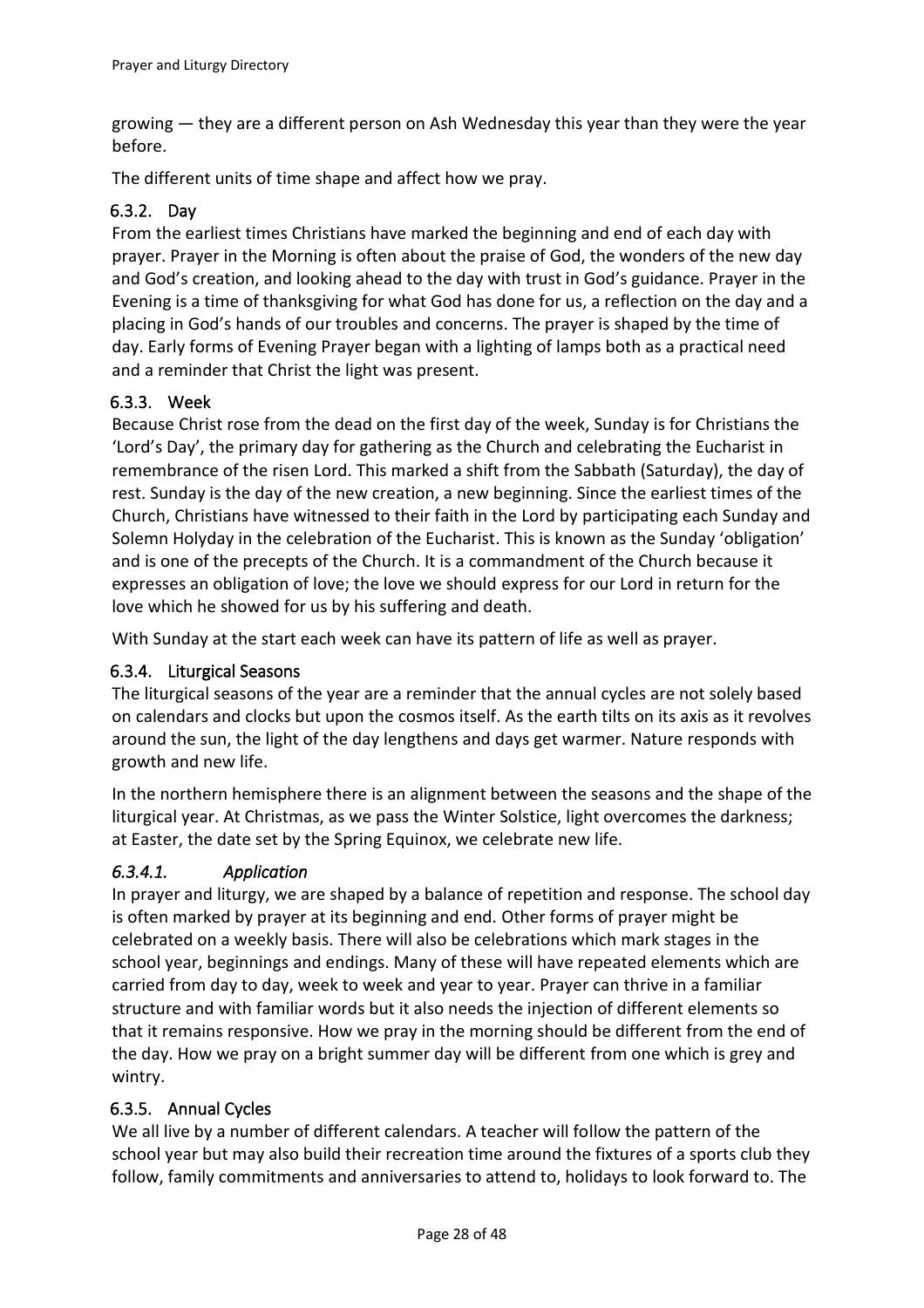different calendars may be very diverse but they will be interconnected: a holiday abroad to celebrate the Golden Wedding anniversary of relatives in Canada will not take place during term time.

Schools will also keep a number of calendars. Some will be of its creation, others will be external. These calendars will also shape to differing degrees the school's calendar of prayer and liturgy.

### <span id="page-28-0"></span>6.3.6. The Liturgical Year

The annual cycle of the Church's liturgical year is centred on Christ and, in particular, on how he has made salvation possible for us. The year is then, a sequence of seasons which brings into focus the various aspects of the one mystery of salvation in Christ who is present in his Church.

#### <span id="page-28-1"></span>Lent – Triduum – Easter

At the heart of the liturgical year is the celebration of the Paschal Triduum when we remember the saving passion, death and resurrection of Christ on Maundy Thursday, Good Friday and Easter Sunday. These 'three days' are what Lent is leading up to and Easter is leading away from.

During Lent we make the slow ascent to the holy mountain of Easter. Lent is a time of preparation on two fronts. For those who will be baptised at Easter it marks the final period of intense spiritual preparation. For those who have already been baptised it is a time to focus on the promises made in baptism and seek reconciliation so as to celebrate Easter worthily. The devotional practices of prayer, fasting and almsgiving are disciplines to help us make the ascent.

The Easter season flows from the Triduum and consists of fifty days of rejoicing and reflecting on what has been celebrated so that one's own faith is deepened (mystagogy). Forty days into Eastertide the Church celebrates the Ascension of the Lord, which marks the culmination of the Paschal Mystery. Then on the fiftieth day the season ends at Pentecost.

#### <span id="page-28-2"></span>*6.3.6.1. Advent – Christmas*

The central event of this season is the Nativity or birth of the Lord on Christmas Day when God became flesh and dwelt among us.

Advent is a four-week time of celebration which begins by looking forward to the Second Coming of the Lord and the end of time and moves through the figure of Saint John the Baptist to contemplate the First Coming of Jesus in preparation for his birth. It is a time when through the writings of Isaiah and Saint Paul we reflect on what a world renewed the kingdom of God — might look like.

The Christmas season follows on from Christmas Day through the celebration of Mary, Mother of God (January 1st), the Epiphany of the Lord (around January 6th) and ending with the Baptism of the Lord (the Sunday after Epiphany). These are days for reflecting on the meaning of the incarnation. As the days begin to lengthen and brighten the Church contemplates the light of Christ as it shone wider and wider: first to shepherds, then to foreigners and finally at the beginning of his public ministry at the River Jordan.

The season of Lent – Eastertide is marked by a definite beginning and end. However, the edges of the Advent – Christmas season are slightly porous. The Lectionary begins to include passages about the end of the world and the second coming of Christ in November before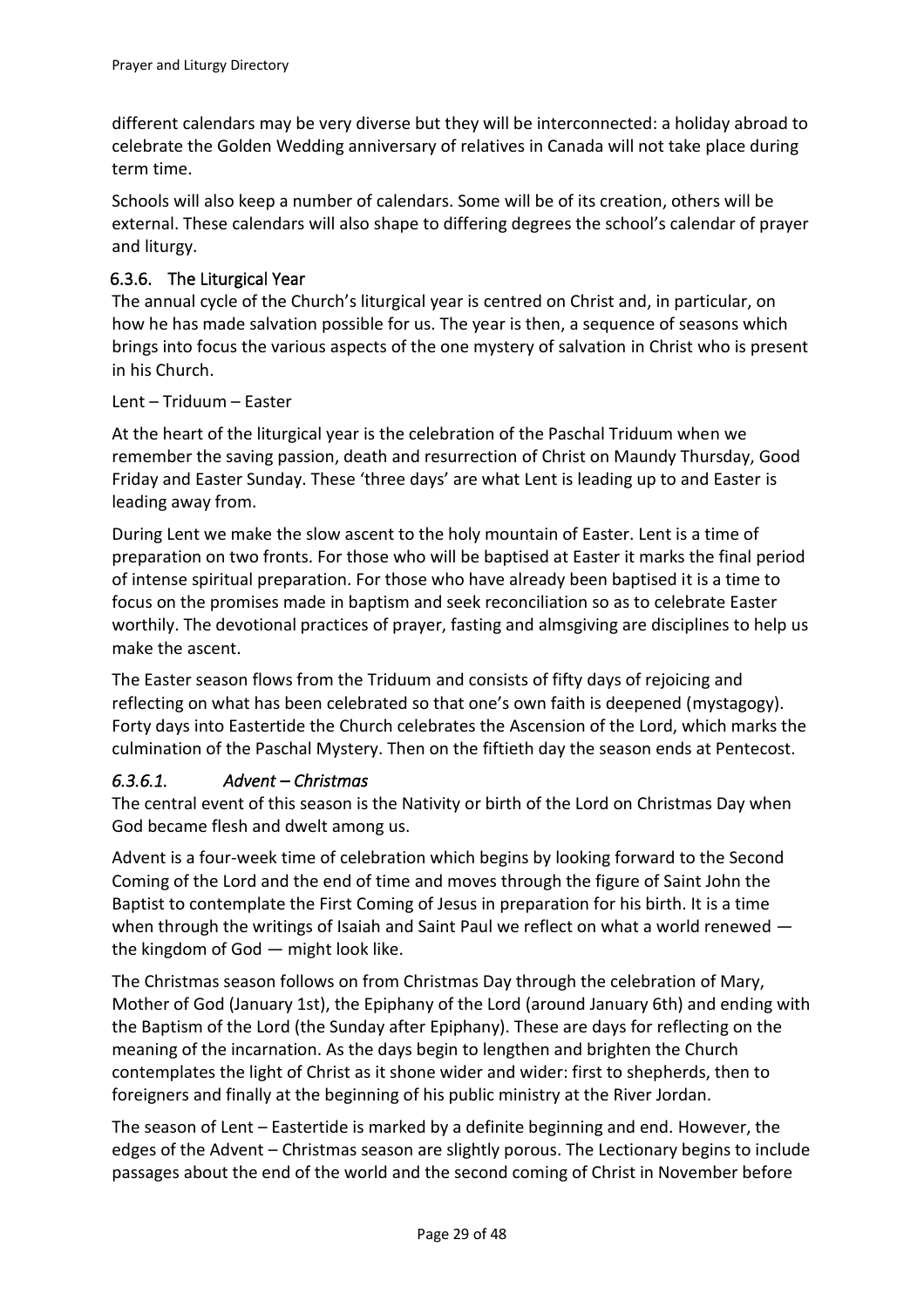Advent formally opens. The very last of the Christmas cycle of feasts is the Presentation of the Lord on 2 February.

### <span id="page-29-0"></span>*6.3.6.2. Ordinary Time*

Ordinary Time has two phases: between Christmas and Lent and after Pentecost to the next Advent. The name Ordinary Time derives from the sense of 'counted time' as each Sunday is numbered. The focus of Ordinary Time is the life, mission and teaching of Jesus as expressed in the three Gospels of Matthew, Mark and Luke, which are read in the three-year cycle on Sundays.

#### <span id="page-29-1"></span>*6.3.6.3. Saints*

The cycle of Saints or 'Sanctoral' is another distinct layer on the liturgical calendar. The Church celebrates the memory of people who have revealed Christ to us either in their life or in their death — the Saints and Martyrs. The Church has recognised thousands of saints and so seeks to shape how they are celebrated. This is done in two ways: by rank and by calendar.

Rank —there are different degrees of celebration: from solemnity, the most important, through feast to memorial, which can be obligatory or optional. The degree of celebration will affect how and whether a saint is celebrated. Saint Joseph (19 March) is a solemnity and so has three readings which are given for the day ('proper') and the Mass will also include the Gloria and Creed. Saint Nicholas (6 December) is an optional memorial so may not be celebrated at all and at Mass the readings of the weekday might be read rather than the ones which are proper – for the saint.

The other way of organising the different saints is by Calendar which has a number of levels.

- General Roman this is the calendar shared throughout that part of the universal Church which observes the Roman Rite. Though grounded in the history of the Church of Rome it includes saints from every continent.
- National Calendar saints of the nation, of England and of Wales. The love of a particular saint and their relevance may be more manifest in one country rather than the whole world. So the Welsh Calendar includes Saint David and Saint Richard Gwyn; the English Calendar includes Saint John Henry Newman and Saint Margaret Clitherow.
- Diocese— In a similar way the local diocese will have its own calendar. A saint can be found in more than one calendar but with a different rank. Saint Cuthbert is an optional memorial in the Calendar for England but a Solemnity in the Diocese of Hexham and Newcastle.
- School Furthermore the school will have its own Sanctoral calendar saints it marks as a solemnity or feast. These will include the patronal saint (the one the school is named after) and may reflect the patrons of the local parishes. Where the school belongs to a religious order or keeps that heritage the founder of the order and other saints of the order will be remembered.

#### <span id="page-29-2"></span>*6.3.6.4. Holydays of Obligation*

Within the cycle of the year the Church recognises that some solemnities celebrate core aspects of our faith. These holydays have such an importance that the Church not only 'obliges' all Catholics to celebrate them with Mass but also to mark them with joy and due relaxation of mind and body. Where it is impossible for Mass to be celebrated there should be a Service of the Word or other appropriate time of prayer.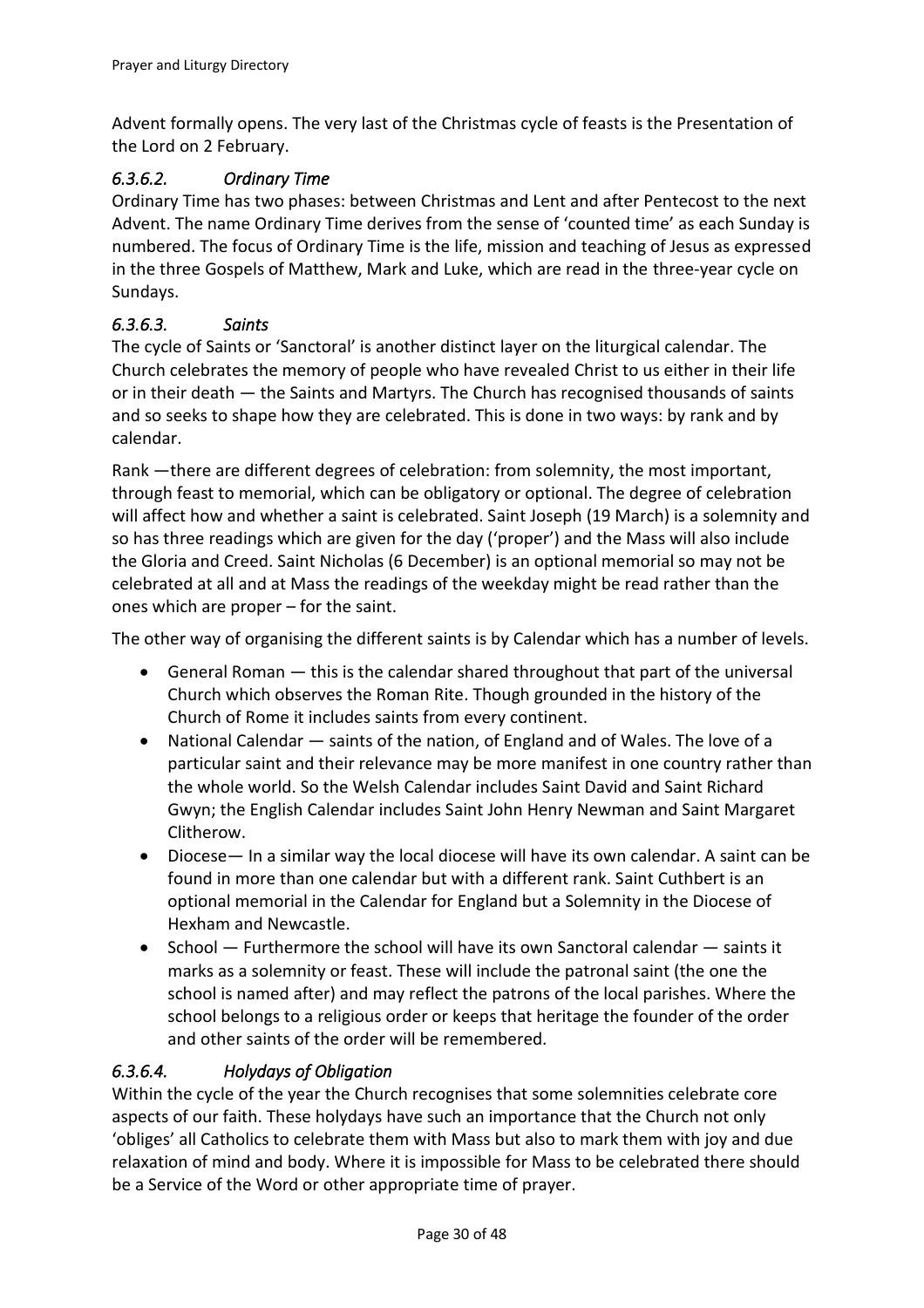In England and Wales the Holydays of Obligation are:

- Every Sunday
- Nativity of the Lord (25 December)
- Epiphany of the Lord (6 January\*)
- Ascension of the Lord (Thursday after 6th Sunday of Easter)
- St Peter & St Paul (29 June\*)
- Assumption of the Blessed Virgin Mary (15 August\*)
- All Saints (1 November\*)

\* According to a decision of the Bishops' Conference, Holydays which fall on Saturday or Monday are transferred to the Sunday.

#### <span id="page-30-0"></span>*6.3.6.5. Application*

Each liturgical season has its integrity. We do not celebrate Easter joy during the days of Lent. However, nor do we mark a season ignoring the context — we celebrate Lent knowing Christ is risen. It can be a challenge for schools that the central event of the seasonal cycles — Christmas and the Paschal Triduum — usually fall within holidays. There is a danger of leading up to, or away from, but never reaching the summit. Schools should try to avoid anticipating solemnities, but look for opportunities to celebrate the seasons in termtime, such as the Easter season and the final section of the Christmas cycle.

#### <span id="page-30-1"></span>6.3.7. Responding to particular needs and events

If prayer and liturgy is truly part of the rhythm of school life it will be natural for a school to respond through prayer to particular events as they occur. Some will be times of celebration, others times of deep sorrow. For each event, prayer and liturgy offers an opportunity for pupils and staff to come together to express their joys and sorrows and be united in prayer.

There may be opportunities to celebrate particular success or achievement: for example, an inspection or award, a significant anniversary or the opening of a new building. Most events such as these will be planned in advance, with stakeholders joining together to prepare a liturgy of celebration. Such liturgies may not be familiar to those who have not previously had the experience of preparing them, but support may be available from those with more expertise, either locally or at a diocesan level.

The school will draw strength from coming together to pray for one who is seriously ill, to mourn a death or after a local or national event of significance. Such events will, by their very nature, often allow for little time to prepare. Liturgies will usually draw on the model of the Liturgy of the Word, with care to be age appropriate. Readings may be drawn from the relevant Lectionary resources, with opportunities for participants to respond through symbolic action. Ritual can be particularly helpful during a time of uncertainty, as it connects with the familiar. Prayers, responses and music will all help to emphasise what remains the same where much has changed. A school would be wise to prepare in advance for different scenarios where possible, so that the liturgical response is measured. Prepared scripts for prayer and liturgy may be useful where emotions may make it difficult for staff to lead in their own words.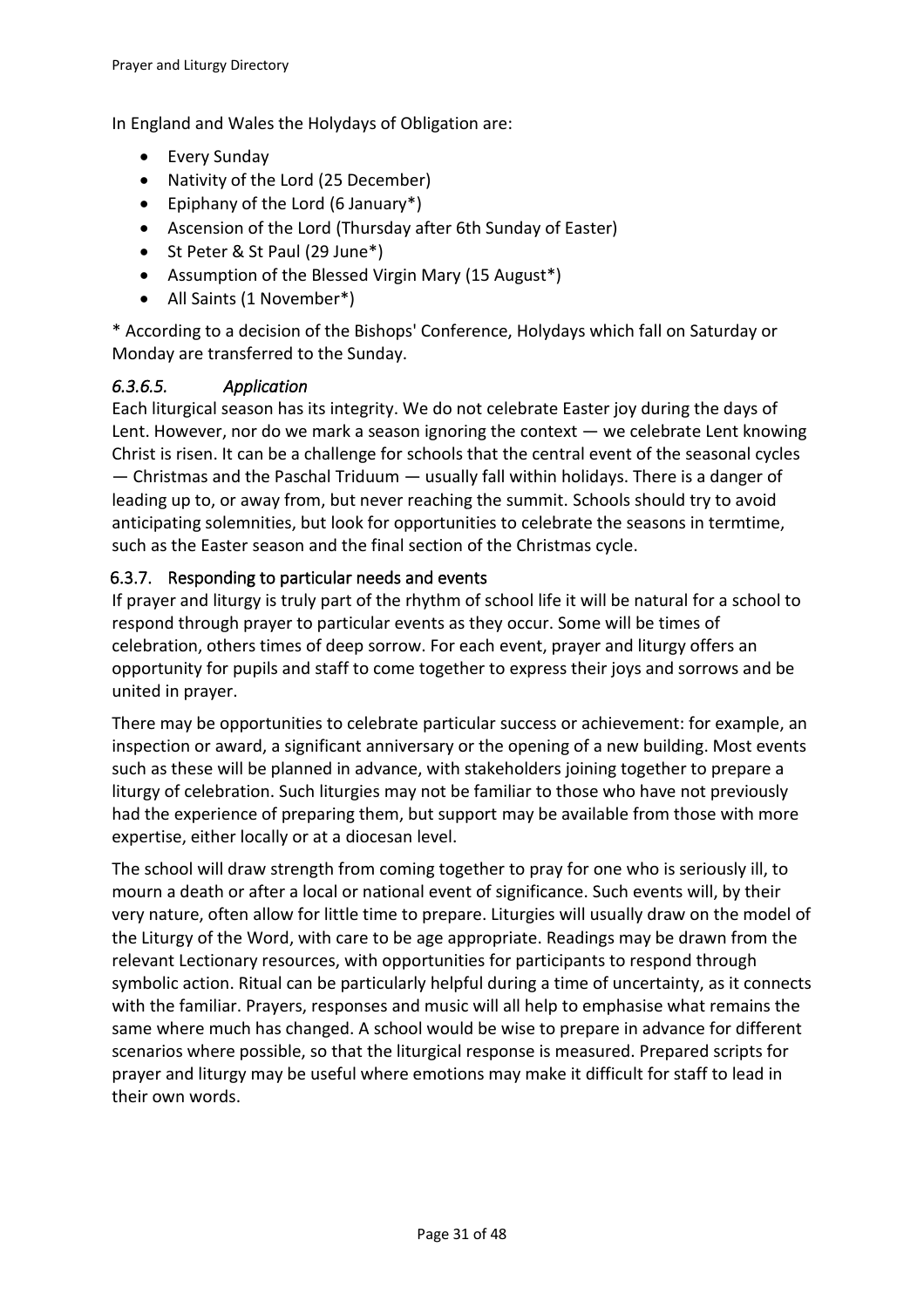### <span id="page-31-0"></span>6.4. Places and Objects

#### <span id="page-31-1"></span>6.4.1. Prayer focus

The classroom is a place of prayer in all school settings. In a primary school there should normally be a prayer space in each classroom, often a table – this would usually reflect the liturgical season with an appropriately coloured cloth and other seasonal items. It might also feature a crucifix, a candle, a bible, and an interactive opportunity, for example a class/home prayer book. There might also be a class patron saint represented by an icon and other artefacts.

In a secondary school there should be a crucifix in each classroom, and perhaps also a prayer focus. Artefacts such as a link to the house or tutor group patron saint and additional visual reminders of the faith will always help as a focus for prayer.

In all settings there would be a focus of some kind in the reception area, assembly hall and use of any monitors or displays in reception to reflect the religious character of the school. The liturgical season would also be evidenced in common areas, for example a Remembrance Book on display in November. In addition, Stations of the Cross, a grotto, statues and artefacts may be helpful features in and around the school to provide a focus for prayer.

#### <span id="page-31-2"></span>6.4.2. Prayer Space

A school may have a designated prayer space which is shared by pupils of different faiths. Where this is the case, it is not appropriate to reserve the Blessed Sacrament.

#### <span id="page-31-3"></span>6.4.3. Chapel

Where there is a chapel, it will be a significant space in any school. Its size, position and usage will vary widely from one school to another. It should always be set aside as a sacred space which is not used for other purposes — for example meetings, exam space or storage. Careful consideration should be given to design, furnishings and lighting so as to create an atmosphere conducive to prayer and liturgy. Sacred objects and artwork will greatly enhance the space. These should represent the diversity of the Body of Christ. Resources appropriate to each liturgical season will help to convey a visual sense of the liturgical year.

The chapel should be available to staff and pupils at all times, where possible within the constraints of health and safety requirements in the school setting. It should also be accessible to all members of the school community, including those with disabilities or additional needs.

Where the Blessed Sacrament is reserved in a tabernacle in the chapel, all due care and attention should be given to ensuring that applicable permissions have been granted and canonical requirements are met. The tabernacle should be located in an especially worthy place in the chapel and should be constructed in such a way that it emphasizes and manifests the truth of the real presence of Christ in the Blessed Sacrament.

#### <span id="page-31-4"></span>6.4.4. Practicalities for Mass

The celebration of Mass will be central to the life of the school community and should be resourced as such. Mass may or may not be celebrated in a dedicated prayer space or chapel. Where other spaces such as assembly halls or sports halls are used, consideration should be given as to how the location can become a sacred space through the use of decoration, lighting, incense etc. Schools might be creative in such spaces in their pattern of seating, with due regard to health and safety requirements. Where schools will have easy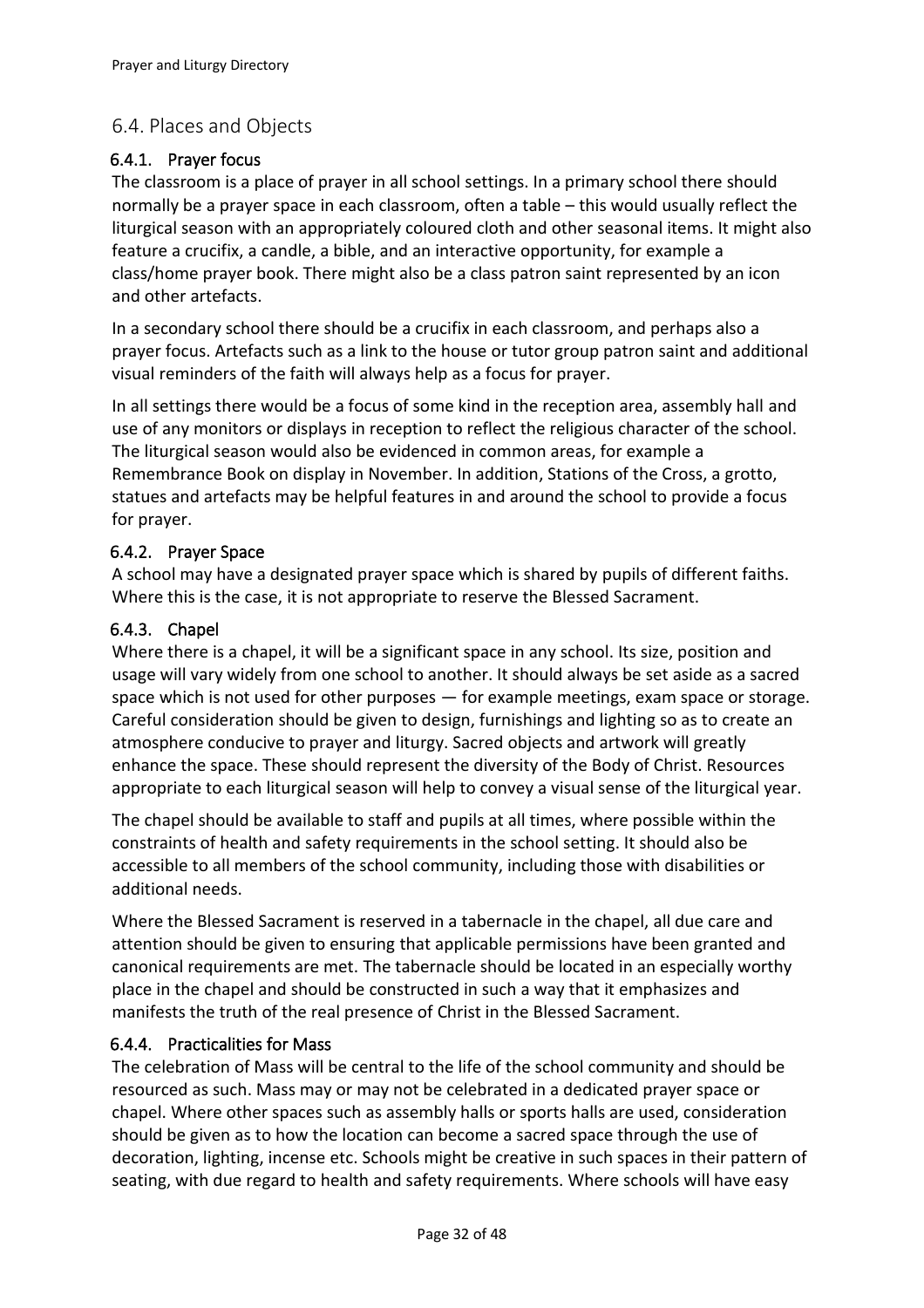access to a church nearby (such as a parish church next door) use of the church should be encouraged.

Each school or college should have access to the following for the celebration of Mass:

- Fittings
	- altar
	- ambo (or lectern)
- Books
	- Roman Missal
	- all volumes of the Lectionary
- Vessels
	- paten
	- ciboria
	- chalices
	- cruets
- Linen
	- altar cloths
	- corporals
	- purificators
	- lavabo cloths
- Perishables
	- altar breads
	- wine
	- water
	- candles
	- matches.

In the celebration of Mass and other liturgies the use of individual pieces of paper for the readings and prayers should be avoided so as not to compromise the dignity of the celebration. Where needed texts can be placed within a worthy folder for each different liturgical ministry or for younger pupils mounted on card. All items used (particularly vessels and bread and wine) should conform to the norms set out in the General Instruction of the Roman Missal. They should be stored carefully, respecting their dignity as sacred objects, and not used for other purposes. Special consideration should be given to the storage of wine and matches in line with the health and safety requirements. A school may or may not own its own set of vestments, but it will be helpful to ensure that clergy know what is available to them and what they may need to bring for the celebration of Mass. Arrangements should be made for the purification of vessels in a suitable sacristy area.

Since Mass is an intrinsic part of school life, the budget for the replacement of items should be whole school rather than departmental where possible.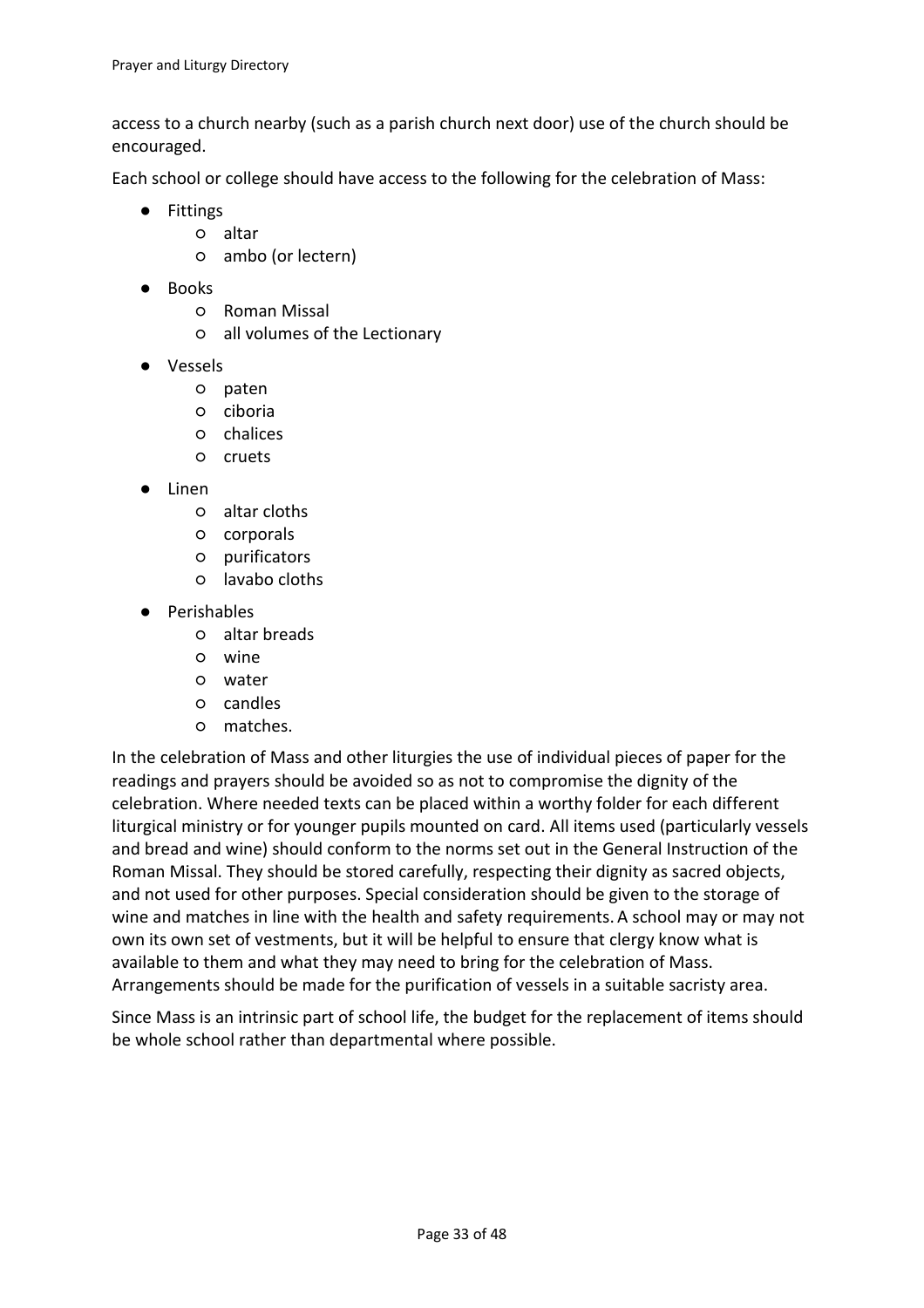### <span id="page-33-0"></span>7. Models of Prayer and Liturgy

### <span id="page-33-1"></span>7.1. Introduction

The Catholic tradition encompasses many different forms of prayer and liturgy. These range from the celebration of Mass to services built around the scriptures, to times of reflective prayer and devotion. These forms of prayer and liturgy are a rich resource for schools, and by virtue of their breadth they provide flexible models which can be adapted to fit different needs and occasions.

It is important for schools to experience the richness and diversity of the Church's prayer and liturgy. To offer a limited range risks narrowing the pupil's access to opportunities for spiritual growth and experience of the Catholic tradition.

In this section we consider basic structures of prayer and liturgy, the starting point of reference is a celebration built around the proclamation of scripture. In this Directory such celebrations are referred to as a Service of the Word. There is an overview of the Mass, which is the central act of Catholic liturgy. This is followed by Reconciliation and then various forms of prayer and devotion concluding with a consideration of individual prayer.

#### <span id="page-33-2"></span>7.2. Structures

The fundamental structure that recurs across prayer and liturgy is one of call and response: God speaks to his people in his Word (the Scriptures), and they respond. Their response may take many different forms - it could be praise, thanksgiving, or acknowledgement of the need to change. However, the basic pattern holds; it is God who takes the initiative and who speaks, and we who listen and respond.

In the liturgy this pattern is frequently expanded into longer structures by the addition of opening and closing sections. This creates a four-part structure, which can be expressed:

- Gather
- Word or Listen
- Response
- Send

The beginning and end show that this prayer does not take place in a vacuum. We need to Gather to establish who we are as a praying community and to recognise that it is God who has called us together. We need to be Sent so that, transformed by what we have heard and done, we can make a difference in the world.

This four-part pattern is very flexible. Each part can be simple or elaborate. To Gather we might just light a candle and be silent, or make the Sign of the Cross, or our gathering might be the Introductory Rites at Mass. For Liturgical Prayer the context of the celebration may therefore affect the relative weight of the different parts. A leaving celebration, for example, may extend the dimension of Sending.

#### <span id="page-33-3"></span>7.3. Service of the Word

#### <span id="page-33-4"></span>7.3.1. Brief Description

The focus of this is a proclamation of the Scriptures and a congregational response. At its simplest it might consist of a moment of gathering to centre minds and hearts, a short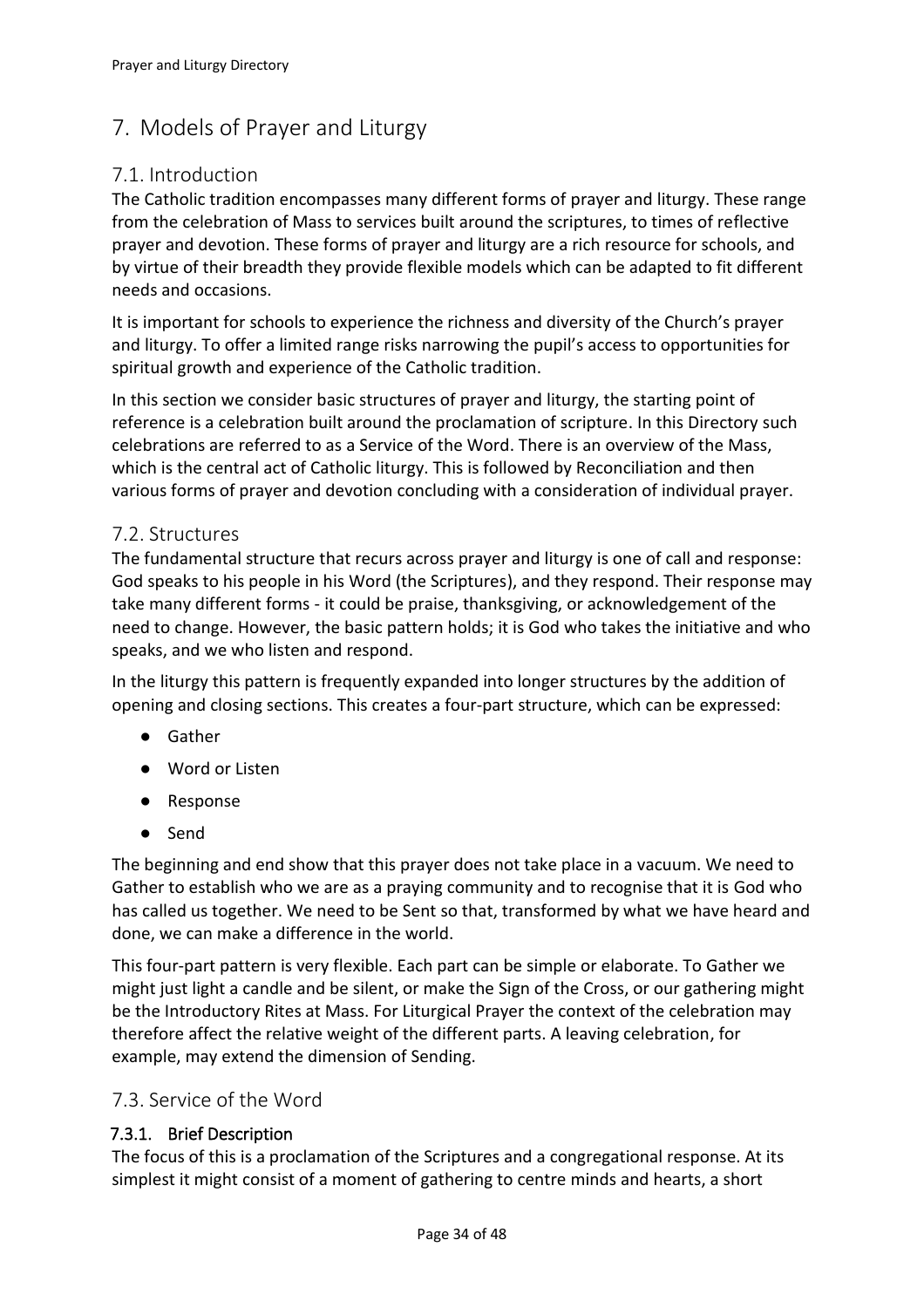reading, a time of silent reflection, and an invitation to move back to the rest of the day. However, fuller patterns are also possible - with a more developed introductory section (as at Mass) and the inclusion of intercessions as a response to the reading. At its most complex, this pattern can be expanded into the typical carol service, where there is often a sequence of readings, to which the carols and prayers form a response.

A Service of the Word will form the basis of many times of liturgical prayer such as assemblies or special liturgies to mark times in the school year.

#### <span id="page-34-0"></span>7.3.2. Understanding

This is a celebration which focuses on God speaking to us through the scriptures and creates space and form for our response.

#### <span id="page-34-1"></span>7.3.3. Celebrating

The proclamation of scripture should be a high point of the celebration. What precedes it (Gather) should prepare the community to listen attentively. Silence will be a key element either as part of the preparation or to allow time for individual reflection. To say that God still speaks to us in the Scriptures today means that those responsible for devising and leading the liturgy should enable participants to make connections with their own lives or with current broader issues through reflection, response or prayer. The concluding section of the celebration should remind the participants that what they have heard and prayed impacts on their everyday lives.

- The proclamation of the Word is central to all celebrations.
- The Service of the Word provides the model for liturgical prayer.

### <span id="page-34-2"></span>*7.3.3.1. Assemblies*

Whenever the school gathers either as the whole community or in year or other groups for an assembly, prayer should always be included. A school assembly will have a number of different purposes and it may be helpful to distinguish between an assembly where the focus is wholly prayer and one which deals with other matters. Whenever pupils gather it is good practice to include a prayer.

If there is only one assembly a week, then its main purpose should be to pray together. This can be based around a Service of the Word. Alternatively, it might be based upon Catholic devotions, such as a reflection on the Stations of the Cross. The lectionary and liturgical calendar should inform the planning of these 'liturgical assemblies'.

In some schools, there may be more than one assembly a week. So long as one of these assemblies is focussed on prayer, then the other assemblies can have a different focus. For example, schools might have an awards assembly, an information assembly, a motivational assembly, a public health and safety assembly, a class assembly that celebrates learning. These assemblies should still reflect the school's Catholic identity by including some elements of prayer.

### <span id="page-34-3"></span>7.4. Mass

#### <span id="page-34-4"></span>7.4.1. Brief Description

The Mass is the source and summit of the life of the Church. The Mass, also known as the celebration of the Eucharist, is the most important action of the Church and from its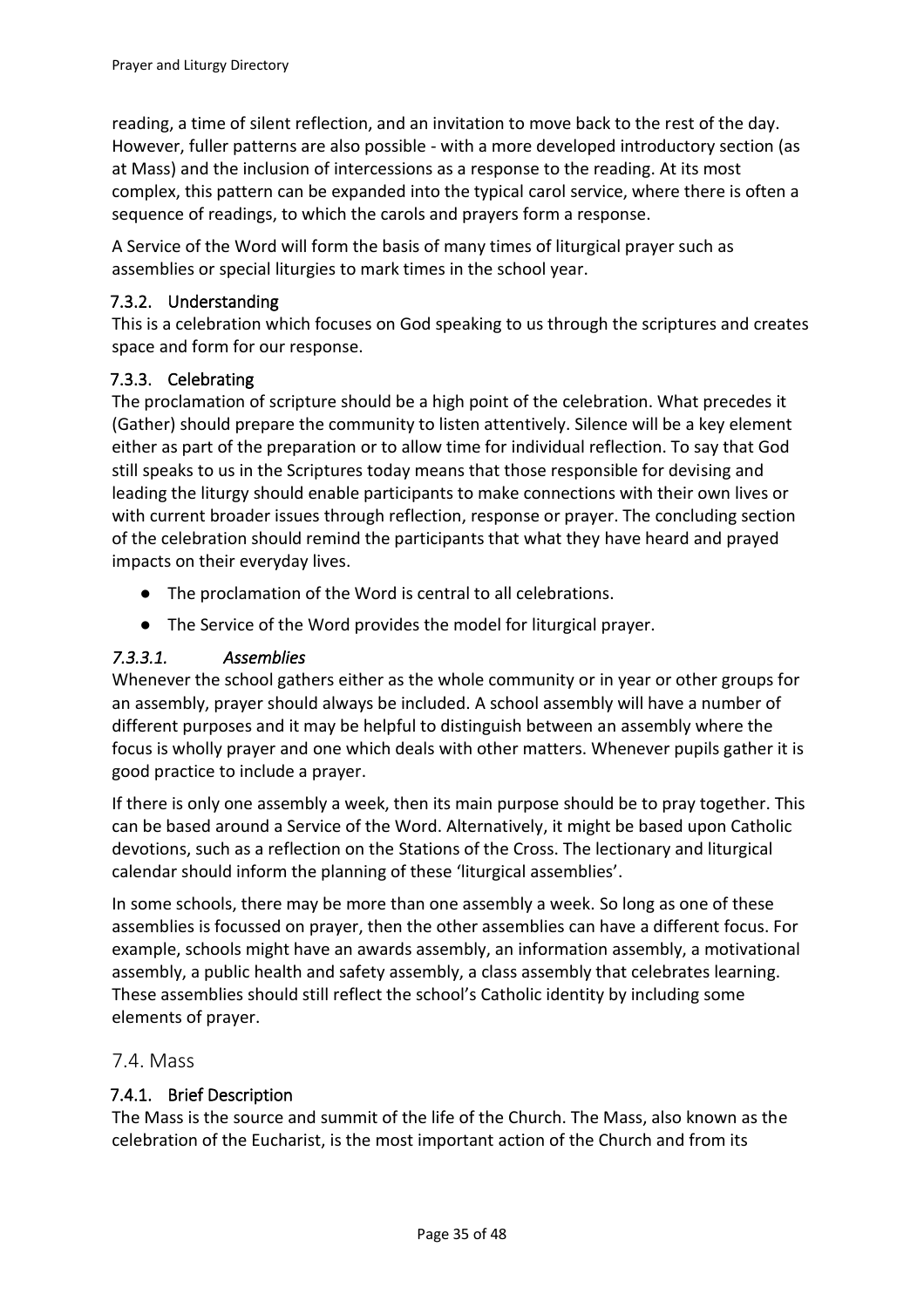celebration the life of the Church flows. It is important therefore that the Mass is celebrated worthily and well.

#### <span id="page-35-0"></span>7.4.2. Understanding

The Order of Mass is made up of two parts which form one single act of worship: the Liturgy of the Word and the Liturgy of the Eucharist. In the Liturgy of the Word, the community listen to the scriptures to hear what God has done and is calling us to do, this is reflected upon in the homily and prayed for in the intercessions. In the Liturgy of the Eucharist the gifts of bread and wine are brought to the altar, in the Eucharistic Prayer thanksgiving is offered to God the Father for his saving actions and especially for the gift of the body and blood, together with the soul and divinity, of his Son, our Lord Jesus Christ, who after the Consecration is truly, really, and substantially present under the species of bread and wine. In the Communion Rite the community prepares to receive Christ in Holy Communion so that it may become what it receives.

At the beginning and the end of Mass there are two further, brief, parts: the Introductory Rites, which draws the community into one and prepares them to listen to the Word and be nourished by the Eucharist; the Concluding Rites, where the community is sent to glorify the Lord by their lives.

The structure of the Mass can be related to the Gather, Word, Response, Send model but it makes clear that in each part there is a purpose and a forward movement. We gather not as an end in itself but so that we can be ready to hear the Word, give praise and thanks to God, and receive Christ in Holy Communion.

#### <span id="page-35-1"></span>7.4.3. Celebrating

The different elements and parts of the Mass, with its distinct yet interconnected rites and variable prayers, make it one of the most carefully regulated liturgies in the Church. Celebrating the Mass, therefore, calls for the working together of the Priest and other ministers who have been well prepared. The Order of Mass combines a fixed structure with points of flexibility, such that during the liturgical year no two celebrations of Mass are the same. For example, the readings assigned for each day will be different and the Gloria and Creed, though part of Mass on Sundays and Holydays, are not part of an ordinary weekday celebration. This difference between a major solemnity or Holyday (such as the Ascension) and a Monday in March should be reflected in the celebration itself following the principle of 'progressive solemnity'. This means, for example, that for a Holyday there should be more music, maybe more ministers than would be the case in an everyday celebration.

The preparation for the celebration of the Mass should draw upon the liturgical texts: the readings and the prayers. This should be done in collaboration with the priest celebrant. Care should be taken to avoid imposing a 'theme' upon the celebration rather than reflecting upon what aspect of the Paschal Mystery is the focus of this particular Mass.

Consideration should be given to who will be taking part. Where this includes those who are too young to receive Holy Communion try to ensure that the quality of the celebration engages and nourishes all those who are invited to take part.

The Church has provided a *Directory for Masses with Children*. The aim of the Directory is to lead children into full, conscious and active participation in the Mass within the local Church community. It recognises that children's engagement and understanding will need to be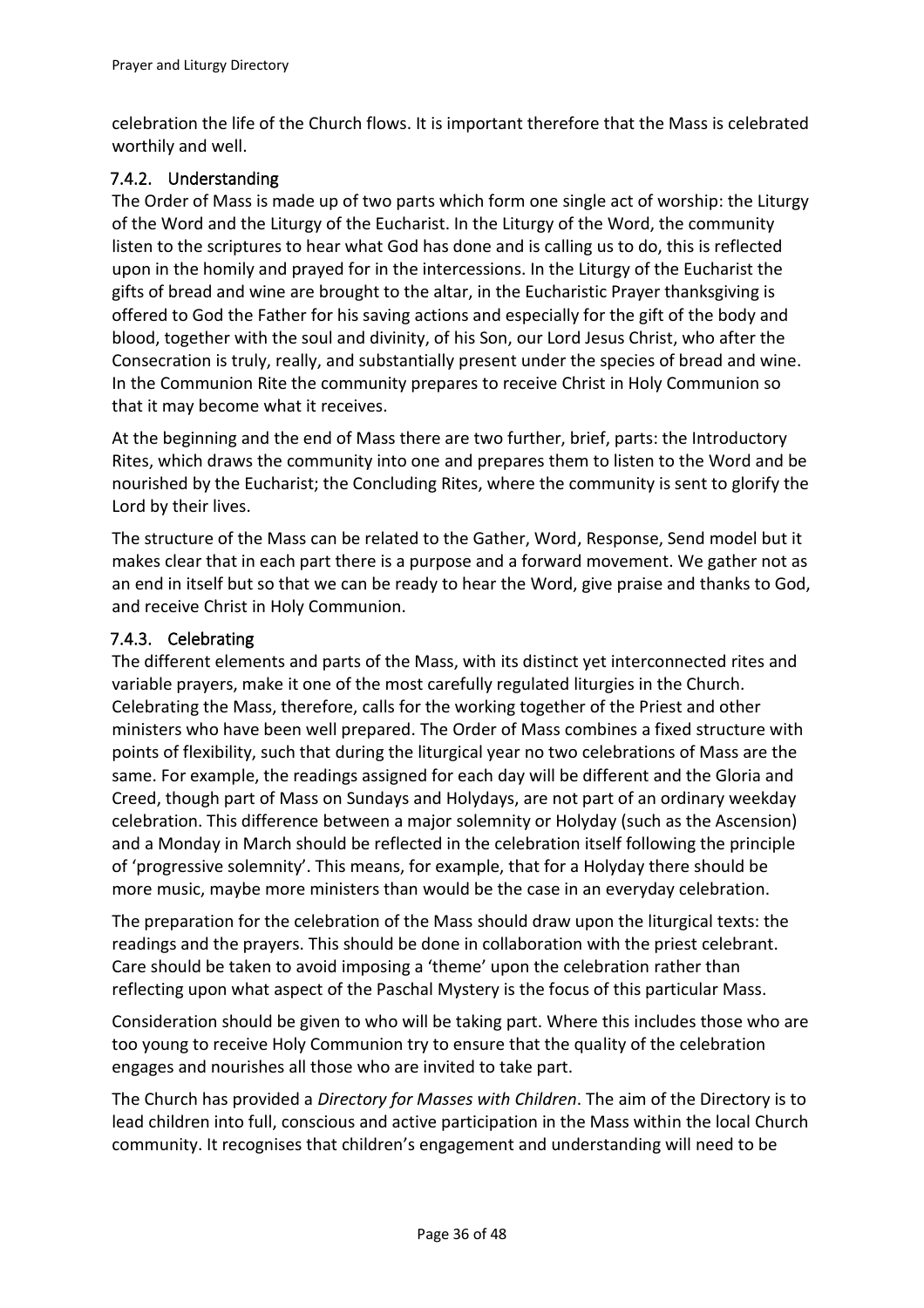developed and therefore proposes a number of possible adaptations to the celebration of Mass.

Music is integral to the celebration of Mass. There should be a focus on singing the key parts, which reflect the structure of the Mass, the Gospel Acclamation and the Acclamations in the Eucharistic Prayer. Schools should ensure that pupils are familiar with the musical settings of these key parts that are given in the Missal itself, and which can be used at any Mass. More elaborate musical settings might be used on more important occasions but must use the wording of the texts used in the currently approved Roman Missal.

It is essential that great care is taken to ensure that Holy Communion is administered and received in a dignified and reverent manner. In many schools there will be pupils who either do not wish to or are unable to receive Holy Communion. The wishes of the pupils (and of their parents) should be acknowledged. The communion procession, therefore, should be directed in a way that respects the solemnity of the moment.

Pupils who do not receive Holy Communion but desire to receive a blessing may indicate this by placing one of their arms or both arms diagonally across their chest.

### <span id="page-36-0"></span>7.5. Sacrament of Reconciliation

#### <span id="page-36-1"></span>7.5.1. Brief Description

During Advent and Lent, in preparation for Christmas and Easter respectively, the Church places a particular focus on the call of each Christian to imitate more closely the life of Our Lord Jesus Christ. Responding to this call involves an acknowledgement of the failure to live up to Christ's example. It is, therefore, appropriate that especially during these seasons the Sacrament of Reconciliation should be celebrated in schools.

#### <span id="page-36-2"></span>7.5.2. Understanding

Human beings are by nature social beings. They do not exist as isolated individuals but as members of different communities. Their lives consequently impact on those of other people – for good or for bad. In the same way, the Christian life is lived as a member of the community of the Church, and so Catholics believe that all sins – not matter how 'private' – impact on the entire community of faith. Therefore, when a person recognises their sin, they need to be reconciled not only with God, but also with their brothers and sisters in the Church.

Our Lord Jesus Christ gave to his apostles the authority to forgive sins so that people can be reconciled with God and with each other. That authority continues in the Church today and is exercised by bishops and priests in the Sacrament of Reconciliation.

#### <span id="page-36-3"></span>7.5.3. Celebrating

In school settings, the celebration of the Sacrament usually consists of three parts.

The first part is built around a Liturgy of the Word. The readings should focus on such themes as the mercy of God, the invitation to be like Christ, or the call to conversion. A led reflection or a homily follows.

The second part leads naturally from the first part: the readings flow into an examination of conscience. This examination needs to be sensitive to the age of the pupils present and to the kind of challenges that they face in their lives. Then follows a General Confession of Sins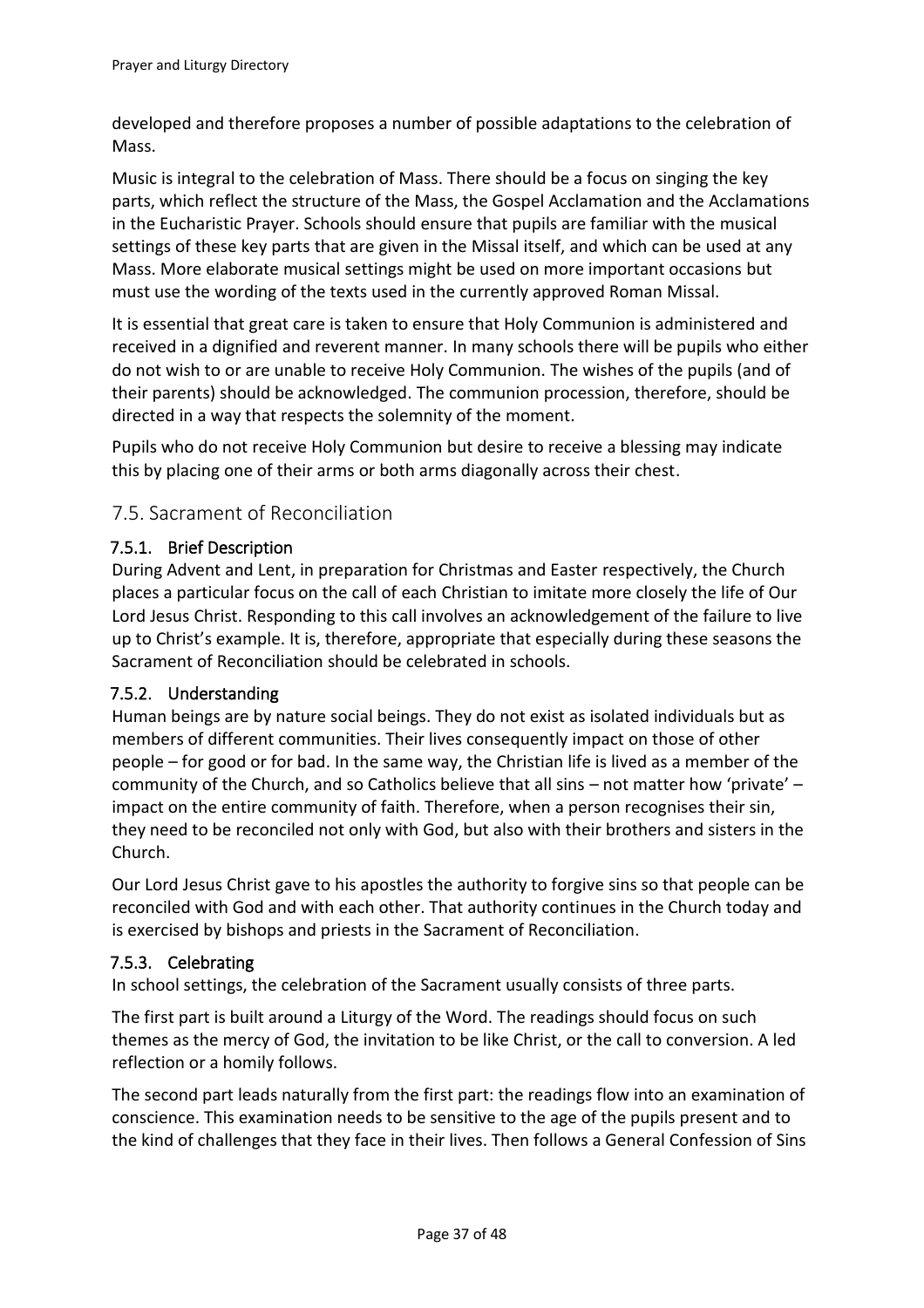– for example, as at the start of Mass. Intercessions or a song may follow. This part concludes with the recitation of the Lord's Prayer.

The third part is the individual confession and absolution. Normally a school would arrange for several priests to be present to hear the confessions of members of the school community. It is generally the case that after they have made their confession, pupils leave the gathering to return to other activities. Pupils who do not wish to make an individual confession may also leave at this point. However, the rite does allow for the congregation to remain in place throughout the confessions, and to conclude the celebration with a prayer or song of thanksgiving.

There is always a risk that celebrations of Reconciliation can become wordy. It is, therefore, important to include times of silence for reflection. The careful use of music and of visuals can also enhance the celebration.

- It is important that appropriate space be provided for individual confessions (implementing relevant safeguarding guidelines).
- Take the opportunity to link with wider school activities such as Lenten projects.
- Those who are not Catholic may (at the discretion of the priest) be invited to speak to the priest, but they do not receive sacramental absolution.

### <span id="page-37-0"></span>7.6. Other Liturgies

The liturgical books of the Church contain the celebration of the Sacraments and other rites such as funerals. Many of these will not be celebrated in schools, indeed the parish is the normal place for celebration of the Sacraments and other rites.

### <span id="page-37-1"></span>7.6.1. Liturgy of the Hours

### <span id="page-37-2"></span>*7.6.1.1. Brief Description*

This liturgy has a number of names such as the Liturgy of the Hours, Prayer of the Church or the Divine Office. It offers a way of praying through the day and marking the various times. Morning and Evening Prayer, which are seen as the most important times, mark the beginning of the day's activities and their conclusion. At the heart of each liturgy is the recitation of psalms and the offering of prayer.

### <span id="page-37-3"></span>*7.6.1.2. Understanding*

The marking of time each day through prayer has a long history in the Christian tradition: in the morning to give praise to God for the new day and to look forward to the day's activities in prayer; in the evening to give thanks for the blessings of the day and to pray for others, including those who have died. Though we may associate the Liturgy of the Hours with clergy and religious, the Church desires that it is the form of prayer which is shared by all. During their time in school, therefore, pupils should be given the opportunity regularly to experience and appreciate the Liturgy of the Hours. In schools the pattern of praying at the beginning and end of each day will be familiar and could be based simply on the model of the Liturgy of the Hours.

#### <span id="page-37-4"></span>*7.6.1.3. Celebrating*

A simple form of prayer based on the Liturgy of the Hours could look like this:

● Introductory Responses (e.g., O God, come to our aid. O Lord, make haste to help us…)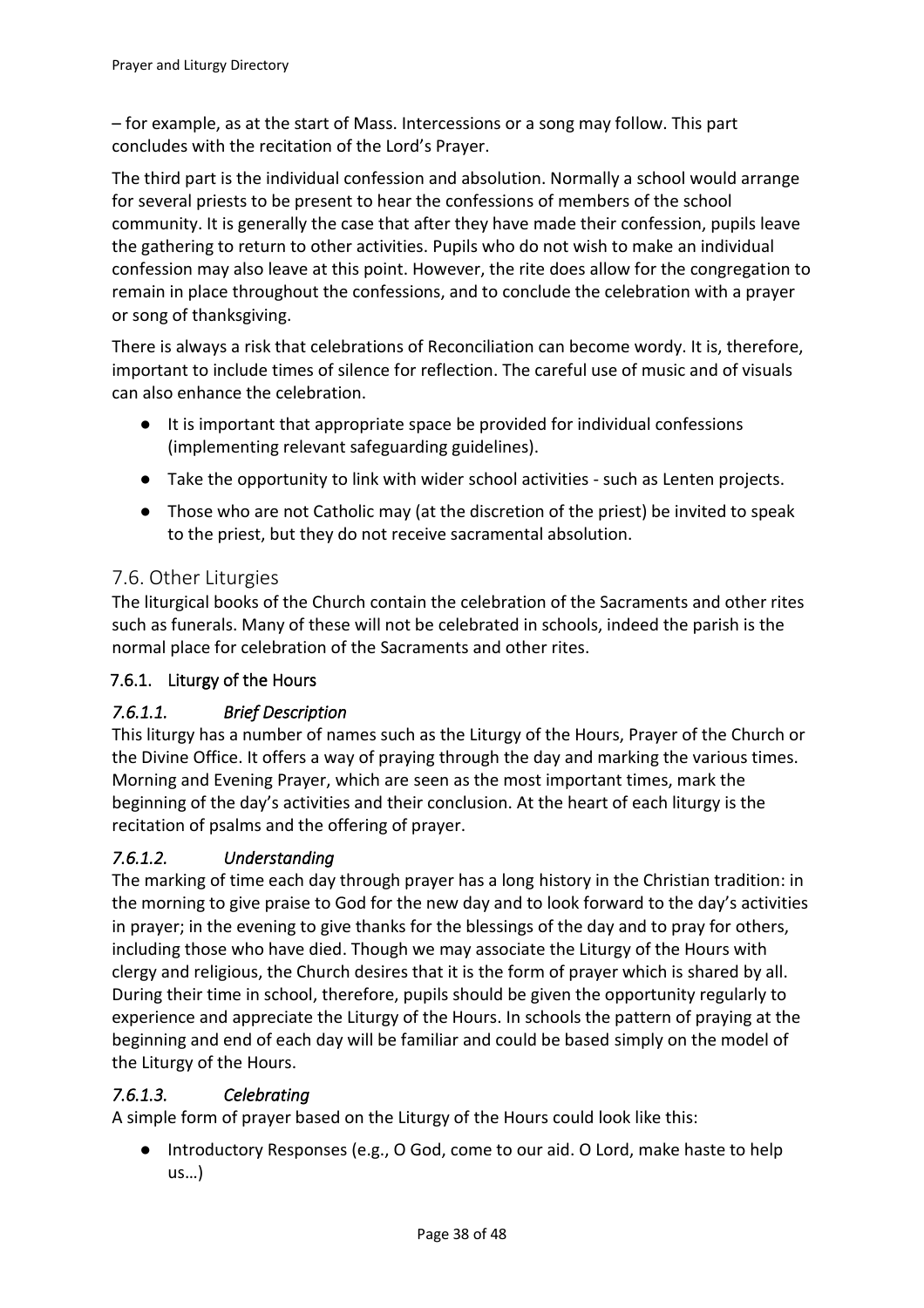- Psalm (or part of psalm)
- A couple of Intercessions leading to the Lord's Prayer
- Concluding Prayer

The same psalm could be used over a season so that pupils are given the gift of knowing the text by heart. The psalms are central to this liturgy and are a key link with the prayer of Jesus and the Jewish tradition. The wide range of emotions and attitudes found in the psalms, from praise to lament, anger to joy, help to develop an understanding of ways of praying and relating to God. Only the Intercessions might be changed each day.

- The prayer should not just be a recitation of texts but should include differences of posture: standing, sitting and bowing.
- It might include song and the use of symbol.
- This is a good model for staff prayer which needs little preparation.

#### <span id="page-38-0"></span>7.6.2. Worship of the Eucharist outside Mass

#### <span id="page-38-1"></span>*7.6.2.1. Brief Description*

The Catholic tradition has always held the Blessed Sacrament (glossary) with profound reverence. The practice of reservation in the tabernacle is principally to allow for Holy Communion to be taken to the sick. Devotion is shown to the Blessed Sacrament in a number of ways, such as genuflecting before the tabernacle, private prayer, and public Exposition where the Blessed Sacrament is placed on the altar for worship.

#### <span id="page-38-2"></span>*7.6.2.2. Understanding*

In the Eucharist Christ remains truly present, in an abiding manner, after the Consecration of the bread and wine at Mass. It is essential, therefore, that the consecrated Host is treated with the utmost respect and is the focus for devotion and worship.

#### <span id="page-38-3"></span>*7.6.2.3. Celebrating*

Exposition of the Blessed Sacrament has a simple structure, where the Host is reverently taken from the Tabernacle and placed visibly on the Altar; there is a time of adoration, and then the Host is reverently placed back in the Tabernacle. Where an ordained minister is available there is a further possible element to the liturgy — Benediction. This takes place after the time of adoration — the minister blesses the congregation with the consecrated host. Where an ordained minister is not available a commissioned Extraordinary Minister of the Eucharist may lead Exposition but not give the blessing — Benediction.

The time of adoration is very flexible in form and length. It may include scripture, prayers, litanies, chants and music, which may be connected with a common theme. Whatever is included there should always be substantial periods of silent prayer.

Formation in preparation should include understanding the relationship between the Mass and Worship of the Eucharist, the abiding presence of Christ in the Eucharist, the Catholic tradition of silent prayer and the role of bodily postures in prayer and liturgy.

● Exposition in schools may be a class liturgy or a voluntary liturgy outside the timetable but pupils should be given the opportunity regularly to experience and appreciate this liturgy during their time in school.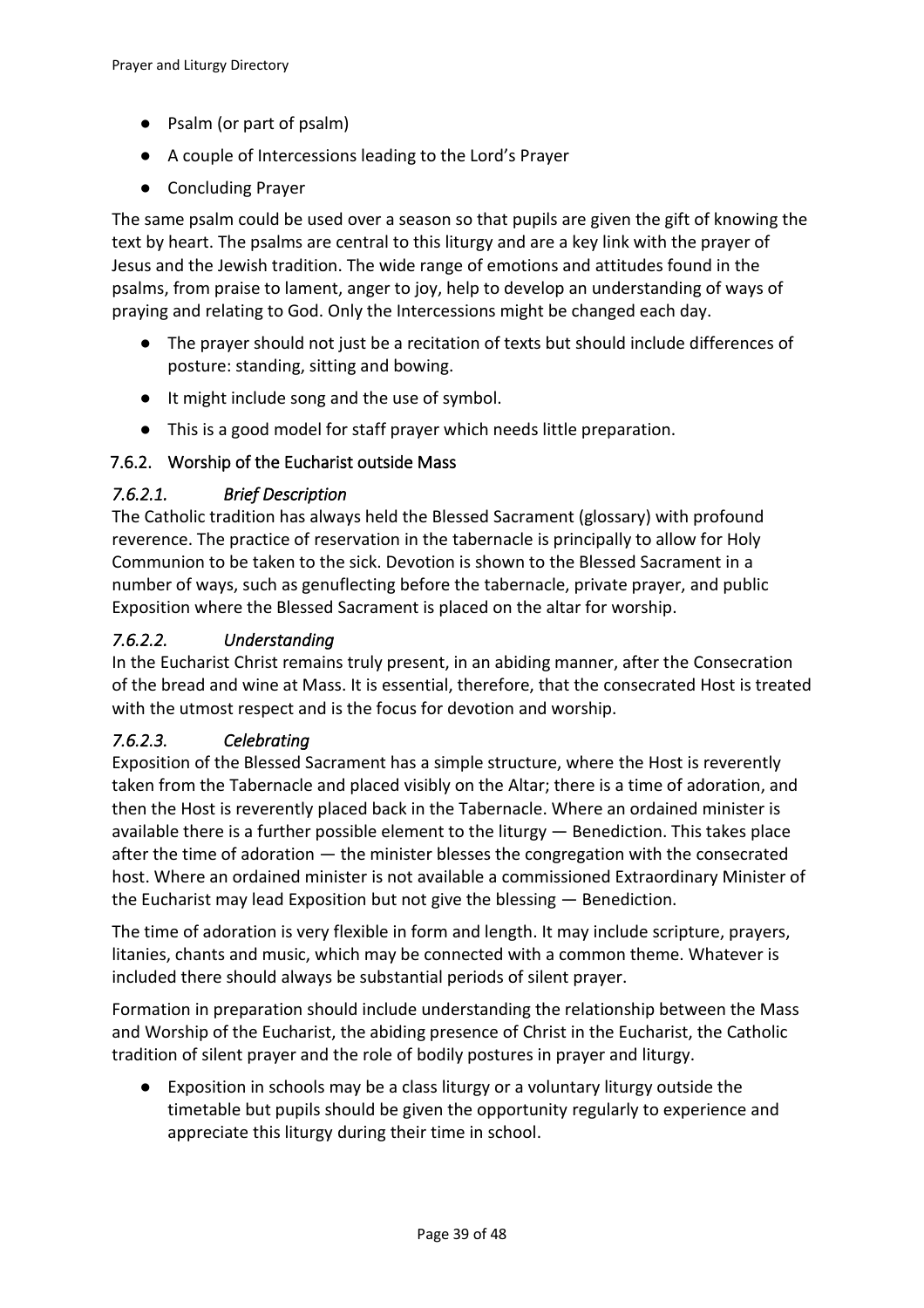- The understanding and development of silent prayer should relate to the age and capacity of the children.
- Any texts, etc., chosen for Exposition should lead to silent prayer and adoration rather than be disconnected.
- In schools, the tabernacle should only be installed, and the Blessed Sacrament reserved, with the permission of the diocesan bishop and in accordance with the prescriptions of canon law. As it will not be required for its primary purpose, Communion to the Sick, it will be used for the reservation of the consecrated Host for Exposition. It is not best practice for Holy Communion at Mass to be distributed from Hosts reserved in the Tabernacle — rather, Holy Communion should be given from Hosts consecrated at the particular Mass.

#### <span id="page-39-0"></span>7.6.3. Services of Word and Communion

The practice of distributing Holy Communion outside Mass (with the exception of Communion to the Sick) does not have a place in the regular liturgical life of the Church. Provision is made for exceptional circumstances and primarily for use on Sundays when attendance at Sunday Mass is not possible. Any such liturgies only happen with the permission of the diocesan bishop.

#### <span id="page-39-1"></span>7.7. Other times of Prayer

Throughout the day there are opportunities for short times of prayer. These often mark the time of day and the rhythm of the school timetable.

#### <span id="page-39-2"></span>7.7.1. Beginning and ending of day

To begin and end each school day in prayer helps to put the whole day into perspective. There are three basic models. Each should begin and end with the Sign of the Cross and include a pause for silence. Consideration should be given to the liturgical seasons.

- A single prayer, suitable to the time of day, which may be drawn from the writings of saints (e.g., Saint Teresa of Avila or Saint John Henry Newman) and prayed from memory.
- A more formal prayer with perhaps a short reading or psalm verse, praying for others and a concluding prayer.
- Prayer which has some more spontaneous elements where improvised prayers or intercessions can be included.

#### <span id="page-39-3"></span>7.7.2. Grace before and after meals

This is a good Catholic tradition thanking God for the food provided and remembering those in need. There are many resources available.

#### <span id="page-39-4"></span>7.7.3. Angelus

This traditional prayer is said at 6am, 12noon and 6pm each day. It recalls the Incarnation when the Word was made flesh and lived among us.

#### <span id="page-39-5"></span>7.7.4. Classroom prayer

Where there is a prayer focus within the classroom or other space this may provide an aid to prayer. These may be formal times of prayer or the encouragement that pupils use the space as the focus of their personal prayer.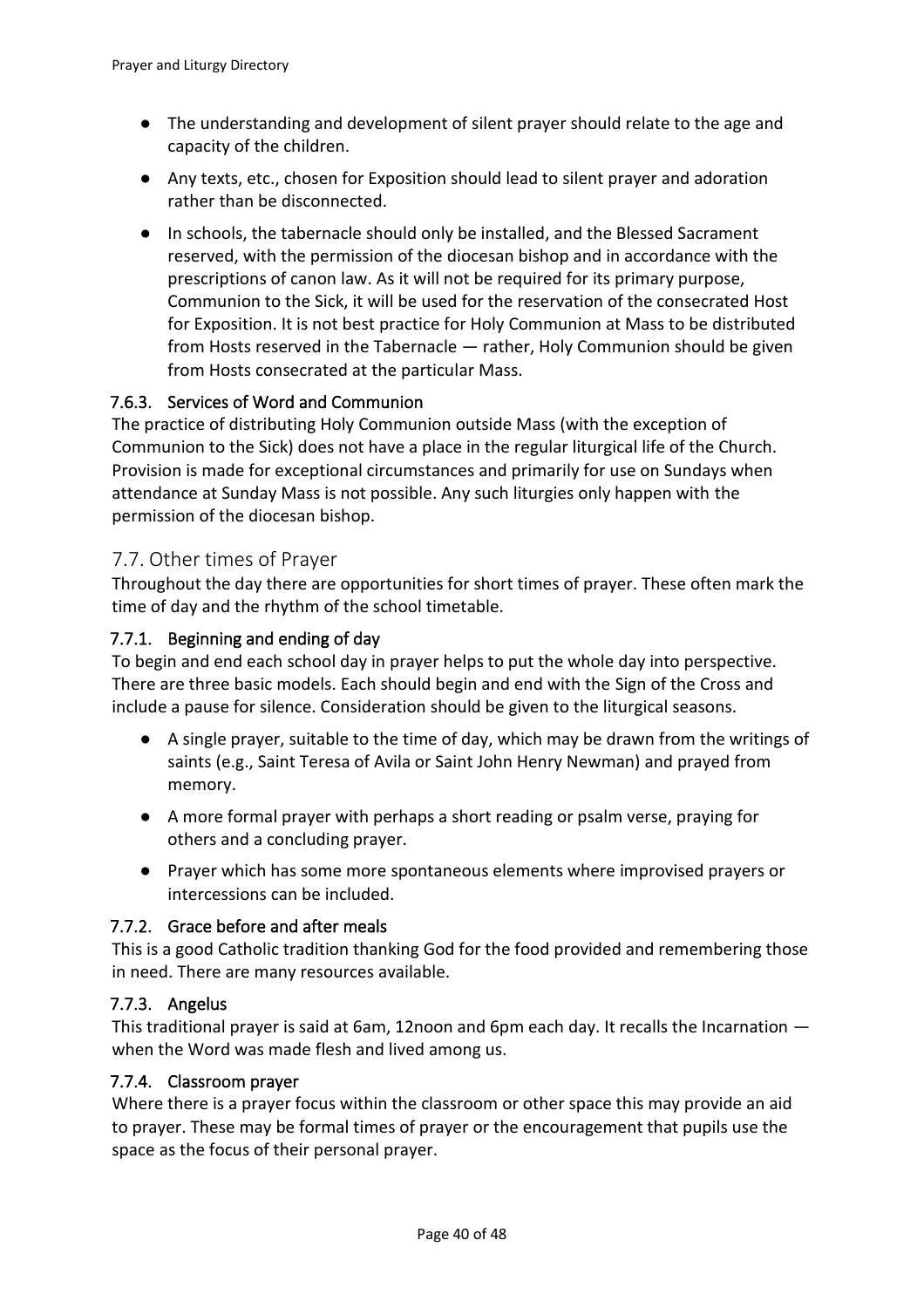### <span id="page-40-0"></span>7.8. Forms of Prayer and Devotion

The Church has a long and varied tradition of devotions to Our Lord Jesus Christ, the Blessed Virgin Mary and the Saints. These can include:

- Advent Wreath
- Christmas Crib
- Epiphany chalking of the doors
- Stations of the Cross
- Easter Garden
- Stations of the Resurrection
- May Processions in honour of Our Lady
- Rosary
- Corpus Christi Procession
- Pilgrimage

It can be seen that many devotions relate to the liturgical year. Their purpose is to provide times of prayer which often draw on all the senses and lead us back to the liturgy with a deeper prayerful understanding of what we celebrate.

### <span id="page-40-1"></span>7.9. Individual Prayer

Alongside communal prayer, the Church teaches the importance of encouraging personal prayer. Indeed, there is a relationship between the two. Within any liturgy or time of prayer there will be times for personal reflection and prayer, but the school should also facilitate the individual prayer of its pupils. In turn personal prayer will enhance communal prayer. For example, some schools have developed opportunities for pupils to experience meditation in the Christian tradition.

In facilitating individual prayer, a school may consider:

- Time allowing moments within the school day, formally or informally at break times.
- Space where there is a chapel this may be used for individual prayer; where prayer takes place in the classroom or other space consideration should be given to how it might be conducive to reflection and silence.
- Content pupils will need guidance and encouragement about how to pray by themselves. They might use a mixture of familiar prayers, spontaneous prayer and silence. The practice of silent prayer should be gradually developed with pupils.

### <span id="page-40-2"></span>7.10. Adapting

In the liturgical rites there are often a number of options to be considered, whether it is about the structure or the texts to be used. The Church recognises that the liturgy may need to be adapted according to the spiritual needs of those who participate. In educational terms this would also take into consideration their age and capacity. Other factors which may raise the need for adaptation would include the space in which the liturgy or prayer takes place, the time allocated, and the resources and ministers available. In considering possible adaptations the following points should be borne in mind:

- Be clear about what may be adapted and what must be kept.
- Consider all the possibilities and know the suitability of each.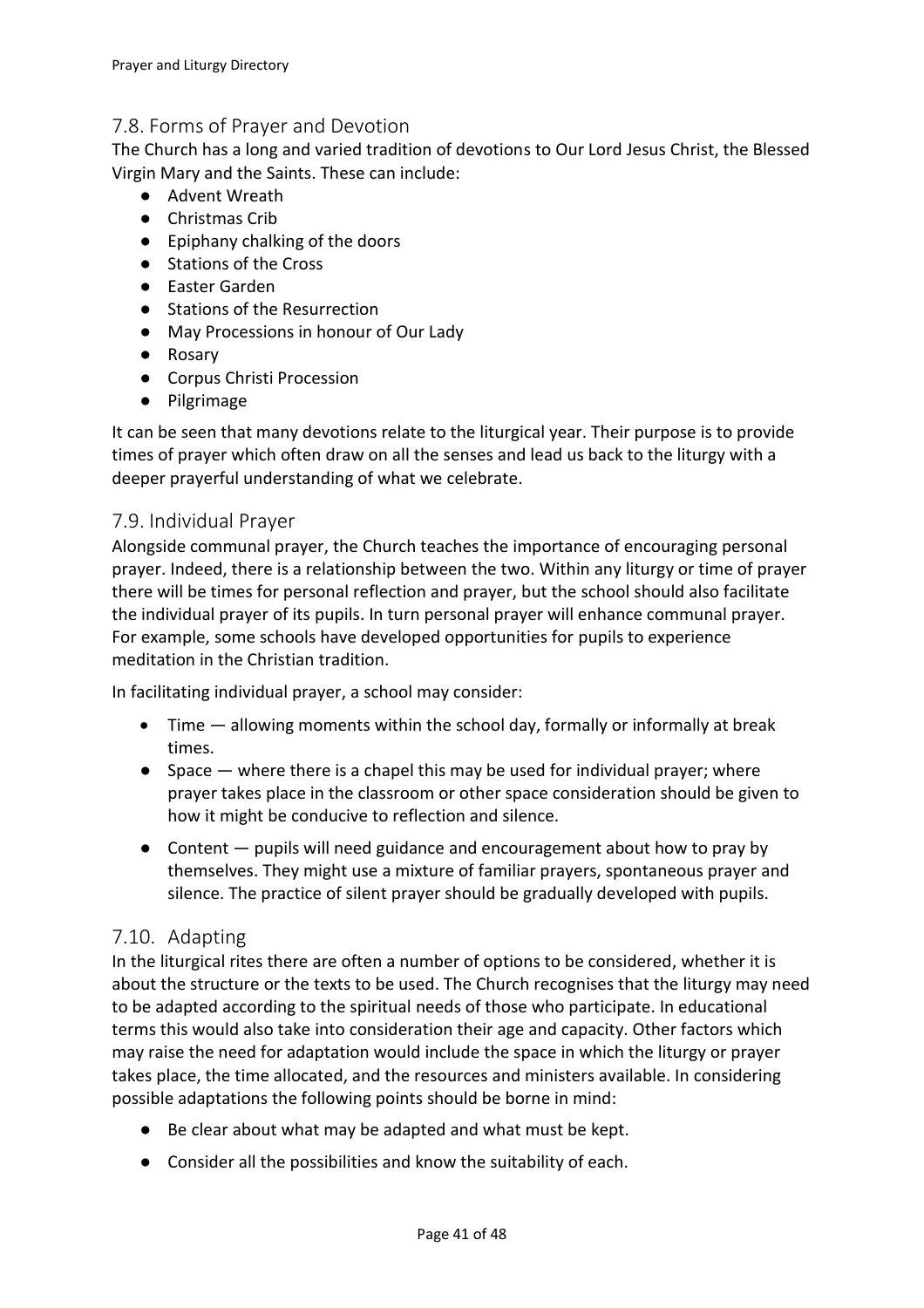- Avoid personal preference and focus on the common good.
- In considering the spiritual needs or capacity of the pupils give them space to grow.

### <span id="page-41-0"></span>8. Application

In this final section we set out the frameworks by which the school community assures the quality of its prayer and liturgy. At the start of this Directory we pointed to the bishop as responsible for the liturgical life of the diocese. In a school context he exercises this responsibility through governors and directors, senior leadership teams, the Prayer and Liturgy Coordinator — all with the support and advice of diocesan Religious Education Advisers and the diocesan Liturgy Commission. The school's implementation of the guidance offered in this section will greatly assist in the process of inspection.

#### <span id="page-41-1"></span>8.1. School Prayer and Liturgy Policy

Every school should have a Prayer and Liturgy Policy. This statement of the Governors, required by the Bishops' Conference of England and Wales, applies Church teaching and liturgical law as found in this Directory to the particular school context and provides a clear statement of what they expect from the prayer and liturgical life of the school. The policy should be reviewed regularly  $-$  at least every three years  $-$  to ensure that it continues to meet the needs of the school community.

The policy should address:

- Context
- Statement of Requirement
- Statement of Inclusivity
- Responsibility:
	- (a) Governors
	- (b) School Leaders
- Content and Celebration
- Resourcing
- Training
- Monitoring and Evaluation
- Review

See Appendix [9.4](#page-47-1) for a model policy.

#### <span id="page-41-2"></span>8.2. Preparing, Monitoring, and Evaluating Prayer and Liturgy

Prayer and liturgy which is well prepared will assist to foster the prayer life of pupils and staff, and in their participation in the liturgy. To support and develop the prayer and liturgy in the school it also will need to be monitored and evaluated. The process is cyclical; the outcomes of the evaluation will inform future planning.

Monitoring primarily involves observing that the prayer and liturgy which is planned is taking place. It may identify the need for more support or matters to be considered as part of evaluation.

Evaluation should consider the quality of the provision for prayer and liturgy and how it fulfils the principles found in this Directory.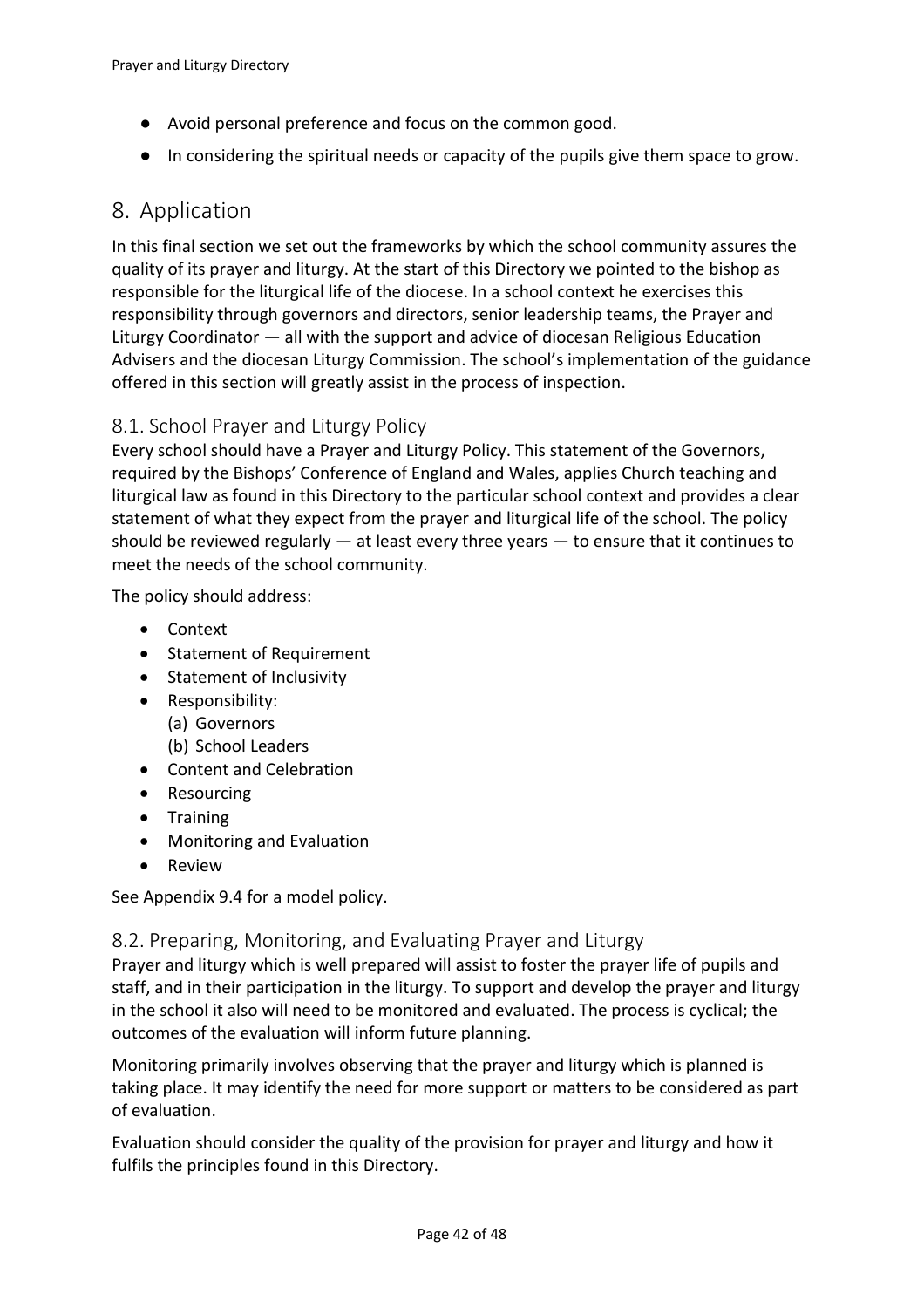Though the process of monitoring and evaluation are important prayer and liturgy are not simply a lesson or subject and priority should be given to participation in what is being celebrated followed by reflective engagement and how it affects how we live.

Preparation, monitoring and evaluation should take account of:

- $\bullet$  long term  $-$  the whole year and beyond,
- $\bullet$  medium term  $-$  the overview of a term,
- $\bullet$  short term  $-$  daily or weekly events.

#### <span id="page-42-0"></span>8.2.1. People

These different stages of planning will require the Prayer and Liturgy Coordinator to meet with various people. Long-term planning, for example, will involve working with the Senior Leadership Team and the Governor responsible for this area. The medium and short-term planning will involve various people: staff and pupils of various ages and abilities can be involved in the preparation, monitoring and evaluation of prayer and liturgy to ensure that it accords with the principles outlined in this Directory and serves the needs of the community. While the Prayer and Liturgy Coordinator might be required to keep formal evidence of these processes, others can be involved in this collaborative process more informally and organically.

#### <span id="page-42-1"></span>8.2.2. Long term planning

This implies a strategic approach. The aims and objectives of the school prayer and liturgy policy are translated into practical desired outcomes for the school year. It will also include:

- reflection and action on the monitoring and evaluation of the previous year,
- the number and timing of Masses to be celebrated during the year,
- provision for holydays of obligation,
- opportunities for Reconciliation,
- other services relating to key dates in school calendar,
- engagement with Church initiatives (such as, the Year of Mercy),
- music repertoire planning,
- formation for liturgical ministries,
- developing a strategy for improving a particular aspect of the liturgical life of the school,
- forward planning.

### <span id="page-42-2"></span>8.2.3. Medium term planning

This is the detailed planning of the prayer and liturgy of each term. This will include:

- Checking dates and confirming that the necessary people (such as priests for Mass) have been contacted and are available.
- Ongoing liaison with key staff e.g., those responsible for music.
- Looking at the logistics and other details for some events.
- Planning in more detail daily and/or weekly prayer, and resourcing prayer focusses.
- Reviewing and evaluating the previous term and monitoring the implementation of the more strategic aspects of the long-term plan.

#### <span id="page-42-3"></span>8.2.4. Short term planning

This involves the preparation of any particular liturgies whether Mass, assembly or classroom prayer. Different types of prayer and liturgy will require different processes of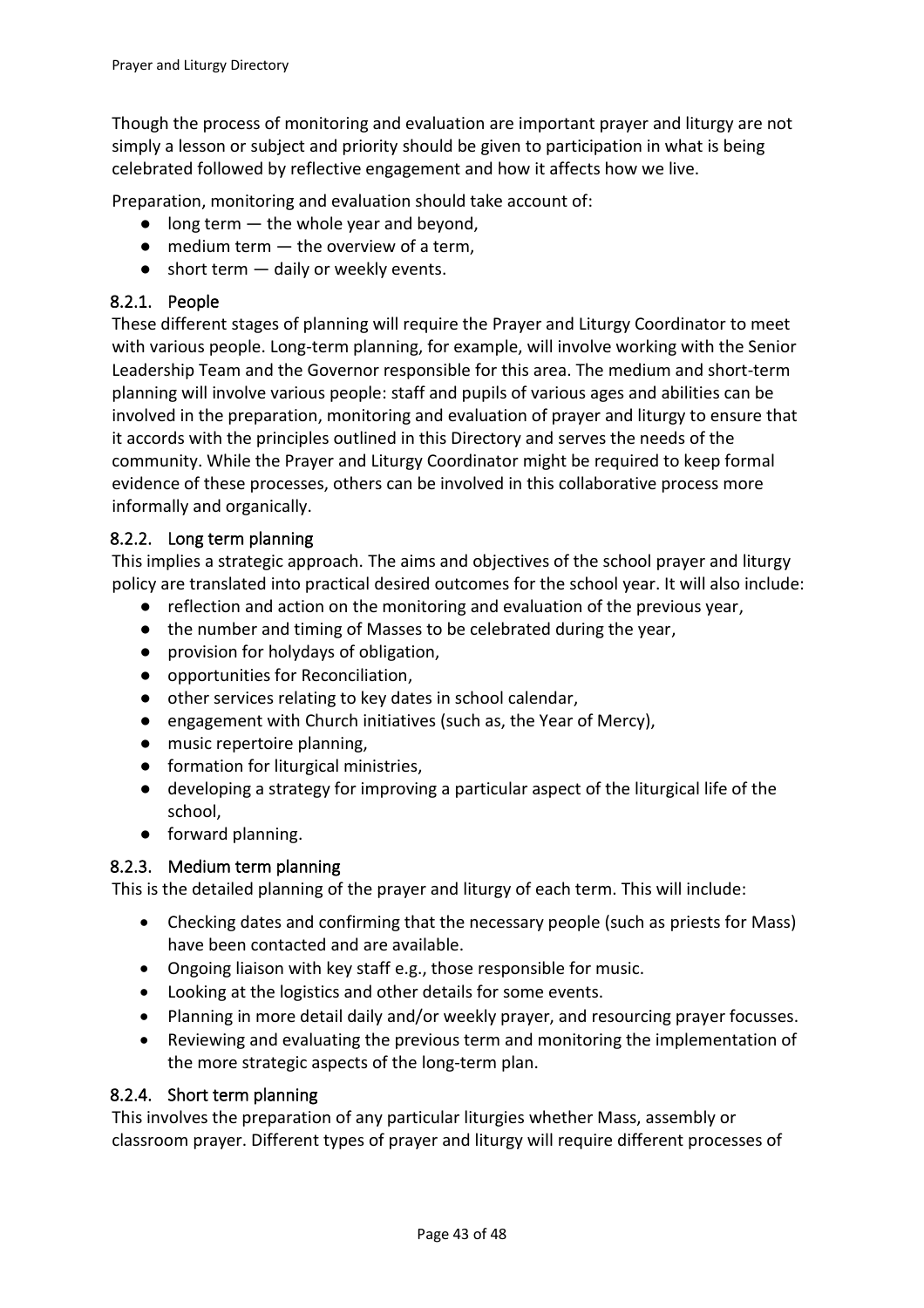preparation and therefore different amounts of time. It should also involve monitoring, reflection and evaluation on what has been celebrated.

### <span id="page-43-0"></span>8.2.5. Evidence for Preparing, Monitoring and Evaluation

This can take many forms and will depend on the school and its context. This might include: forms used for monitoring and review, pupil planning sheets, recorded examples of liturgies, prayers and prayer services, photographs and videos, newsletters, reflections, evaluations and pupil voice. Most importantly, it will be evident in how the community participates in prayer and liturgy and the impact it has on their lives and their community.

### <span id="page-43-1"></span>8.3. Resources for Prayer and Liturgy

#### <span id="page-43-2"></span>8.3.1. Guide to classroom/form prayer

Schools will have a wide range of approaches to the provision of resources for daily prayer. In some schools, material will be provided regularly by the Prayer and Liturgy Coordinator, in others the tutors may be encouraged to select their own resources, or there will be a mixture of both. A range of resources should be drawn upon, including traditional prayers, imaginative use of scripture, prayers of intercession, and contemplative prayer including silence.

#### <span id="page-43-3"></span>8.3.2. Participation aids

Participation aids are an important part of the experience of prayer and liturgy. This term covers anything which is intended to assist the participation of the assembly, such as hymnbooks, orders of service, or projected texts. At best, they will allow those present to participate more fully, at worst, they may distract or frustrate.

#### <span id="page-43-4"></span>*8.3.2.1. General principles*

- The clarity of the layout will assist participation.
	- o Consistent and graduated use of headings (i.e., 'The Liturgy of the Word' should be the same font etc. as 'The Liturgy of the Eucharist' and more significant than 'First Reading'.
	- o A clear design uncluttered with not too much text on a page or screen.
	- o Be aware of basic design principles, such as avoiding centred text for hymns and prayers — as this will make the text less easily readable.
- It is not necessary to include the whole texts of the prayer or liturgy.
	- $\circ$  For example, we are encouraged to hear the Word proclaimed rather than reading it for ourselves; the 'caption', provided at the top of a reading in the Lectionary, might suffice.
	- o The texts of the prayers would normally be omitted.
	- $\circ$  It may be helpful to include dialogue texts (The Lord be with you...) in full.
- When choosing images for screen or print, consideration should be given to the diverse nature of our communities and our membership of a global Church. Images should also be age appropriate.

#### <span id="page-43-5"></span>*8.3.2.2. Presentation Software*

Many schools will use presentation software as an easy and environmentally friendly means of displaying responses and enhancing the liturgy through visual images. A screen should never detract from the action and focal points of the liturgy, especially the two tables of the Word and the Eucharist. A simplicity of approach, style and graphics on screen will serve the liturgy without allowing itself to become the focus.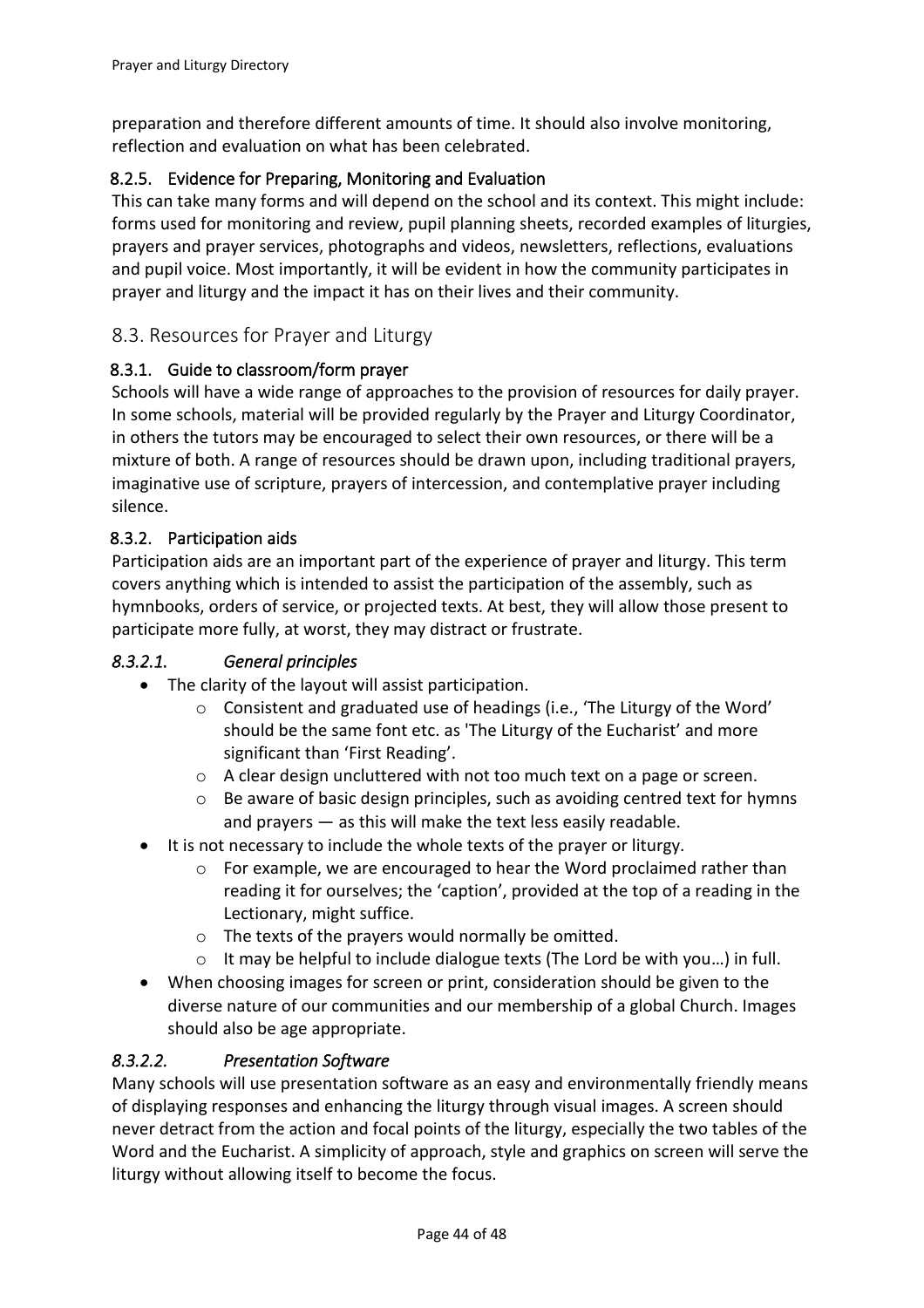Thought should be given to where a screen is best placed, so it enables without distracting. Its principal purpose will be to support those present to make the responses, participate in song, offer visual stimulus in addition to the focus if appropriate, and guide with rubrics if needed.

The most up to date guidance on best practice should be followed to allow all present with SEND to participate fully, noting that this may apply to adults as well as to pupils. This may affect the choice of background colours, font, size of text and left alignment rather than centred text.

### <span id="page-44-0"></span>*8.3.2.3. Orders of service*

Many of the principles described above for presentations will also apply to printed orders of service. In addition, they will benefit from a clarity of layout which enables participation. If it is designed to be kept as a souvenir of a special occasion, it may be useful to include the full text of the readings.

#### <span id="page-44-1"></span>8.3.3. Copyright

We are indebted to those with the creative abilities to provide us with texts, music and art which aid prayer and liturgy. When we use what they have created, we have a responsibility to ensure they not only receive credit but also payment for their work. This is first and foremost a matter of justice. As basic guidance:

- Created image, text and music is copyright until 75 years after the death of the author.
- Graphics or an edition (e.g., a page in a hymnbook) is copyright for 25 years on publication.
- Recorded music is copyright for 50 years after recording.

#### <span id="page-44-2"></span>*8.3.3.1. Text*

- Many liturgical resources may be reproduced freely, with limits, as long as copyright is acknowledged.
- The texts of the Mass and other liturgies may be produced with an acknowledgment to ICEL or other relevant authorities.
- Short scripture texts (e.g., readings for Mass) may be reproduced with an acknowledgment to the publisher of the bible translation from which they are taken. The length of text which may be reproduced depends on the publisher.

#### <span id="page-44-3"></span>*8.3.3.2. Music*

- In order to print or project the words of chants, hymns or songs which are in copyright, a school will need a music copyright licence. Licences can be bought for a year or for a one-off special event.
- In order to reproduce music copies of chants, hymns or songs for choirs or instrumentalists, there are further considerations around graphic copyright and the reproduction of music which are not covered in the copyright licences. However, the relevant organisations will be able to provide details of permissions for these.
- The playing of pre-recorded music is dealt with via a PRS licence and a PPL licence.

#### <span id="page-44-4"></span>*8.3.3.3. Images*

• Images found online are also subject to copyright and some cannot be used without acknowledgment or specific permission. Even where no credit is given online, the image may still be subject to copyright. Schools have a certain amount of leeway for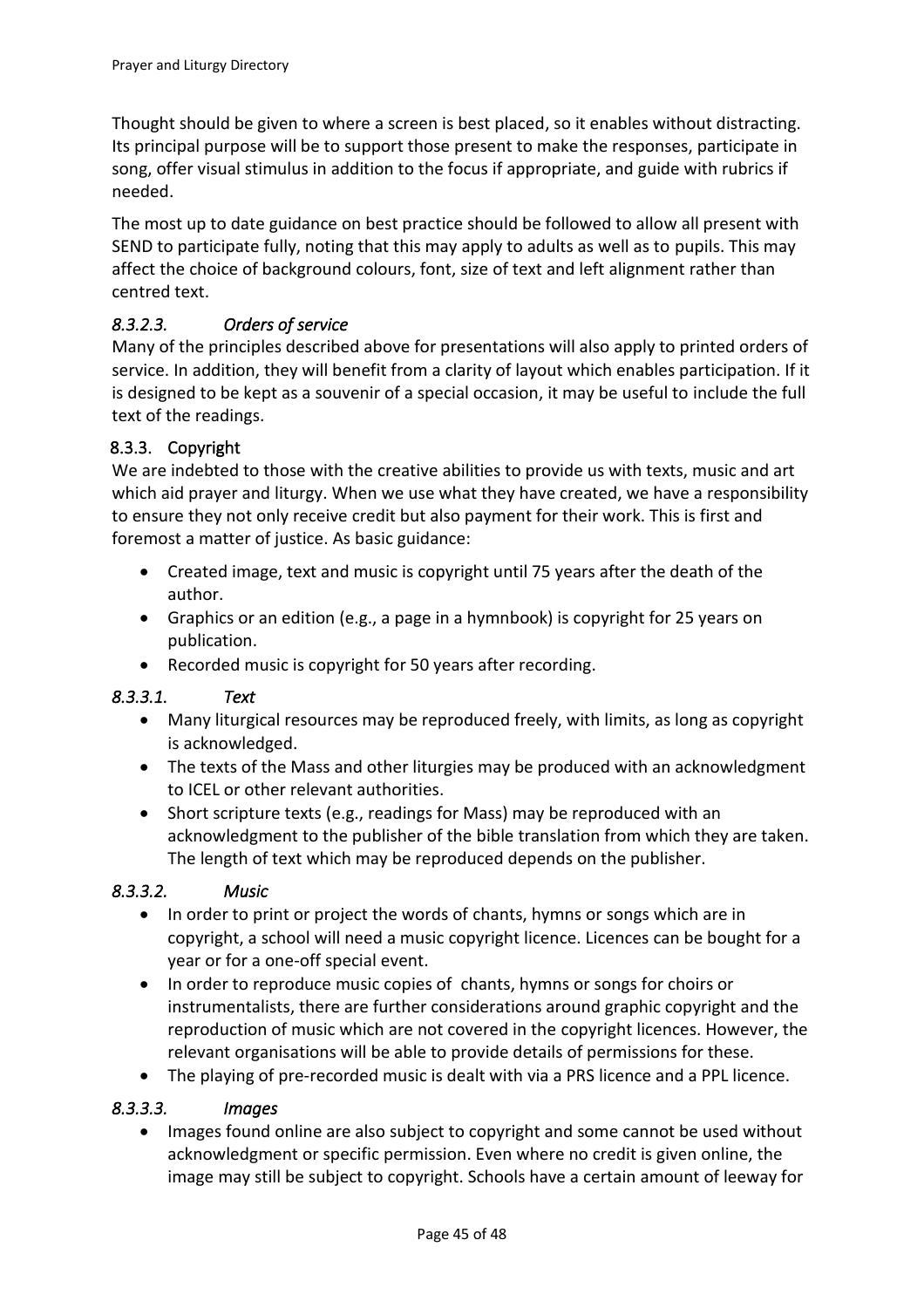the use of material to educate – this is known as 'fair dealing'. An image used for a particular liturgy within school may become problematic if that liturgy is then published online or shared with other schools.

• There are a variety of websites offering copyright-free images. Creative Commons is one such website. The copyright of images should always be acknowledged where possible.

#### <span id="page-45-0"></span>8.3.4. Evaluating external resources

There is an abundance of material for prayer and liturgy on the internet, some of which will be excellent, some from other Christian traditions which may be adapted and some which may be less useful.

Many resources will not be immediately usable but may prompt further ideas or can be adapted for the context of one's own school community.

When reviewing material produced by others, it is important to know the context in which a resource has been created. If it has been created for a different Christian denomination, care should be taken with any material that focuses on the Sacraments, the Church and the path of salvation. It is in these areas that divergences from the Catholic tradition are most likely to be found. Even within the Catholic tradition there will be a multitude of online perspectives, both 'progressive' and' traditionalist', so a critical look at the material will be valuable. A starting point should be resources prepared by official agencies of the Church.

The following questions may be helpful when assessing resources:

- Are the resources I am considering broadly Christian, distinctively Catholic or different from the teachings of the Catholic Church?
- Do the resources reflect liturgical norms, or do they need to be adapted?
- Do they echo and reinforce the Catholic ethos of our school?

### <span id="page-45-1"></span>9. Appendices

#### <span id="page-45-2"></span>9.1. Notes

*It is intended to provide notes for each section giving the sources of the material and links to other resources. This is a work in progress.*

#### 1. Introduction

For the purposes of this Directory

- School: *refers to* maintained, independent (including academies), non-maintained special, and sixth-form colleges
- Governors: *refers to* Governors and Directors of Academy Trust Companies
- Pupil: *refers to* Pupils and Students
- Prayer and Liturgy: *refers to all forms of* Prayer, Liturgical Prayer and Liturgy.

#### 1.1 The aim of this Directory

Canon Law (Can. 804 §1) 'The Catholic religious instruction and education which are imparted in any schools whatsoever or are provided through the various instruments of social communication are subject to the authority of the Church. It is for the conference of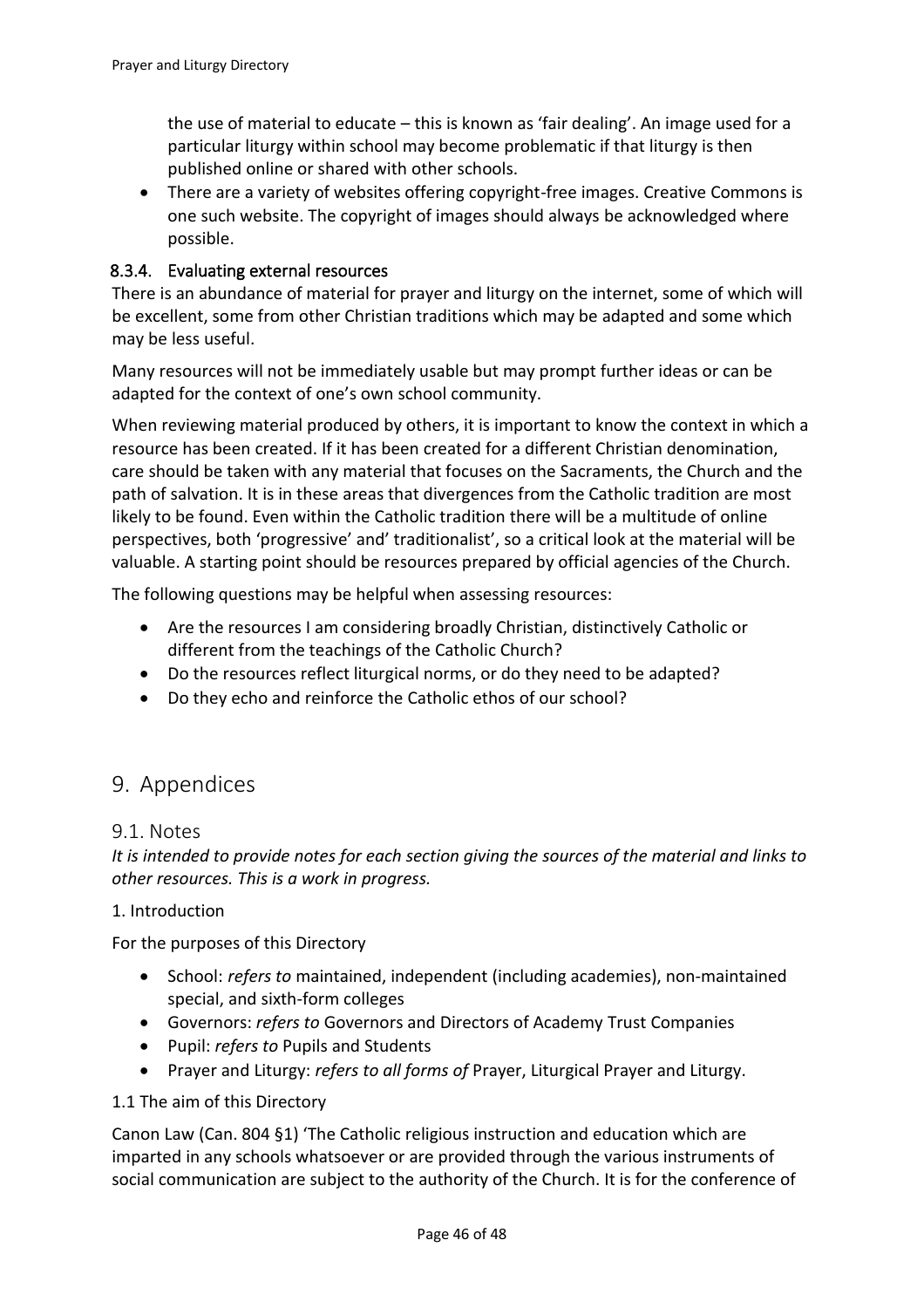bishops to issue general norms about this field of action and for the diocesan bishop to regulate and watch over it.' [https://www.vatican.va/archive/ENG1104/\\_\\_P2N.HTM](https://www.vatican.va/archive/ENG1104/__P2N.HTM)

2.3 School

The quotation 'The Catholic school is well aware…' is taken from: Congregation for Catholic Education (2007) *Educating Together in Catholic Schools 2007,* para 26, CTS.

[3.2](#page-8-0) [Prayer and Liturgy -](#page-8-0) foundations

Scripture quotations are taken from the *English Standard Version: Catholic Edition* (add publication details)

[4.3](#page-15-3) [The links between Curriculum, Ethos, and Prayer and Liturgy](#page-15-3)

Christ at the Centre…

The phrase 'core of the core' is taken from a speech by Pope John Paul II, 'To the Bishops of Great Britain on Their Ad Limina Visit, 26 March', 1992.

#### 6.4 Places and Objects

Further guidance may be found in the documents 'Consecrated for Worship' and 'Guidance for the use of church buildings' published by CBCEW.

<http://www.liturgyoffice.org.uk/Resources/CFW/index.shtml>

[8.3.2](#page-43-3) Participation Aids

Further guidance can be found here:

<http://www.liturgyoffice.org.uk/Resources/Preparation/index.shtml>

Additional advice about use of PowerPoint: <http://www.liturgyoffice.org.uk/SOS/Guides/PowerPoint.pdf>

Sample PowerPoint Order of Mass: <http://www.liturgyoffice.org.uk/Missal/Resources/Schools/Mass-full.ppt>

Sample Order of Service

[8.3.3](#page-44-1) Copyright

For further information on liturgical copyright, see <http://www.liturgyoffice.org.uk/Resources/Copyright/index.shtml>

For further information on copyright in schools, see [https://assets.publishing.service.gov.uk/government/uploads/system/uploads/attachment\\_](https://assets.publishing.service.gov.uk/government/uploads/system/uploads/attachment_data/file/375951/Education_and_Teaching.pdf) [data/file/375951/Education\\_and\\_Teaching.pdf](https://assets.publishing.service.gov.uk/government/uploads/system/uploads/attachment_data/file/375951/Education_and_Teaching.pdf)

[8.3.3.2](#page-44-3) [Music](#page-44-3)

- *One License* caters for the majority of music written by Catholic composers. [link]
- CCLI caters for music written by Christian composers of other denominations. [link]

<span id="page-46-0"></span>9.2. Glossary *To be added*